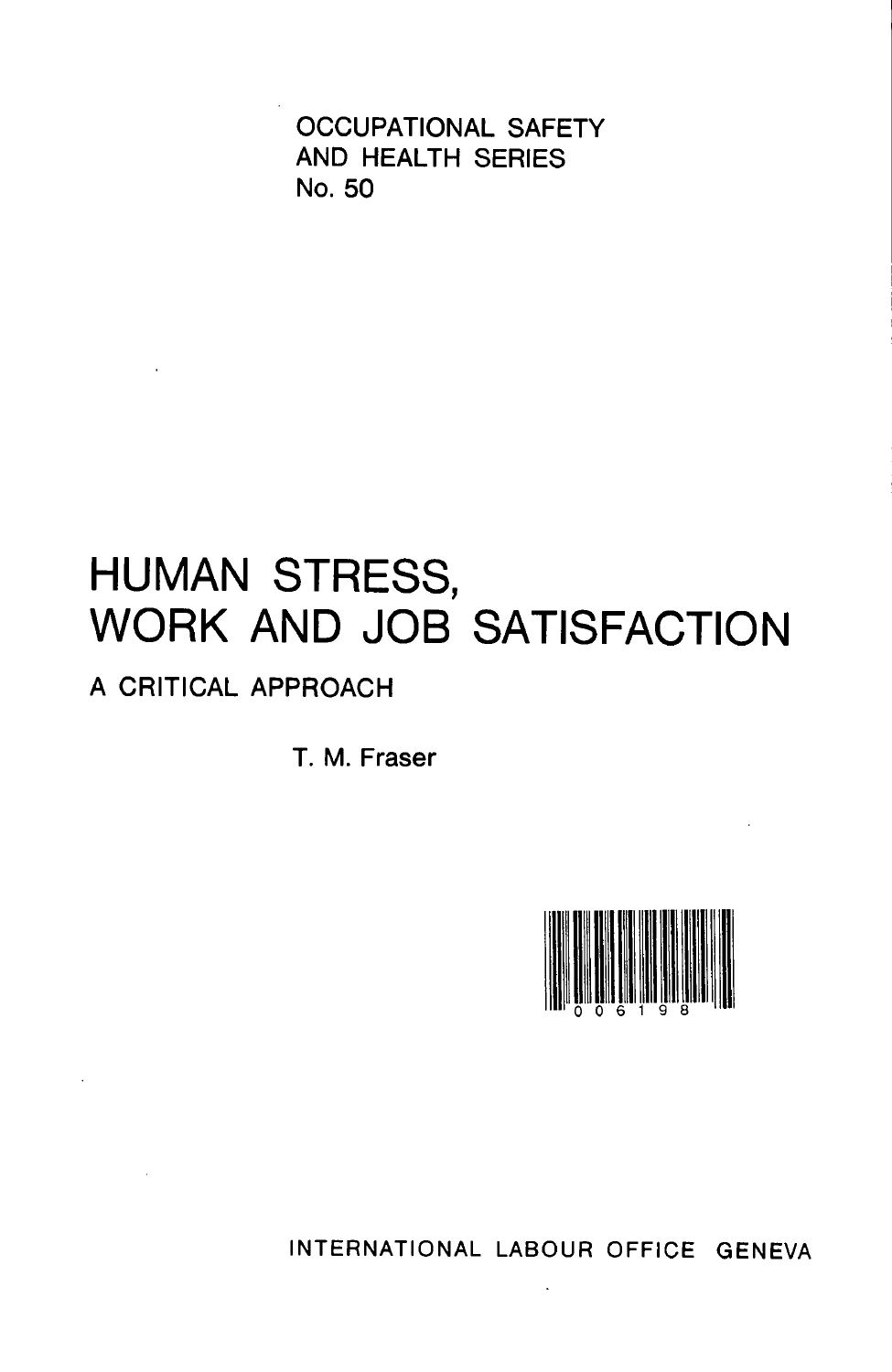**Copyright © International Labour Organisation 1983** 

**Publications of the International Labour Office enjoy copyright under Protocol 2 of the Universal Copyright Convention. Nevertheless, short excerpts from them may be reproduced without authorisation, on condition that the source is indicated. For rights of reproduction or translation, application should be made to the Publications Branch (Rights and Permissions). International Labour Office, CH-1211 Geneva 22, Switzerland. The International Labour Office welcomes such applications.** 

**ISBN 92-2-103042-3 ISSN 0078-3129** 

**First published 1983 Second impression 1984** 

**ILO publications can be obtained through major booksellers or ILO local offices in many countries, ortlirectfrom ILO Publications, International LabourOffice, CH-1211 Geneva 22, Switzerland. A catalogue or list of new publications will be sent free of charge from the above address.** 

**Printed by the International Labour Office, Geneva, Switzerland** 

**The designations employed in ILO publications, which are in conformity with United Nations practice, and the presentation of material therein do not imply the expression of any opinion whatsoever on the part of the International Labour Office concerning the legal status of any country or territory or of its authorities, or concerning the delimitation of its frontiers.** 

**The responsibility for opinions expressed in signed articles, studies and other contributions rests solely with their authors, and publication does not constitute an endorsement by the International Labour Office of the opinions expressed in them.**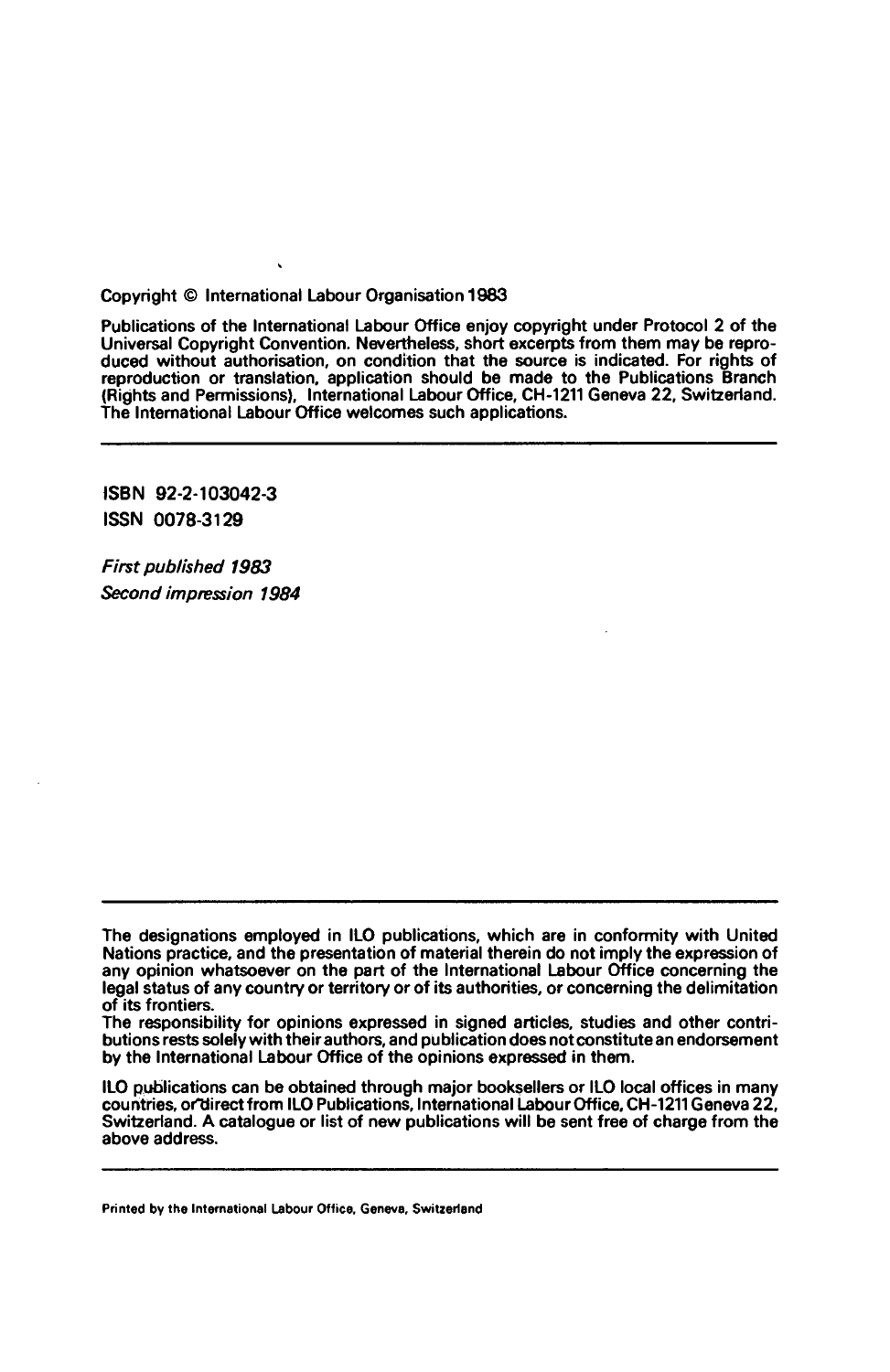### **PREFACE**

This study is concerned with man in his working environment, and as such involves the disciplines of physiology, psychology, sociology, ergonomics, clinical medicine and systems engineering. No one person can be a specialist in all these fields. In consequence, this paper is not written for the specialist; it is written by and for the generalist, who has a little knowledge in all these areas, and perhaps specialist knowledge in some, but wishes to see as best he can the totality of the inter-relationships occurring amongst the tangibles and intangibles of work, job satisfaction and stress. The specialist can seek more refined data in his specialist literature.

> Prof. T.M. Fraser, Director, Centre for Occupational Health and Safety, University of Waterloo, Ontario.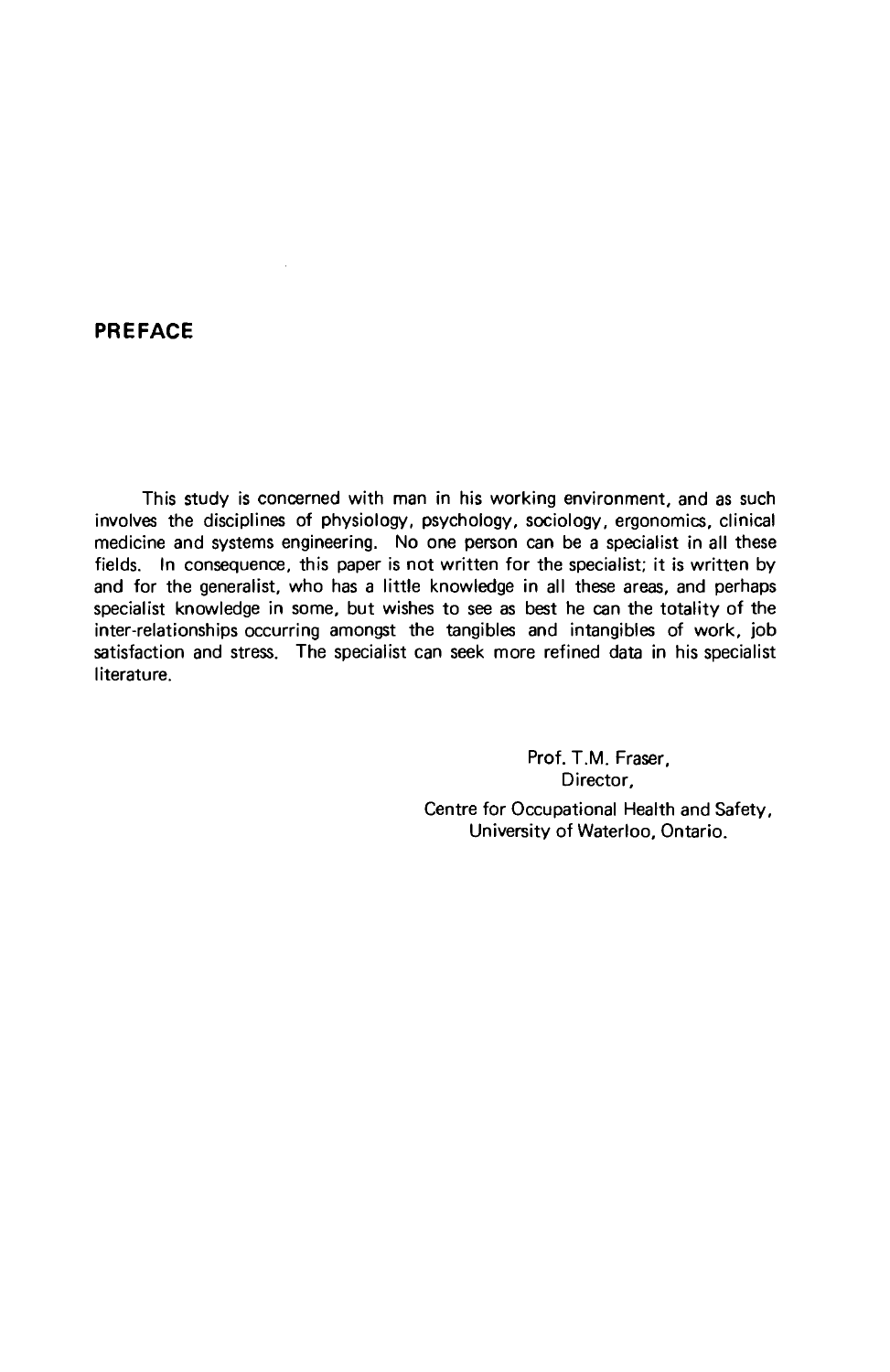$\label{eq:2.1} \frac{1}{\sqrt{2}}\int_{\mathbb{R}^3} \frac{1}{\sqrt{2}}\left(\frac{1}{\sqrt{2}}\right)^2\frac{1}{\sqrt{2}}\left(\frac{1}{\sqrt{2}}\right)^2\frac{1}{\sqrt{2}}\left(\frac{1}{\sqrt{2}}\right)^2.$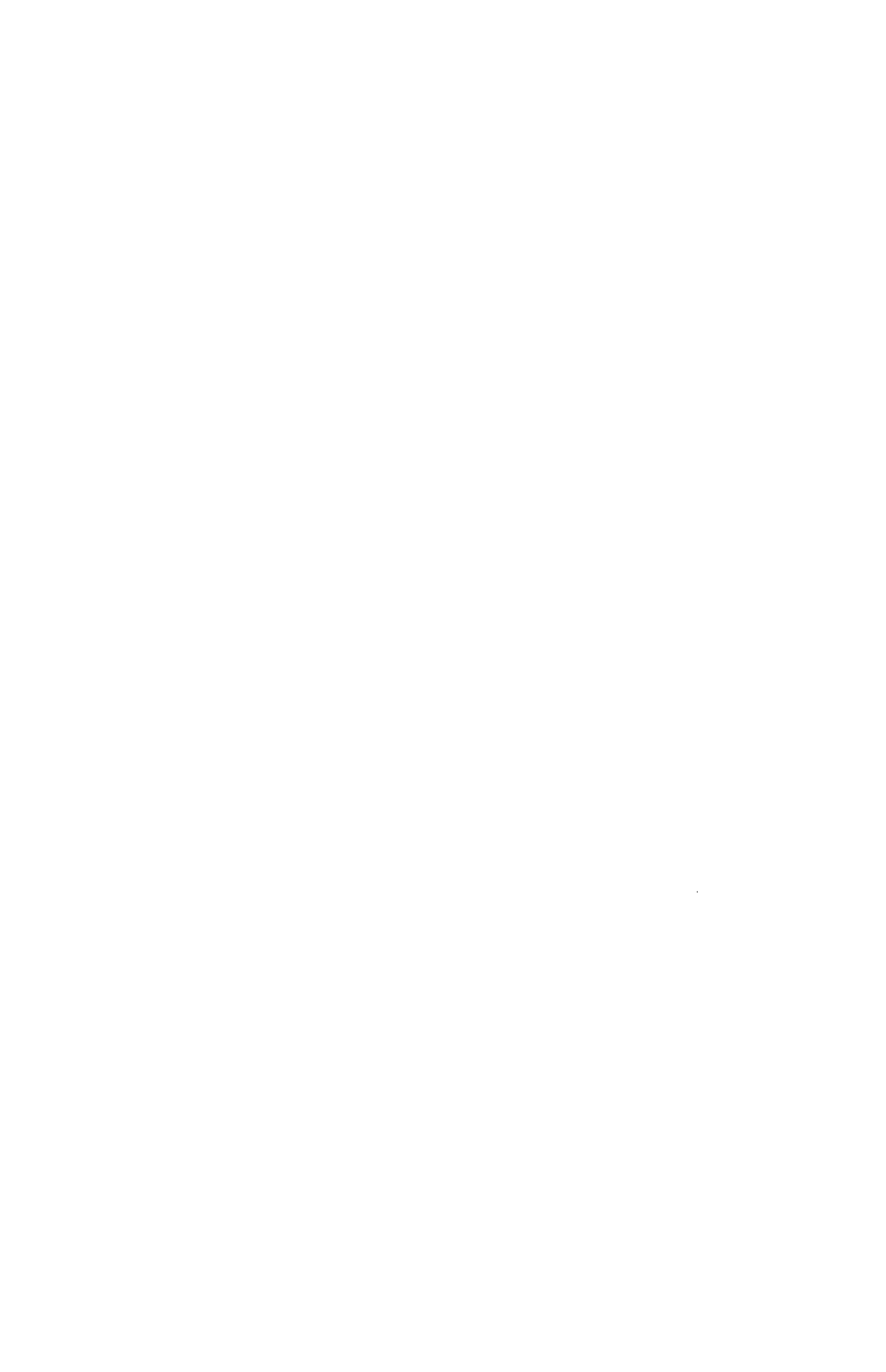# **TABLE OF CONTENTS**

|                                                                                                                                                                                                                                          | 1                                            |
|------------------------------------------------------------------------------------------------------------------------------------------------------------------------------------------------------------------------------------------|----------------------------------------------|
| 2. THE GLOBAL PERSPECTIVE:<br>MAN AS A SYSTEM AND A SYSTEM COMPONENT<br>Physical component of the operational environment $\dots\dots\dots\dots$<br>Psychosocial component of the operational environment $\dots\dots\dots$              | 5<br>7<br>8<br>9<br>10<br>10<br>11           |
| 3. THE PSYCHOPHYSIOLOGY OF HUMAN STRESS                                                                                                                                                                                                  | 13<br>15<br>15                               |
| 4. THE NEEDS AND SATISFACTIONS OF WORK<br>Nature and history of work<br>Development of industrialisation<br>Philosophy and theories of work satisfaction<br>Specific factors involved in job satisfaction<br>Job satisfaction and safety | 19<br>19<br>20<br>22<br>24<br>28<br>29<br>33 |
| 5. THE PSYCHOPHYSIOLOGY OF WORK AND FATIGUE                                                                                                                                                                                              | 35<br>35<br>37                               |
| 6 STRESS MECHANISMS AND MANIFESTATIONS IN WORK                                                                                                                                                                                           | 43<br>43<br>44                               |
| 7. STRESS AND SATISFACTION: THE INTER-RELATIONSHIP                                                                                                                                                                                       | 55                                           |
| 8. SOME REMEDIAL SUGGESTIONS<br>Desired relationship - ergonomics and work humanisation<br>Social and biological influences on job satisfaction<br>Studies on the effect of change<br>Making work more human and job satisfaction        | 59<br>59<br>61<br>61<br>63<br>63<br>63<br>64 |
|                                                                                                                                                                                                                                          | 67                                           |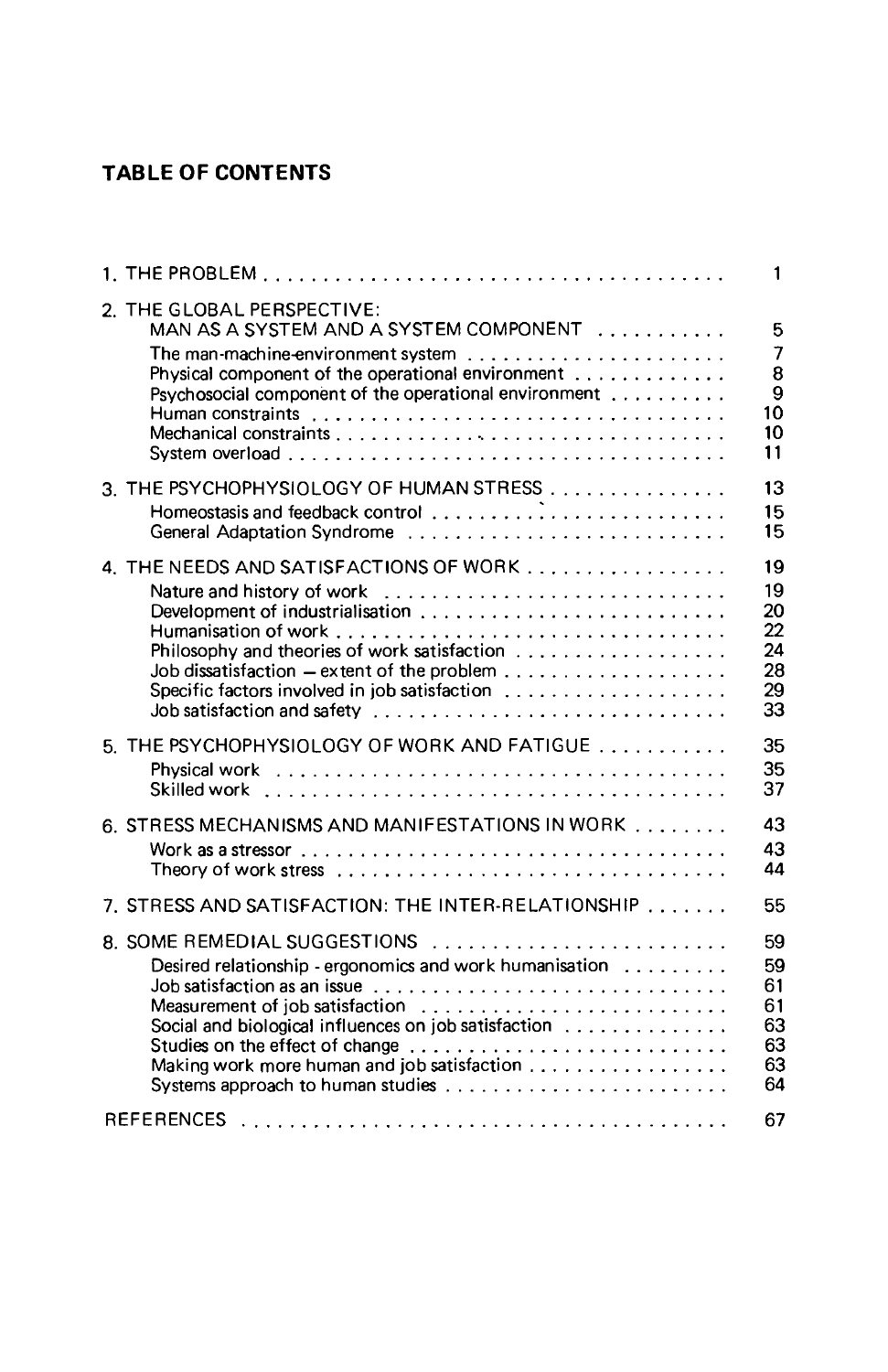$\epsilon$ 

 $\label{eq:2.1} \frac{1}{\sqrt{2}}\left(\frac{1}{\sqrt{2}}\right)^{2} \left(\frac{1}{\sqrt{2}}\right)^{2} \left(\frac{1}{\sqrt{2}}\right)^{2} \left(\frac{1}{\sqrt{2}}\right)^{2} \left(\frac{1}{\sqrt{2}}\right)^{2} \left(\frac{1}{\sqrt{2}}\right)^{2} \left(\frac{1}{\sqrt{2}}\right)^{2} \left(\frac{1}{\sqrt{2}}\right)^{2} \left(\frac{1}{\sqrt{2}}\right)^{2} \left(\frac{1}{\sqrt{2}}\right)^{2} \left(\frac{1}{\sqrt{2}}\right)^{2} \left(\$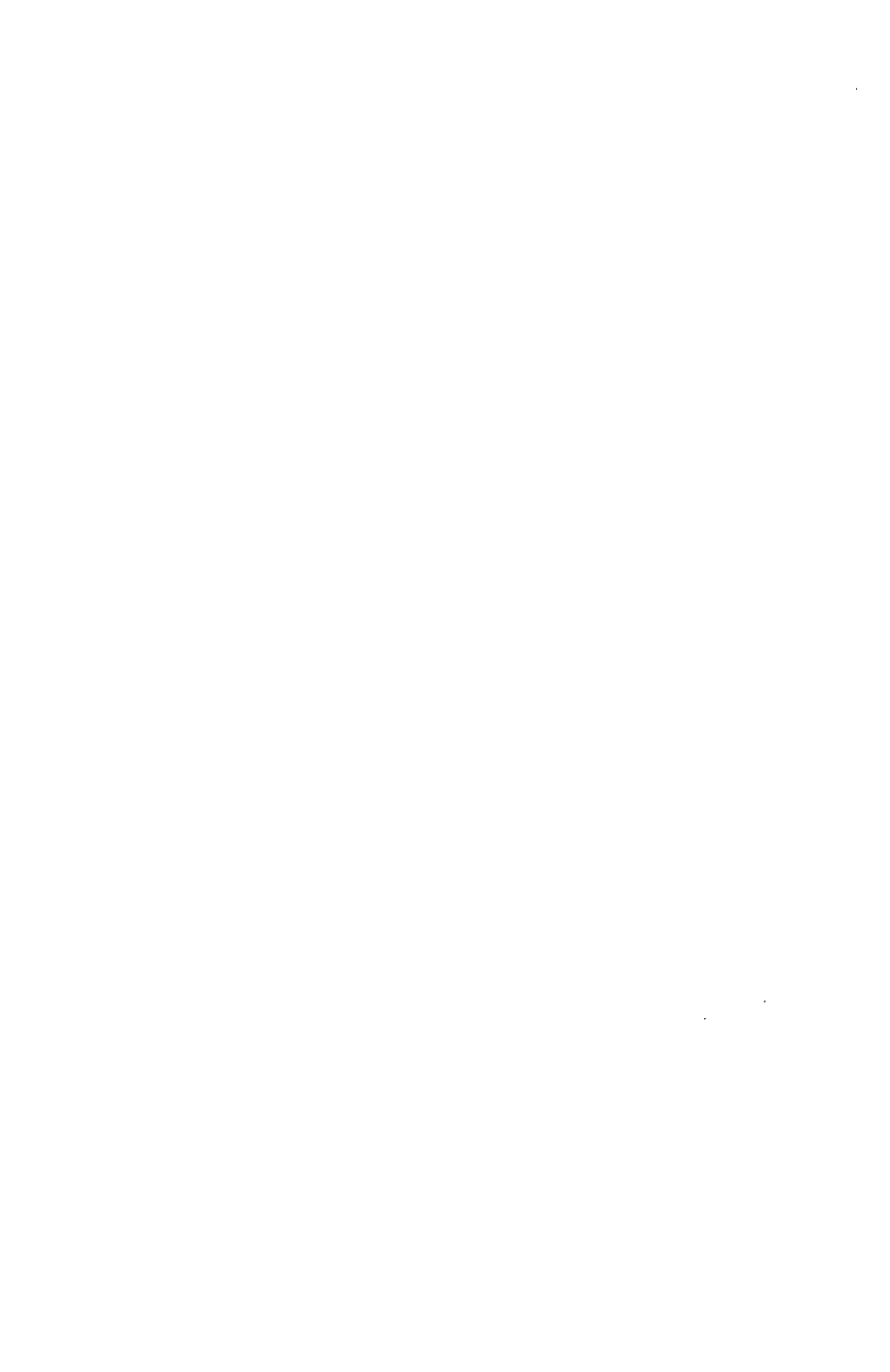## **THE PROBLEM**

There is a widespread belief amongst those concerned with influencing the social consciousness of the more advanced industrial societies that despite the amelioration of physical working conditions, hailed over the last half century and more, the ambiance of work is becoming increasingly less tolerable in most levels of working society. The days of exploitation in an inhumane environment may be to some extent gone, but the dangers and the indignities residing therein have been replaced, at least in part, by other more subtle and intangible threats.

**1** 

The substance of this belief is predicated on recognition of the fact that while the requirements for the workforce have changed with both industrialisation and the development of technology, and while the character of the workforce has also changed as its members have progressively become more educated, more skilled and more productive, the change in demand for work skills has not developed in parallel with the change in character of the workforce. Thus it is argued that a considerable proportion of workers at all levels may be called upon to perform depersonalised or perhaps inherently stressful tasks in an alien, restrictive, and socially pressured environment, with resulting personal dissatisfaction or even sickness, social unrest and economic disruption.

If in fact this is so, and there is some justification for the belief, how has it come about? As noted, there would appear to be two elements: a change in the industrial requirements for skills and a change in the attitudes and aspirations of workers. As far as skill requirements are concerned, four factors may be observed.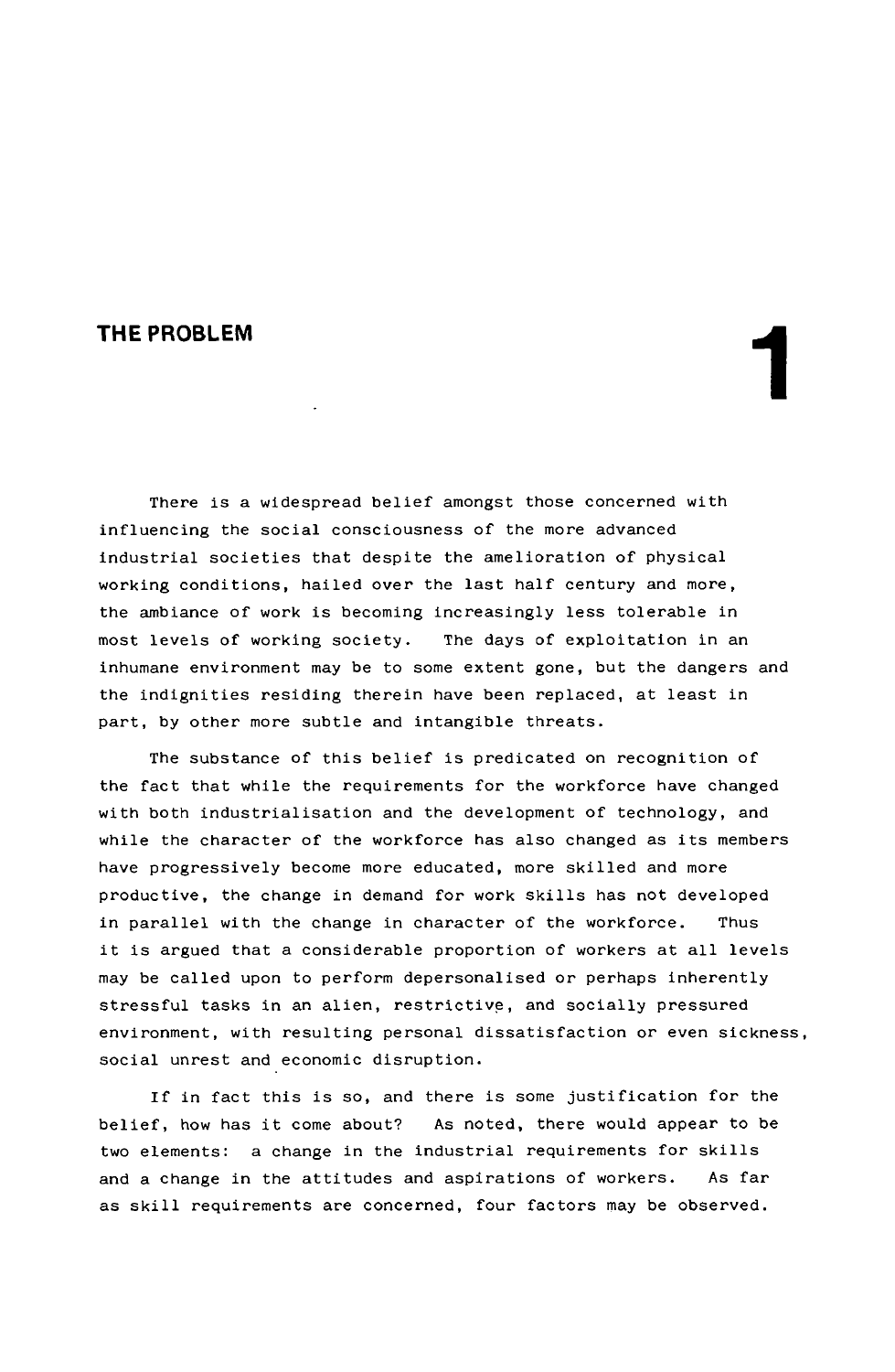Firstly, with the development of technology and the assumption by machines and semi-automated processes of much of the work that was previously done by man, there is a greatly reduced need for the practice in industry of the creative arts and the manual crafts. These, by their very nature, demanded dedication and personal involvement, but they returned a dividend in the satisfaction of achievement. Secondly, even the requirements for physical strength and manual dexterity, of which a man might be proud, are disappearing from contemporary industry as machine power replaces human power. Thirdly, technology has created a new demand among relatively lowlevel workers for repetitive skills involving neuromuscular coordination, vigilance, minor decision making under externally paced conditions, along with a need for the emotional resources required to cope with the social pressures encountered. The combination of skills and resources so required is one found in few persons but demanded of many. Fourthly, the hierarchical system which has been developed for management of industry has demanded a new category of supervisory worker with an intellectual and executive capacity beyond the reach of a good proportion of the workforce.

These four factors, and no doubt others, have contributed towards a change in attitude about work among the workers, and particularly the younger workers, that has developed over the years. In addition, in developed countries in particular, the prosperity that has resulted from the application of technology and the resulting raised educational and cultural level of the workers, has changed their aspirations with respect to the work they seek, as well as to the conditions in which it is performed and the reward they expect to attain. With a reduced opportunity for personal involvement, there is at the same time, and no doubt in compensation, an increased demand for safe, healthy, and comfortable conditions, increased participation in organisation and planning of work, and in decisions affecting their persons, and more human relationships with supervisors and management. Paramount, however, and perhaps a motivating force for demand, is a feeling of increased insecurity induced by the existence of vague threatening factors, social, managerial, and environmental, that may have personal impact but are outside personal control.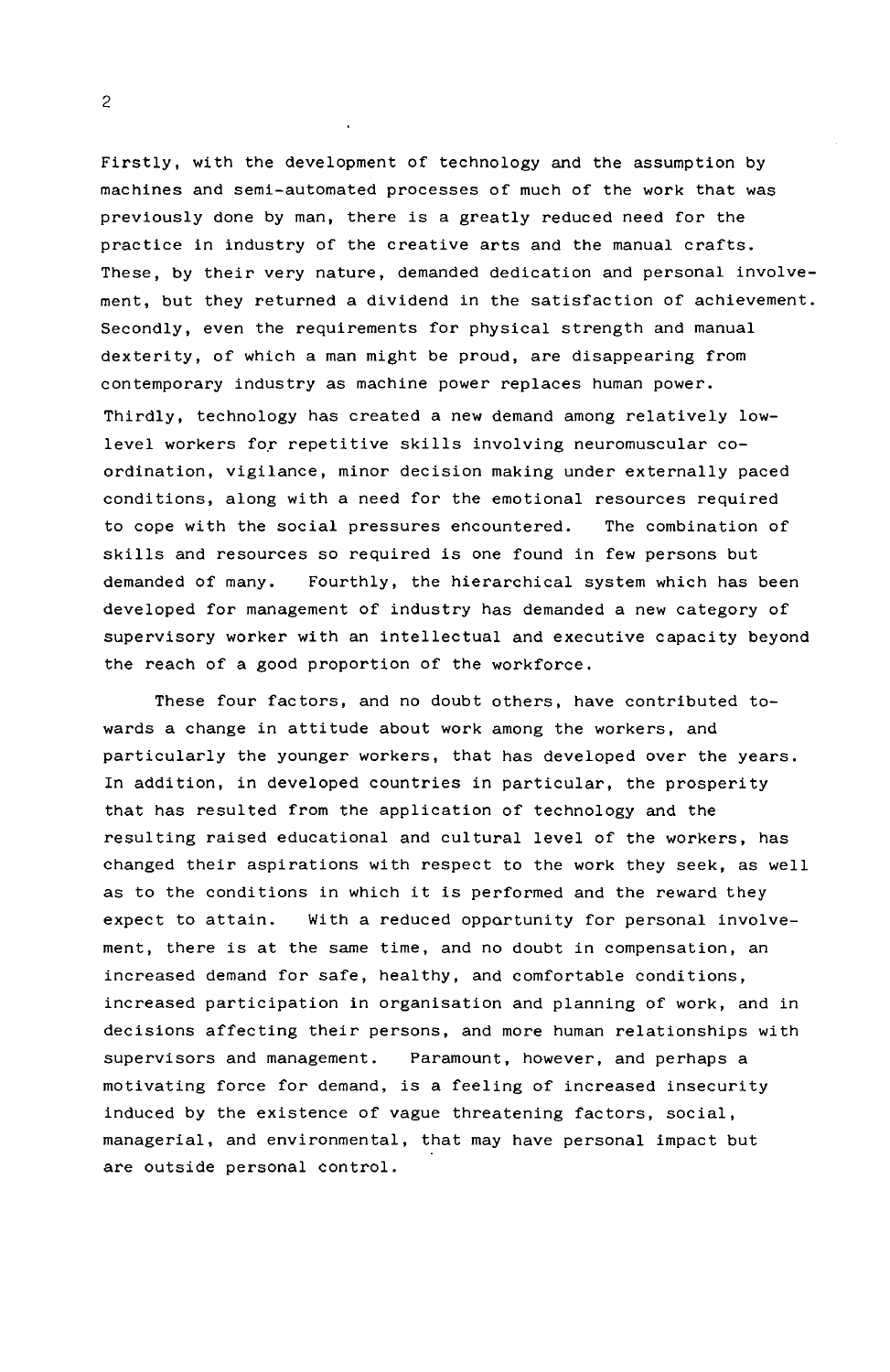Technology and industrialisation have also brought about another change, significant in this regard, namely a change in the nature of stress itself.

To primitive man, perhaps right up to the beginnings of the Industrial Revolution, stress was most probably a readily definable, clearly identifiable state, often urgent and life-threatening but, in a sense, tangible. Man responded to stress by the action that his physiology and behavioural patterns demanded of him, and in so doing purged himself of the stress-induced demands. He may have lived at a survival level in recurrent fear, but it is doubtful if he suffered from psychosomatic disease induced by work. Contemporary man is still exposed to stress, and while at times it may be life-threatening and amenable only to fight or flight (to use Cannon's term), more often it is relatively less intensive, not susceptible to personal corrective action, and leaves him strained and tense, ready for battle but unable to define the real enemy.

To anyone knowledgeable in the field, the foregoing views are already appreciated, if not definitively outlined. Intuitively, one can perceive an inter-relationship among work, stress and job satisfaction. Since many of the factors involved are intangible, and some are not defined in any respect, it is difficult, however, to establish the nature and effect of this inter-relationship. It is to this problem then that this study addresses itself, namely the need to define and delineate the factors involved, to establish the inter-relationship, and to determine its effects.

The basic factors, work, stress, and job satisfaction, are vast in their scope, intangible to a greater or less degree in their definition, and transdisciplinary in the knowledge requirements of their fields. Any attempt to embrace the totality of the problem from the viewpoint of a specialist, be he psychologist, sociologist, or physiologist, must therefore be doomed to failure. What is required instead is the viewpoint of the generalist who can attempt to place in perspective the components of the total picture. To do so he may turn to the approach that has been developed in systems engineering, and consider man as an interactive component of, and working within, a functioning system.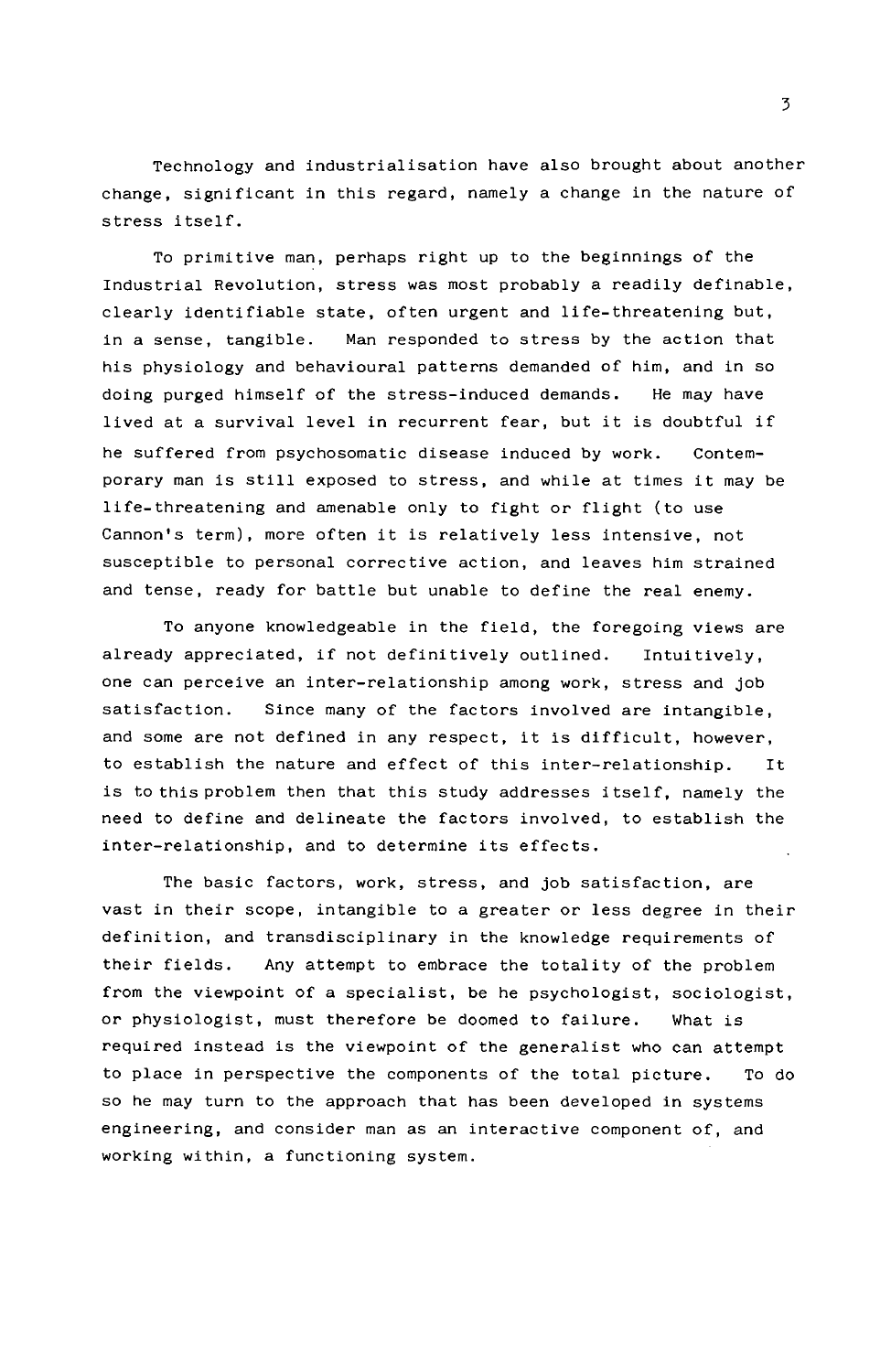In this regard, Carpentier (1974) has stated: "In the determinisi models of the last century each factor formed a link in a well defined chain of cause and effect; they postulated limited, closed and programmable systems which provided a logical basis for specialisation and the division of work. In present day models, which deal with live factors, each element is regarded as the consequence of a wider range of relationships and interactions in systems that are open to external influences: the resulting over-all trends are often unpredictable and random; the notion of specialisation is replaced by concepts of totality and adjustment which are necessary for the survival and optimisation of the whole."

In a related frame of reference, looking not strictly at work, but at population, environment, and the quality of life, Levi and Anderson (1974) state: "What may be good from one point of view (say, economy) may be bad from another (say, health) and vice versa. Correspondingly, what may be good for one component in th ecosystem (e.g. economic growth due to rapid industrialisation) can be bad for another ... Accordingly, the only rational approach is to integrate all specialised strategies, taking into account the entire ecosystem, and continuously evaluating the outcome not just in economic terms, or technological, or in terms of physical, or mental, or social well-being, but concomitantly in all these measures."

Now it may not be feasible to do all that Levi and Anderson suggest, but the approach of systems-thinking does provide a frame of reference in which to work.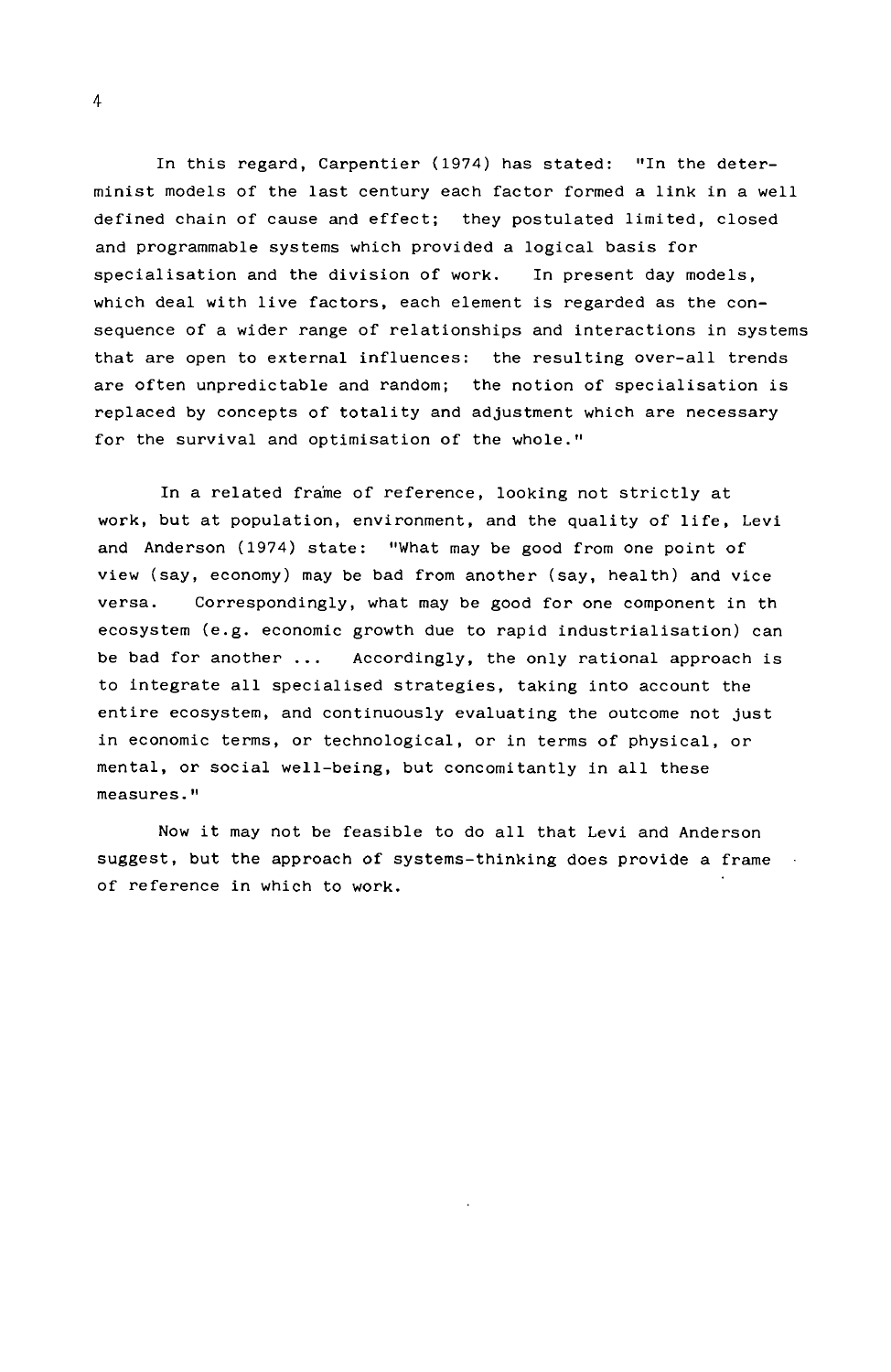# **THE GLOBAL PERSPECTIVE: MAN AS A SYSTEM AND A SYSTEM COMPONENT**

# **2**

A system is defined as a set of interactive components operating together to perform a function. Each component of a system may itself be a system with its own components, and each subcomponent may be still further subdivided at whatever arbitrary levels one chooses. Each system has an equilibrium state and a function. The equilibrium state is determined by the interactions that occur among the components; and the effectiveness of the function is influenced by the stability of the equilibrium. The fact that the components of a system are dynamic and mutually interactive determines the corollary that no component should be considered in isolation from the system in which it exists, since as soon as the component is isolated both the system and the component change. Such an ideal unfortunately is not always possible to implement, and all too often piecewise analysis of one sort or another is necessary.

Man, of necessity, is a component of many systems. He himself can be regarded as a system, composed of many systems and subsystems, a concept which was established in anatomy, physiology and medicine long before it was ever applied elsewhere. Consideration of man as a component of a system, however, is a relatively new concept forced upon designers, engineers and planners by à developing technology which failed to recognise not only man's limitations and liabilities as part of a joint operation in a technological environment, but also his attributes and assets.

How then did this new concept arise? As technology advanced and as the pace of production, transportation and communication quickened, man was called upon to perform more and more demanding tasks under adverse and time-pressured conditions. Engineers and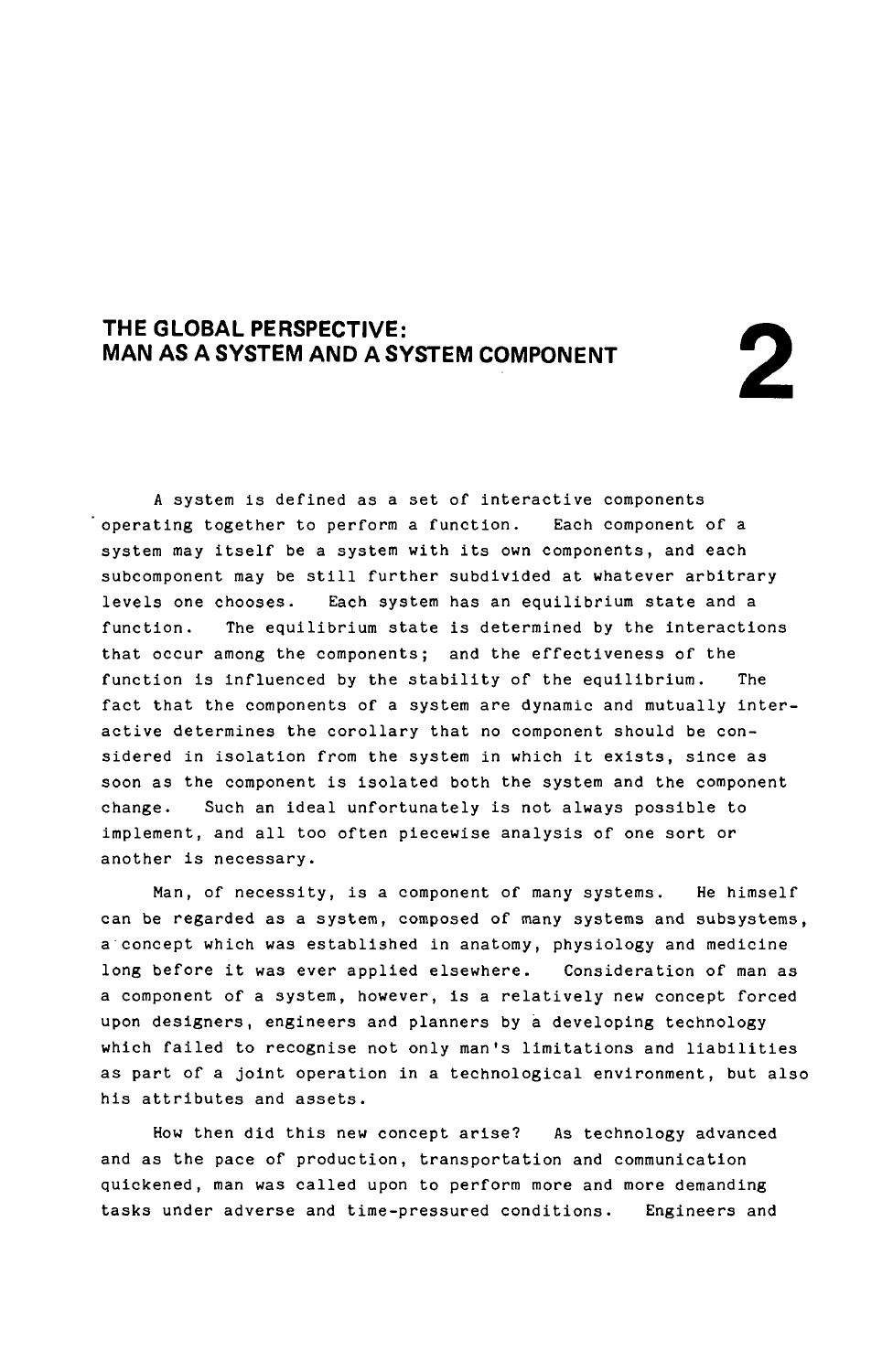physical scientists, little concerned with the limitations and capacities of man for whose benefit they were ultimately working, continued development of their technological world in the somewhat naive belief that if something were humanly possible, then it was acceptable. By the beginning of the Second World War, in aviation in particular, the performance capability of military aircraft was beginning to outstrip the human capacity for control, with the inevitable result that the system failed, bringing injury or death to the operator and damage or destruction to property.

Consideration of the causes underlying this type of situation, by Sir Edward Bartlett of Cambridge and others, led to the initial realisation of a concept which today may seem commonplace and selfevident, namely that man and the machines and devices that he operates, or is associated with, cannot be considered as independent entities. One cannot design and manufacture a machine or device for human use, be it a hoe, a milling machine or an aircraft, without considering the limitations and capacities of those who are going to operate or maintain it, or are in other ways going to be affected by it. And so the concept of the man-machine system was born - a man-machine system being defined as an aggregate of men and machines (or man and machine) operating as a unit to perform a function. Thus a worker on a shop floor may not only be part of a larger system embracing a complete operation; he may also be the human component of a single-man, single-tool system.

However, a man-machine system, regardless of its nature, exists within an environment. And just as one cannot reasonably consider that man and machine are independent entities, one cannot consider the man-machine system as being independent of the environment in which it operates. One then must think in terms of an interactive man-machine-environment complex in which the components are in dynamic equilibrium. Man, machine, and environment interact with each other. Man exists within the environment and interacts with it; he forms an artifact, device, machine, or technology; his activities and requirements define and modify the machine; the machine, in turn, modifies or determines his activities; man and machine form a system which interacts with the environment, as does the machine itself, changing the nature of the environment and, in turn, becoming part of it, while the environment conditions the nature of the machine.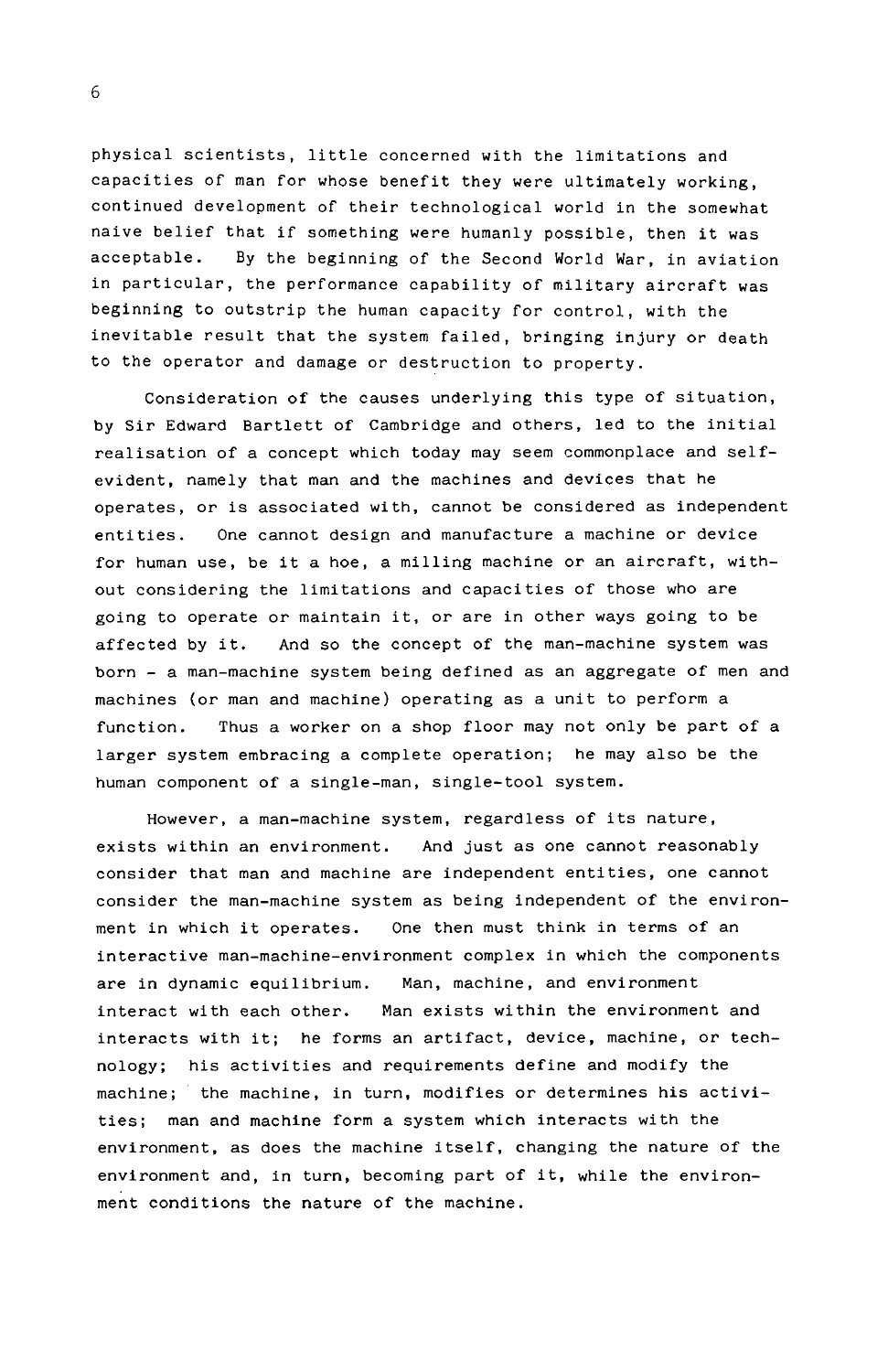To examine the inter-relationships of work, stress, and Job satisfaction then, one must place them within the context of a manmachine-environment complex or system.

#### The man-machine-environment system

There are various ways in which one might make a presentation or a model of a man-machine-environment system, each no doubt valid. The schematic model presented as figure 1 is simple and pertinent but, although attempts have been made to make it comprehensive, no claim is made that it is either the only or the most complete way of representing a complex system. It is modified from a model originally developed by the author in other ergonomie contexts (Fraser, 1964; Fraser, 1975).



#### Figure 1: The man-machine-environment system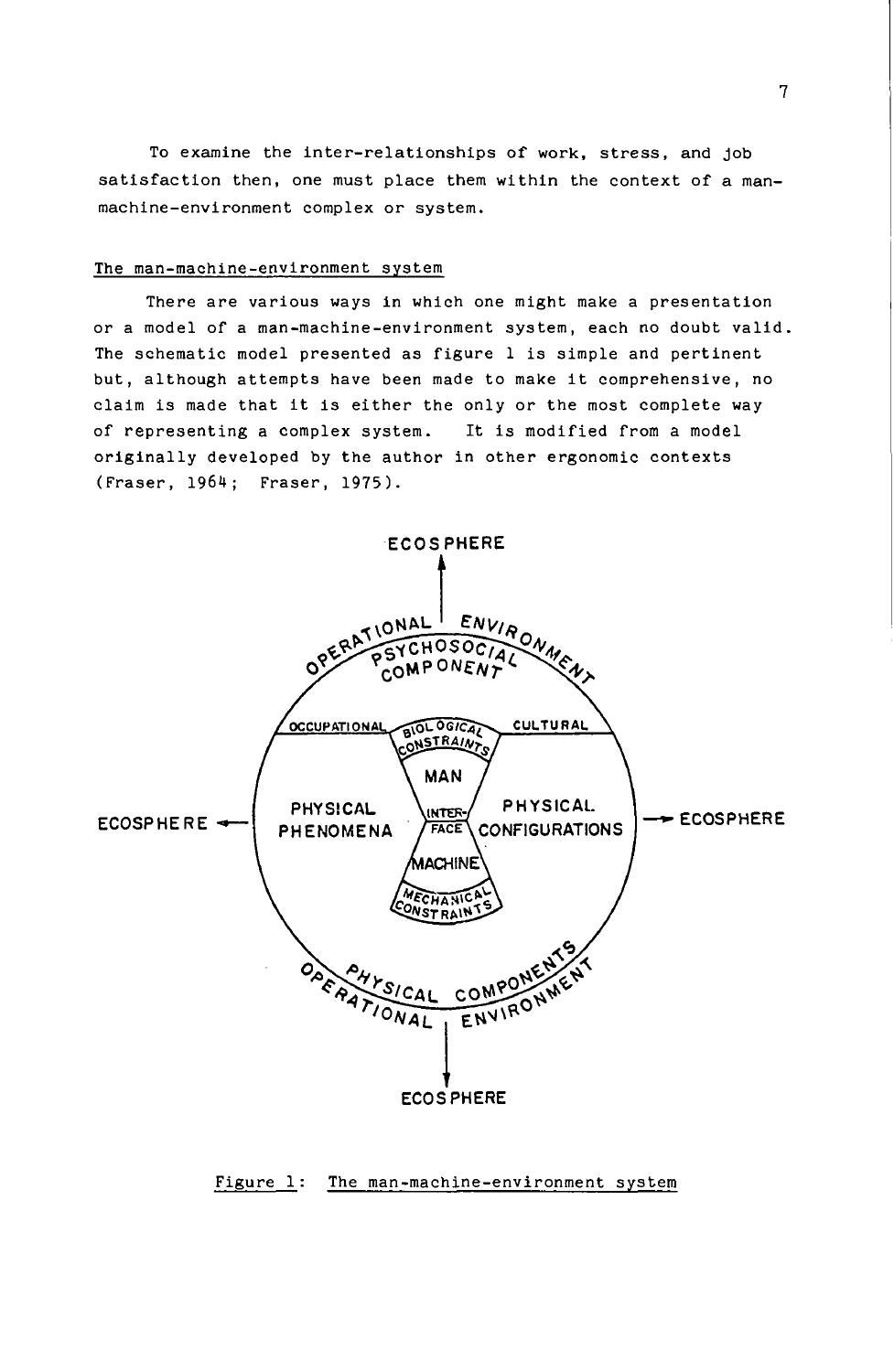As will be seen from the diagram, a man-machine system exists within the environment. Linking man and machine is the all-important interface where there is provision for exchange of information and action between man and machine in the form of displays and controls. The man-machine system cannot, however, interact with the totality of the environment, so that in effect each man-machine system carves out of the ecosphere its own operational environment, specific to that particular system. Since there is in effect an infinite set of manmachine systems, there is also an infinite set of overlapping operational environments. Thus an operational environment might pertain to a man-tool relationship, a man-vehicle relationship, an industryplant relationship, etc. Operational environments have certain common characteristics which are of significance from the point of view of their effect on man. These can be considered in two main classes, namely the physical component and the psychosocial component.

#### Physical component of the operational environment

The physical component of the operational environment can be considered as resulting from an interaction of various phenomena with various states or conditions. The physical phenomena that are involved include the following:

- 1. force and motion: acceleration, deceleration, vibration, noise, blast, etc. ;
- 2. thermal: heat, cold, humidity;
- 3. chemical and particulate: toxic chemicals, noxious materials;
- 4. radiant energy: ionising and non-ionising, e.g., alpha, beta, gamma, X-ray, electron, neutron and other emissions; visible and ultra-violet light; electric and magnetic fields; microwave, radio, etc.;
- 5. barometric: hypo- and hyperbarism, hypoxia;
- 6. meteorological: i.e., climate and weather.

These phenomena interact with various static and dynamic physical states, cond .ions, and habitats to produce the proximal physical environment :n which a man-machine system operates. Thus certain combinations would occur to define the physical working environment of the ndustrial shop floor; others would occur for. the physical envir nment of a coal mine or an aircraft.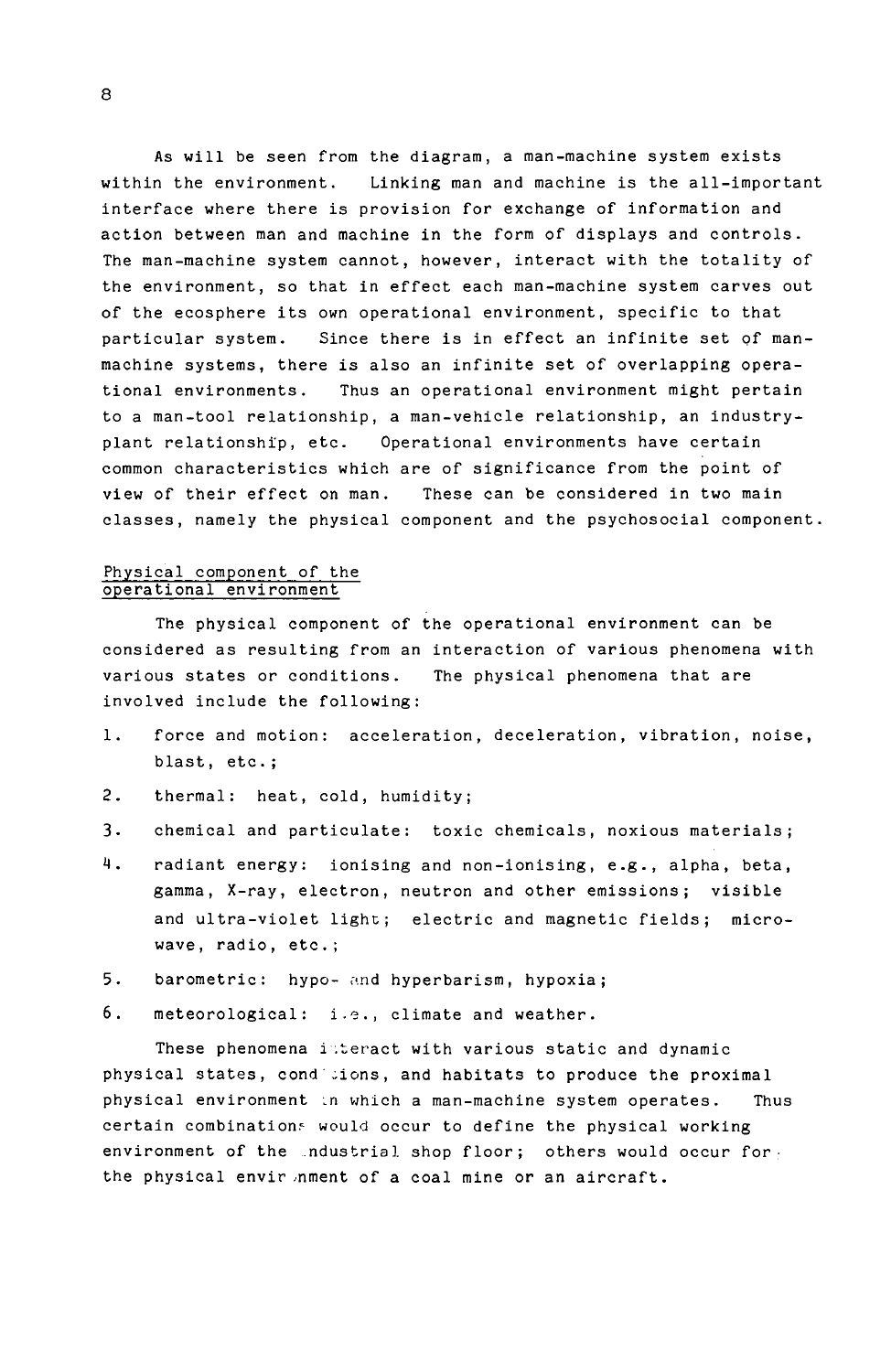#### Psychosocial component of the operational environment

The psychosocial environment is unique to the human portion of the system, but since the components of the system are interactive, the entire system is affected by it. Levi (1972) defines psychosocial stimuli as those which originate in social relations or arrangements in the environment which affect the organism through the mediation of higher nervous processes, and may be suspected under certain circumstances and in certain individuals of causing disease. In the model under consideration, the psychosocial component of the environment includes two elements, namely occupational and cultural.

Occupational : the occupational subcomponent is considered to include the following:

- 1. working hours, shifts, rest periods;
- 2. work demands, work procedures, skill demands;
- 3. risk and safety status;
- 4. supervisory, managerial and workmate relationships.

Again, these factors may interact in various ways to provide widely varying psychosocial environmental conditions. In addition, there are other factors outside of the immediate work environment which may either condition the general response of the worker to work, or influence his attitude to the work situation at hand. These might be termed the cultural subcomponent.

Cultural: the cultural subcomponent can be considered to include the following:

- 1. ethnic background;
- 2. urban/rural/migrant habitat;
- 3. lifestyle;
- 4. peer and domestic relationships.

While the various components and subcomponents of the operational environment have here been analysed and defined somewhat artificially, and isolated for the purposes of delineation, it is emphasised that the operational environment is a dynamic whole within which the man-machine system operates and with some or all of which it interacts. Man and machine, of course, have very different constraints that determine the extent and nature of the interaction with each other and with the environment. These can be outlined as follows: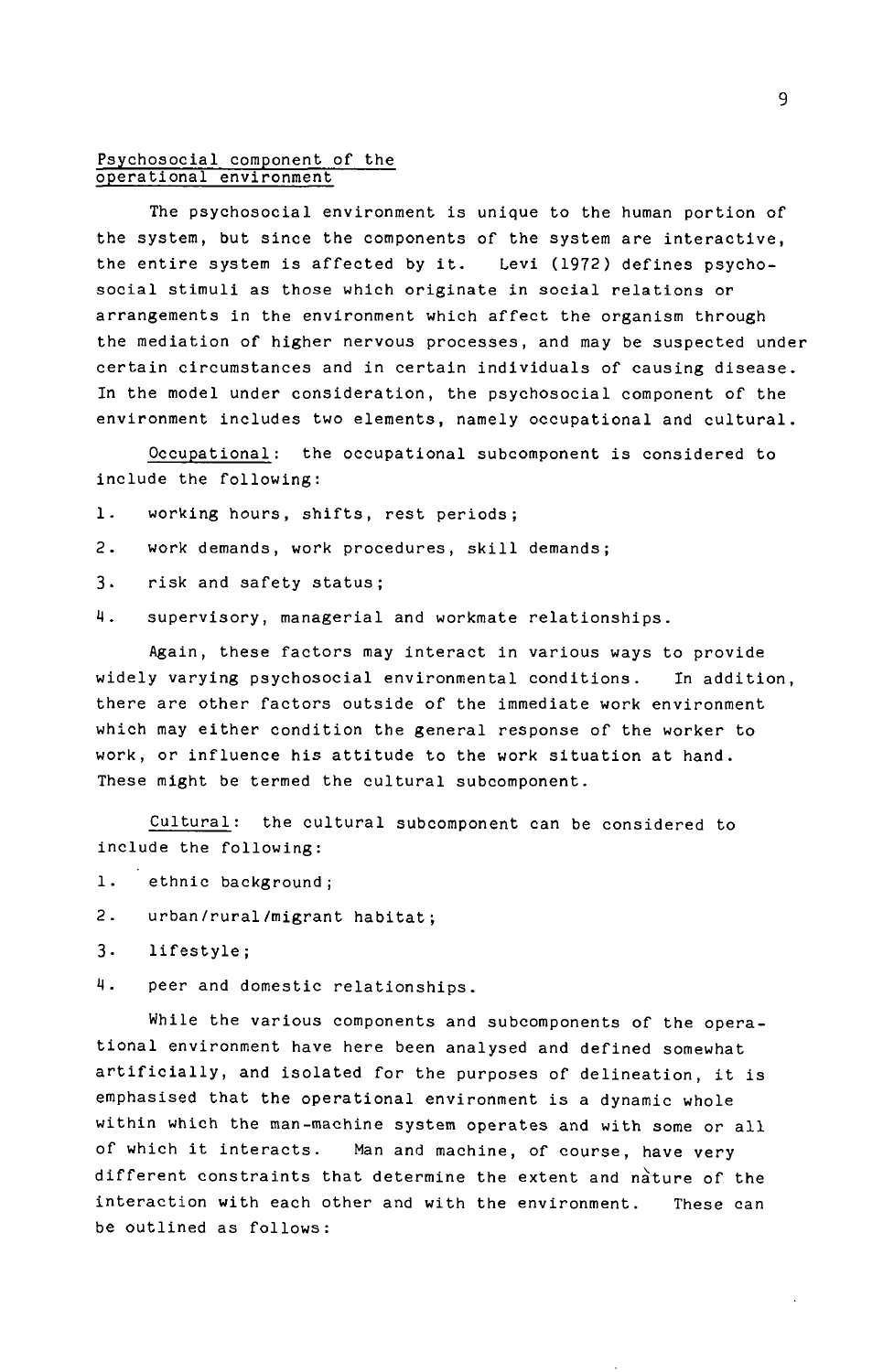#### Human constraints

Human constraints exist within the system since man, of course, is a living being with biological limitations which are relatively insusceptible to modification. These constraints can be classified as :

- (i) physiological: limitations in power, strength, endurance, and the capacity to maintain homeostasis under adverse conditions, etc.;
- (ii) psychological: limitation in learning capacity, skills performance capability, tolerance of adverse conditions and motivation, etc.;
- (iii) anthropometric: limitation in morphology, tissue structure, size and shape of work envelope and postural requirements, etc. ;
	- (iv) nutritional: limitations occasioned by need for maintenance of appropriate food and water intake and requirements for elimination ;
		- $(v)$  clinical: limitations occasioned by state of health, presence of disease, accompaniments of ageing, etc.

These various factors combine in diverse ways to affect the nature of the human response and modify the effective system.

#### Mechanical constraints

Just as there are constraints that affect the human portion of the man-machine system, there are also factors that constrain the mechanical component. These, in a sense, are analogous to the human constraints with, however, one major difference. Whereas human constraints are inherent, inescapable, and not always significantly susceptible to modification in the individual, the mechanical constraints exist in the system because they were placed there wittingly or unwittingly by the system designer and are open to modification. They can be classified as constraints arising out of:

(i) unsuitability of design: a machine or device can do only what it is designed to do. If the design is inadequate the function will be imperfect;  $\sim$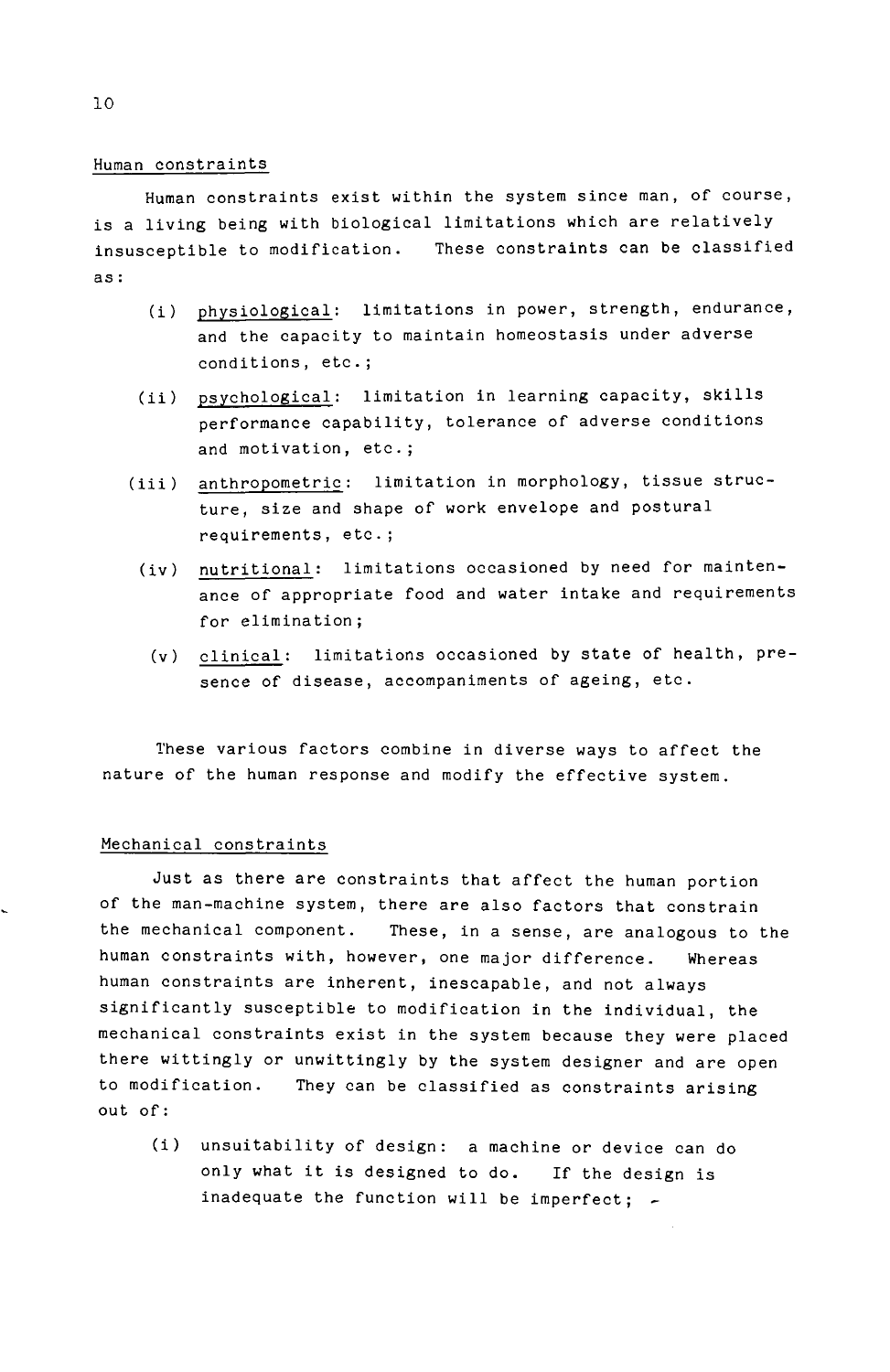- (ii) unsuitability of materials: the materials selected for the structure may be inappropriate to the purpose;
- (iii) unsuitability of construction: despite adequacy of design and choice of materials the construction may be unsatisfactory.

If any, or some combination, of these is at fault the effectiveness of the system will be compromised. This compromise may be manifest in function, in effect on the man or on the environment, or in any combiantion of these.

#### System overload

The system functions in a dynamic equilibrium. Within a range of tolerances, determined by the components and their limitations, some acceptable variation from the optimum is permissible. When the balance is disturbed beyond the permissible limits (which may vary from time to time and circumstance to circumstance) an overload or stress will exist. The source of the overload normally lies in the physical or psychosocial environment, or at the man-machine interface. Ultimately, since it is an interactive system, the effect of that stress will show itself as a strain somewhere in the system. Since the machine portion of the system can be designed to meet all foreseeable strain then the most significant effects from an anthropocentric viewpoint will be manifest in the weakest component of the system, namely the man himself.

The nature of this human strain and the psychophysiological mechanism involved in its occurrence are examined in the next chapter.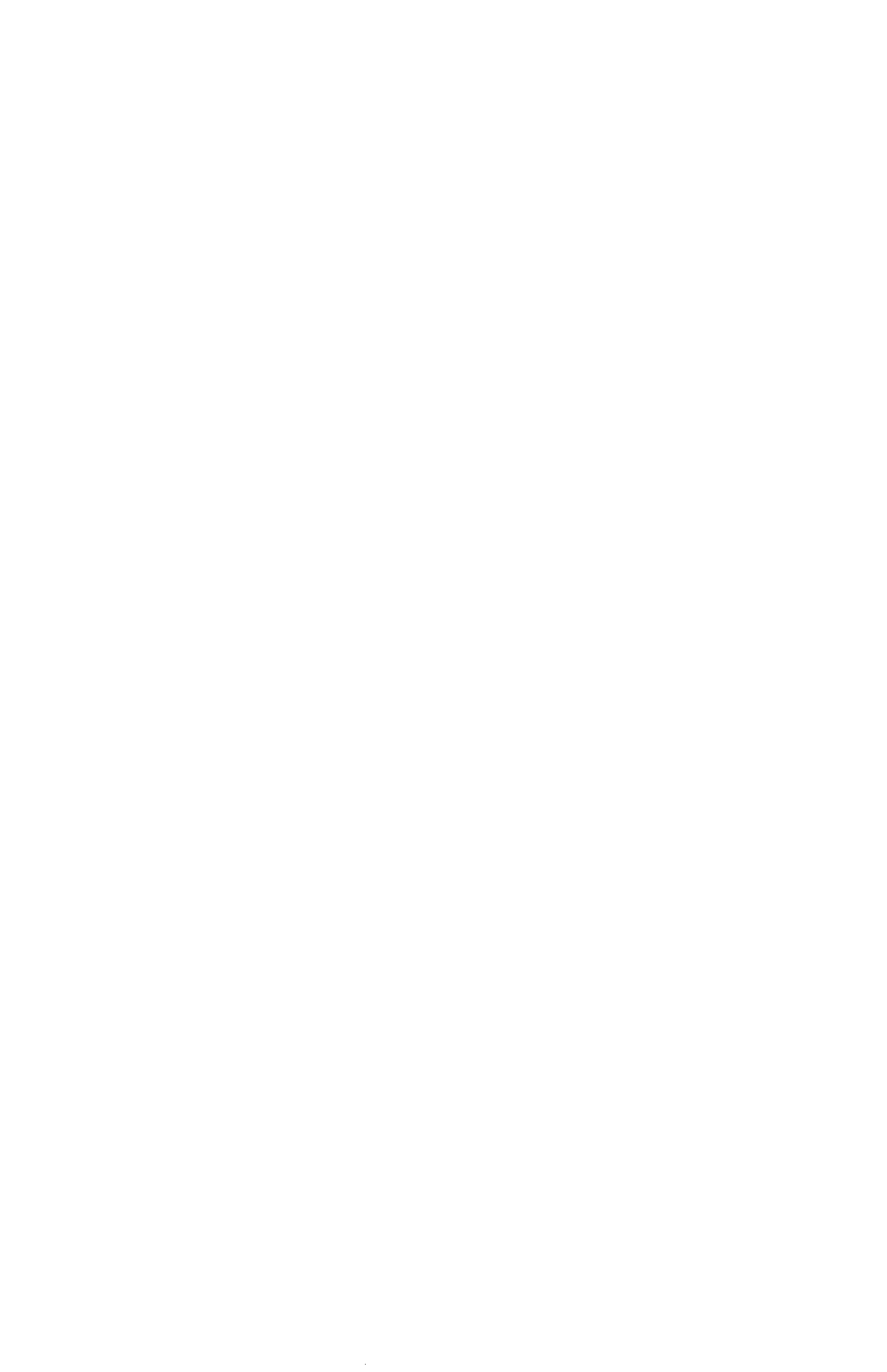# **THE PSYCHOPHYSIOLOGY OF HUMAN STRESS**

**3** 

Because of its connotations and the diversity of its usage, stress has always been a difficult term to define. To some, stress describes the state of a physical body which has been subjected to pressures or forces close to or beyond its tolerance; to others the term describes the phenomena which produce these pressures or forces. To some , stress is a physical entity associated with physical change; to others stress is subjective and associated with psychological and emotional conditions. To some, stress and strain are synonymous; to others they are descriptive of cause and effect.

However, regardless of whether one refers to the condition in man as stress or strain, there is a tendency among many to consider it as a pathological human response to psychological, social, occupational and/or environmental pressures. This, however, is not so. Hans Selye, the founder of stress physiology, has stated (Selye, 1974): "Contrary to widespread belief, stress is not simply nervous tension nor the result of damage. Above all, stress is not necessarily something to be avoided. It is associated with the expression of all our innate drives. Stress ensues as long as a demand is made in any part of the body. Indeed, complete freedom from stress is death!" Consistent with this viewpoint, although perhaps inconsistent in terminology, the International Symposium on Society, Stress and Disease, sponsored by the World Health Organisation and the University of Uppsala at Stockholm, 1972, adopted as a definition the statement that: "Stress is the nonspecific response of the organism to any demand made of it", thus placing themselves squarely in the camp that considers that stress is the response and not the causative state.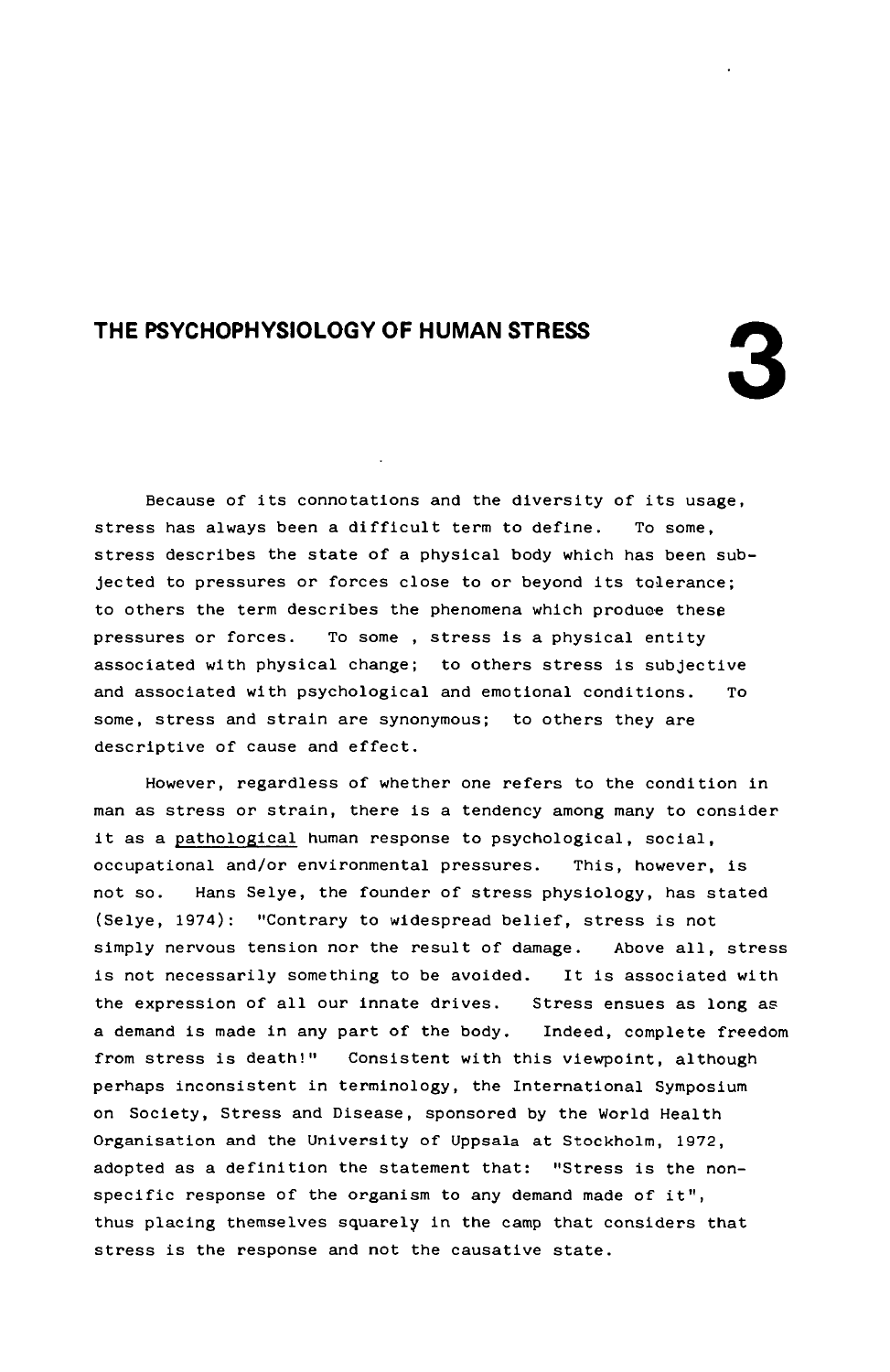While perhaps the point is academic, pursuit of which may lead to fruitless semantic discussion, the viewpoint that stress is the resulting and not the causative state is in direct opposition to the views of the physical scientists and engineers who originally defined the term. In fact, even Selye himself has publicly stated (Harry G. Armstrong Lecture of the Aerospace Medical Association, 1972) that where he originally used the term stress he should have used strain. Perhaps, however, the term in its above-defined meaning is now too well established in psychophysiology and psychosomatic medicine to be changed. In physical terms, however, stress exists when a force is applied to distort a body. The effect is manifest as elastic or non-elastic distortion and is measurable as strain. The relationship between stress and strain can be plotted in the form of a curve, which demonstrates that, with the initial application of stress to an elastic object, some unmeasurable change will occur in the object, probably not rectilinear in its relationship to the causative stress. As the stress continues there is a measurable strain directly proportional to the stress. This is the region of elastic distortion, and if the stress applied to this level is removed then the strain will also disappear. In other words, at this level conditions are reversible. There is some point, however, at which the stress is such that there is no longer a direct proportional relationship between stress and strain. The stressed object changes its character and the resulting strain is not reversible. An elastic band, for example, will stretch beyond recovery.

There is a psychophysiological analogue of this stress /strain relationship. The initial portion of the curve represents a nonmeasurable, perhaps cellular or biochemical, response to the mildest of human stress. As the stress increases, various physiological and psychological changes can be observed proportional to the stress, and significantly, reversible when the stress is removed. With still further increase in stress we enter the realm of pathology, beyond the level of adaptation, where the changes are not reversible, and some trauma, mental/or physical, results.

By this analogy, stress describes the stimulus state, and strain the response, although the difference is more one of usage than meaning.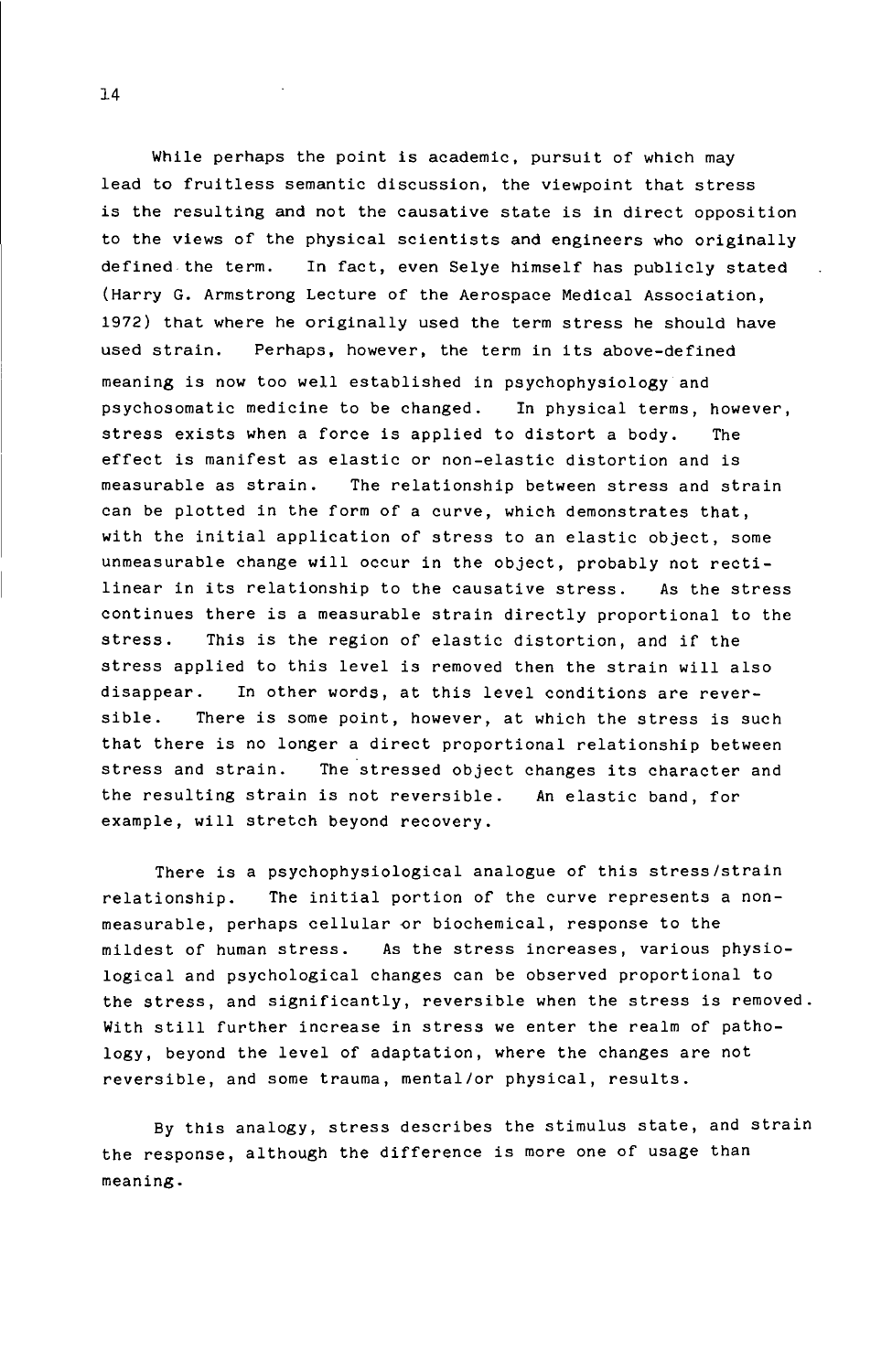#### Homeostasis and feedback control

Regardless of the semantics involved, to examine the psychophysiological mechanisms of human stress it is necessary first to examine the mechanisms responsible for control of the human organism in the relatively unstressed state.

As noted earlier, man is a complex of systems and subsystems. Co-ordinated control is exerted over this complex to maintain it in the state of dynamic equilibrium to which of course is given the term homeostasis. The purpose of human physiological function is to maintain homeostasis, or more specifically, to maintain the internal environment of the body in a state of chemical and thermal stability in the face of constant change, or threat of change.

Some of this control is inherent in the individual cell, which is itself a complex system, the functions of which can be modified by specialised chemicals, or hormones, secreted by glands of the endocrine system. Over-all control and co-ordination of the entire system is exerted via the central nervous system, through the network of the autonomic nervous system.

The principles of control are the same as for any other system of interactive variables. Pre-set standards are established at levels within which a variable may function. The resulting function is monitored by a sensory mechanism which transmits or feeds back information to co-ordinating centres in the brain. In the centres incoming information is compared with the pre-set standard. If significant variation is found, instructions are issued via the nervous system and glands to effect appropriate change in function. There is thus a closed-loop operation with an input, some means of processing, and an output, which in turn affects the input. The loop and other interacting loops are activated to reach and maintain equilibrium. Thus, there are acceptable limits within which body function may be permitted to vary. Stress, however, provides the stimulus for change in those limits, or, in other words, for adaptation.

#### General Adaptation Syndrome

Based on work begun in the 1930s, and continued through to this date, Hans Selye in 1950 published a comprehensive theory of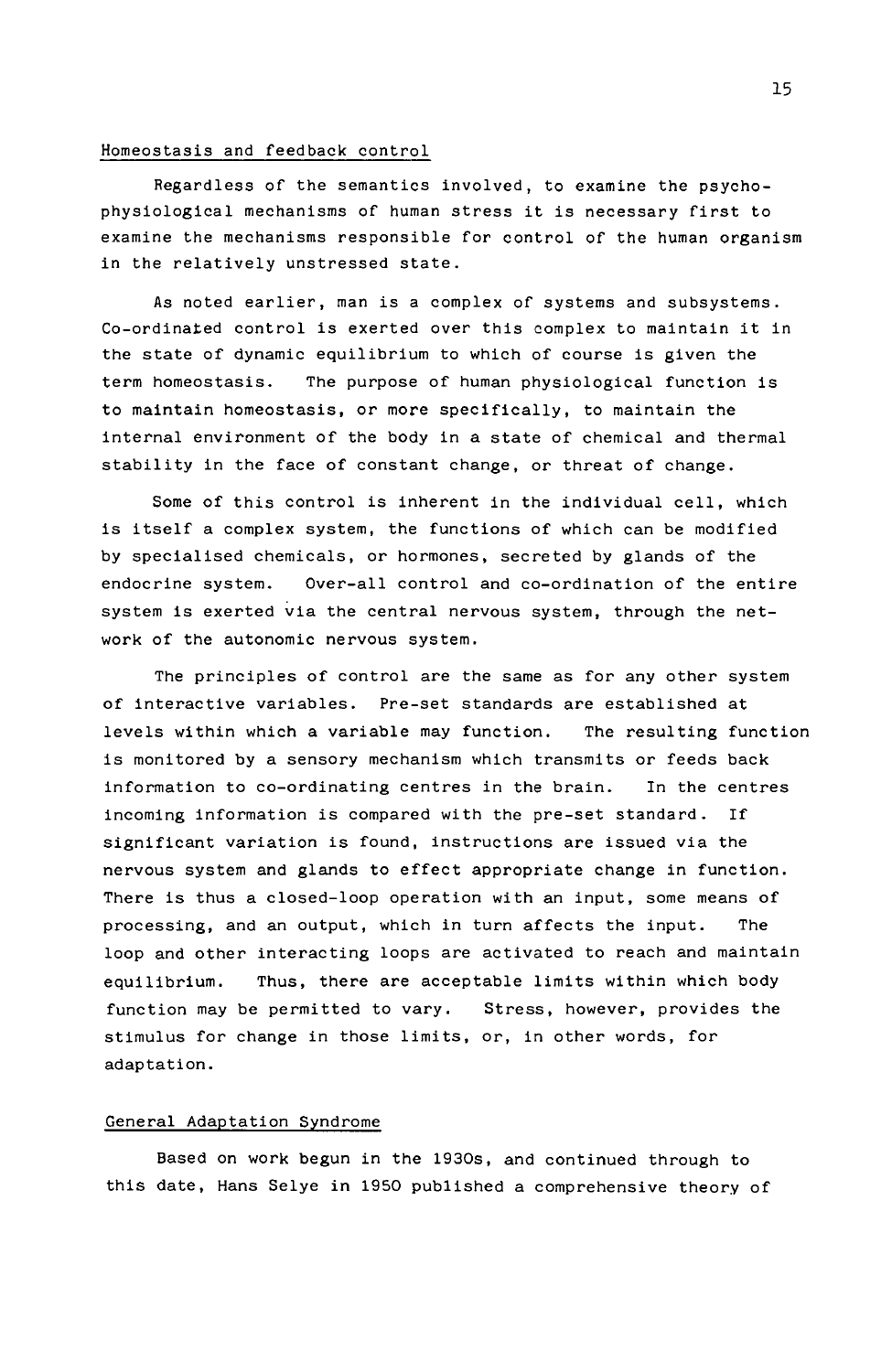the human response to stress which he termed the General Adaptation Syndrome. To put it briefly, he states that there are three definable stages to the human stress response, namely the stage of alarm, the stage of resistance and the stage of exhaustion.

The alarm stage occurs as a reaction to a perceived threat and is characterised by pallor, sweating, increased heart rate, redistribution of blood to the muscles, etc. It has been described as preparing the body for "fight or flight". It is normally short in duration (a few seconds to a few days) and if the stress persists, it is replaced by the stage of resistance. This resistance is a resistance to those factors which constitute the stress. During the stage of resistance most of the signs and symptoms associated with the alarm reaction disappear as the body develops an adaptation to the stressful condition. The capacity to resist, however, is limited, and should the stress be sufficiently severe or endure sufficiently long, the stage of resistance will be replaced by a stage of exhaustion characterised by some form of failure of the body's defence resources. It is argued, and this argument is opposed by some, as will be shown later, that this stage may be associated with the development of psychosomatic diseases, e.g. gastric ulcer, cardiovascular diseases, colitis, etc. It is suggested that the tendency to develop a specific psychosomatic disease is determined by pre-conditioning of some "target organ" in the individual, by such factors as heredity, personal habits, diet, previous exposure, or the specific actions of the causative stress (e.g. a burn leading to a spreading skin ulcer).

It would appear further (Selye, 1960) that certain diseases occur not primarily because of any specific pathogen or trauma but because of a faulty adaptive response to the stressor effect of some relatively harmless pathogen. For example, various emotional disturbances, headaches, insomnia, abdominal disorders, etc., as well as recognised entities such as rheumatoid arthritis, or certain allergic diseases, and sundry cardiovascular and renal diseases, are alleged to be initiated not directly by some external agency but as a result of faulty adaptive reactions (Selye, 1974).

In summary, then, it will be observed that human stress exists when an event or state occurs which disturbs homeostasis. The extent of the resulting response, or strain, is determined by the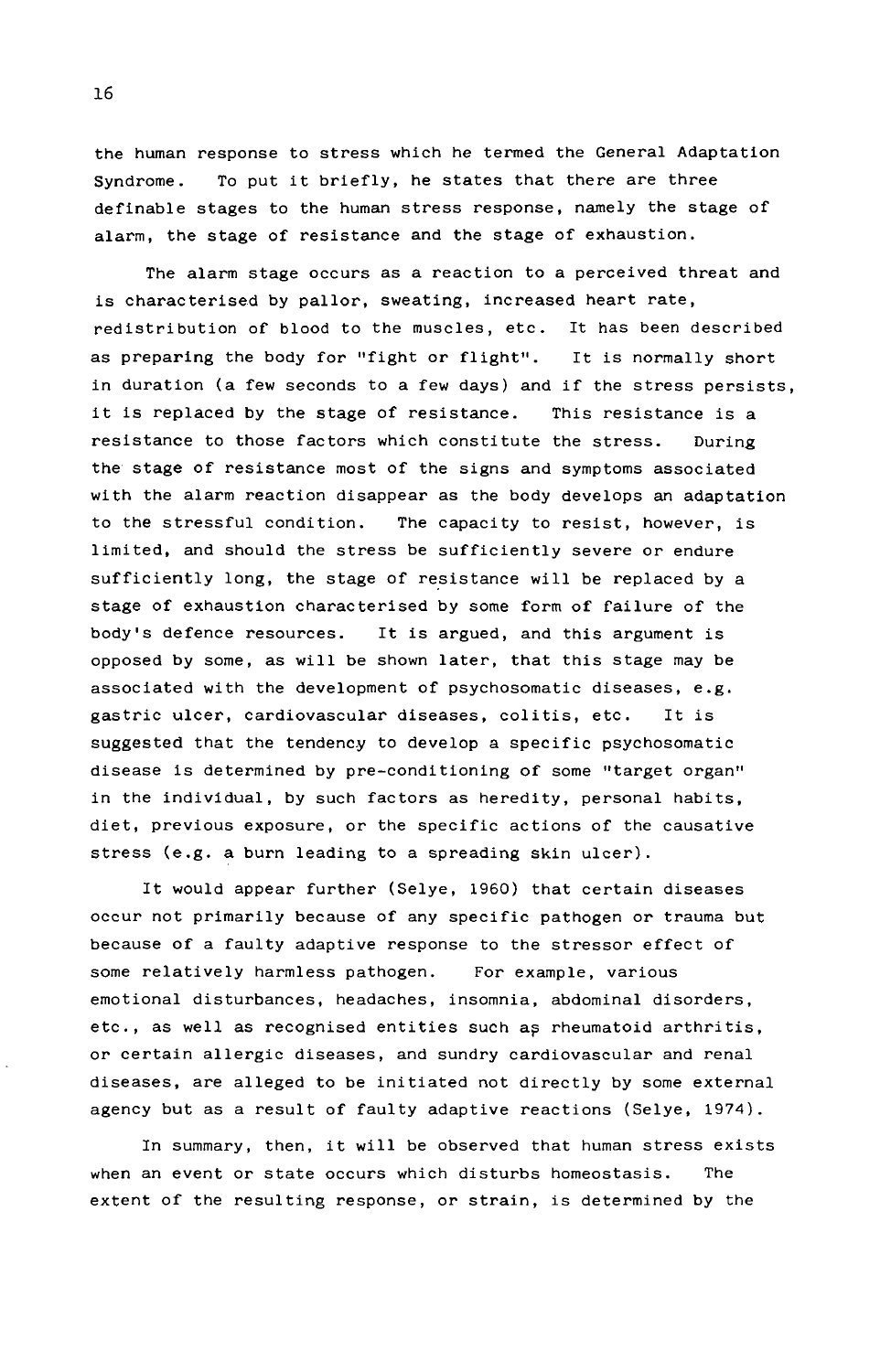severity of the stress. The response is non-specific and it occurs regardless of the nature of the stress. It is mediated via the neuro-endocrine system and can be categorised ir three stages of adaptation; the stage of alarm, the stage of resistance and the stage of exhaustion. Faulty adaptation to the stress or failure of the resistive mechanism is alleged to lead to disease. A given form of stress may in addition generate a specific response superimposed upon the non-specific. In some situations, e.g. the acute stress of exposure to extreme environments, the specific reactions, which are compensatory in nature, may overshadow the nonspecific. Psychosocial stress, however, induces a non-specific response.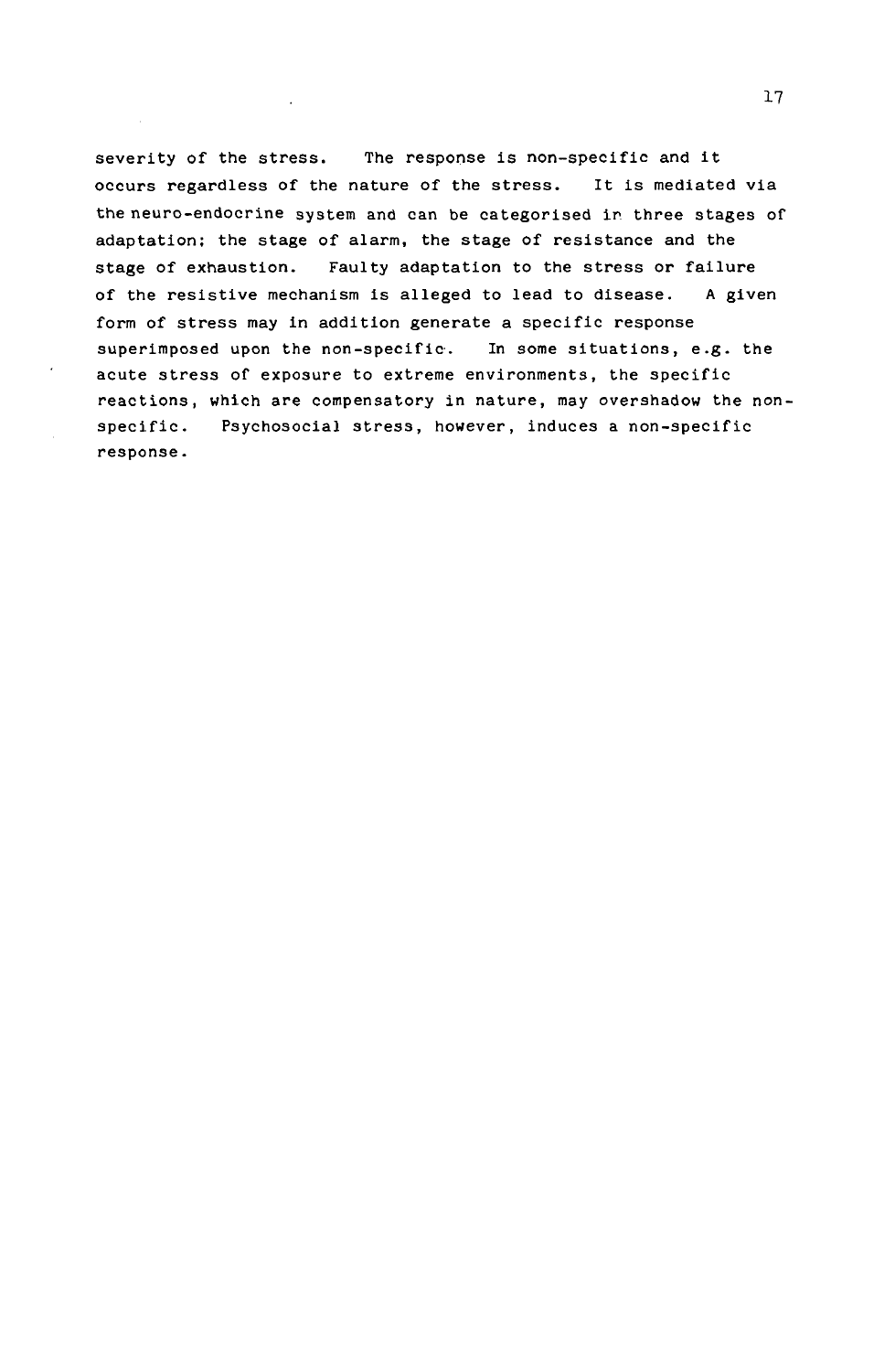$\mathcal{L}^{\text{max}}_{\text{max}}$  , where  $\mathcal{L}^{\text{max}}_{\text{max}}$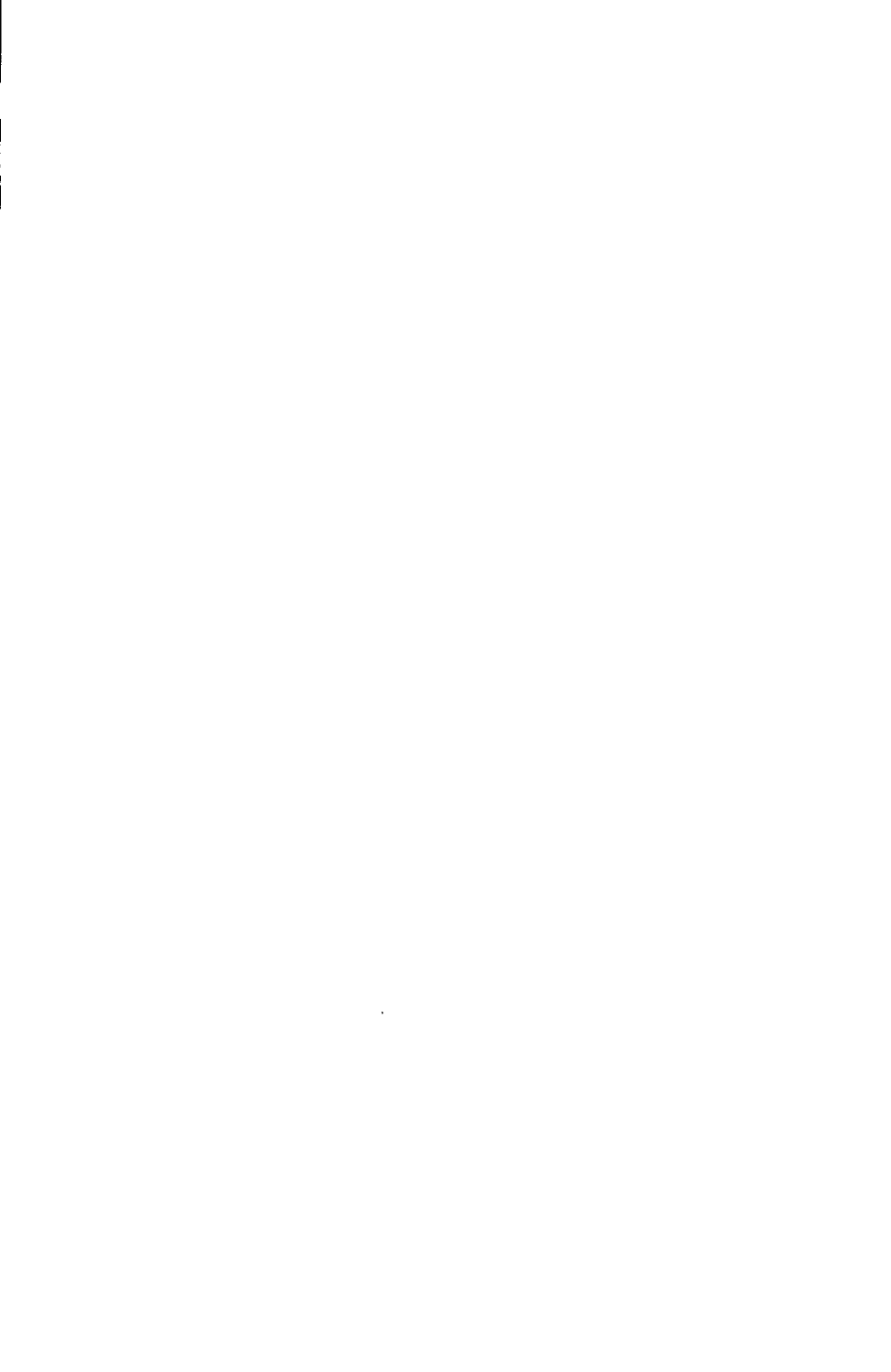# **THE NEEDS AND SATISFACTIONS OF WORK 4**

#### Nature and history of work

The concept of work as an entity, independent of the needs of day-to-day living, is one that is perhaps unique to post-industrial societies. Primitive man was concerned with survival - hunting, fishing, fundamental agriculture and the social and religious rituals that accompanied these aspects of his life. Even in the pre-industrial age, except for the few who could afford leisure, work on the land or among the crafts and trades was still for most a dawn-to-dusk way of life.

With the advent of industrialisation and specifically with the Industrial Revolution came the realisation that work could in fact be distinguished from other aspects of living, although the distinction is not always clear-cut. One man's work can be another man's play. The athlete on the football field or the advertising agent entertaining stars of the stage and screen may get very well paid for work which is the envy of others engaged in more mundane activities. In fact, the situation in which the distinction between work and leisure is the least clear-cut is commonly that in which the greatest enjoyment is found by the worker. There are of course exceptions and one can soon get tired of entertaining celebrities. Most of what is regarded as work, in fact, tends to have connotations of compulsion, either self-induced or applied from the exterior, and involves the expenditure of time and effort on activities other than those of one's personal desire. In its simplest form, work is what one gets paid for, in currency or other consideration.

In his Report to the International Labour Conference in 1975, Francis Blanchard, the Director-General of the ILO, pointed out that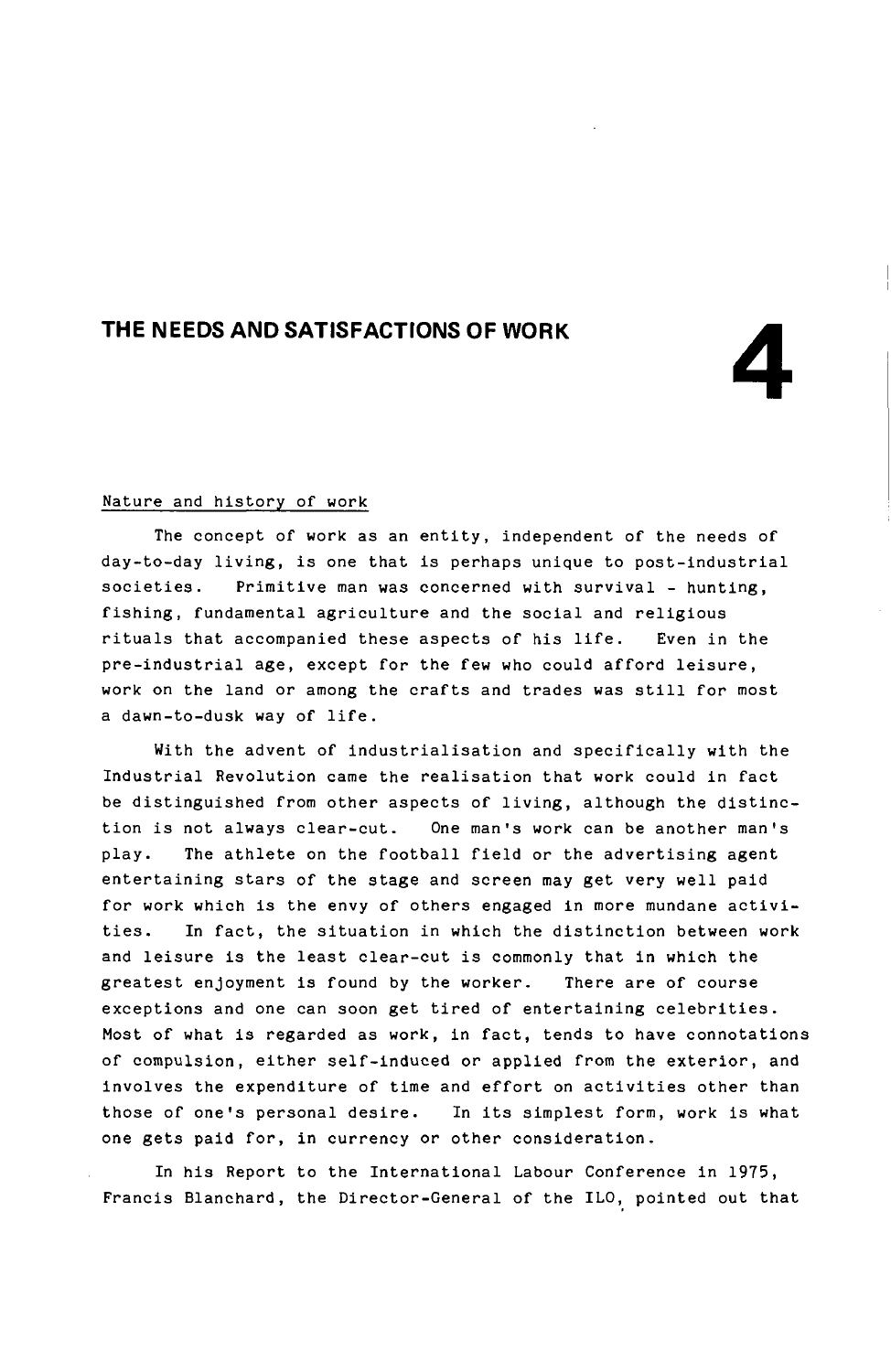the traditional views about work are being subjected more and more to question:

The most widespread view in the industrialised societies is that remunerated work - normally performed within an employment relationship - is still the main means of personal fulfilment. According to this view, questions relating to the organisation, content and hours of work are fundamental, just as is the extent to which the persons mainly involved participate or not in decisions concerning an activity which is so essential to them.

An entirely different attitude leads to such questions as: Is not work merely a constraint or even a necessary evil? it not merely a means, from the personal point of view, of enabling us to earn a living and to do more interesting things in our free time?

According to this view work should be merely an interruption in one's free time. It should be reduced to a minimum (from the point of view of the individual) and made as efficient as possible (from the point of view of society), while the question of job satisfaction should be considered not in relation to work itself but in relation to the other objectives in life.

These two viewpoints of course represent the extremes, and like any extremes they serve to define the boundaries. Neither viewpoint is completely tenable in our industrialised society, but while in the past our efforts have been oriented towards the former, it must be recognised that there is an increasing trend developing towards the latter.

#### Development of industrialisation

The conflicting viewpoints derive from the very nature of the process of industrialisation and the ultimate nature of industrialism. Slotkin (I960), quoted by Carlestam and Levi (1971), points out that industrialism is a set of interdependent customs, or phenomena, comprising the use of technological equipment which can neither be owned nor operated by a single worker, as well as extensive division of labour, formal industrial organisation, and interdependence between the industrial organisation and the wider society. He notes that one or more of these characteristics may be found in other productive systems, and particularly in the process of manufacturing, but in none are the characteristics developed to such a high degree.

Historically, the process of industrialisation was closely linked to organisational changes in agriculture, notably the development of larger agricultural units which in turn facilitated new methods of cultivation, increased food production and more rapid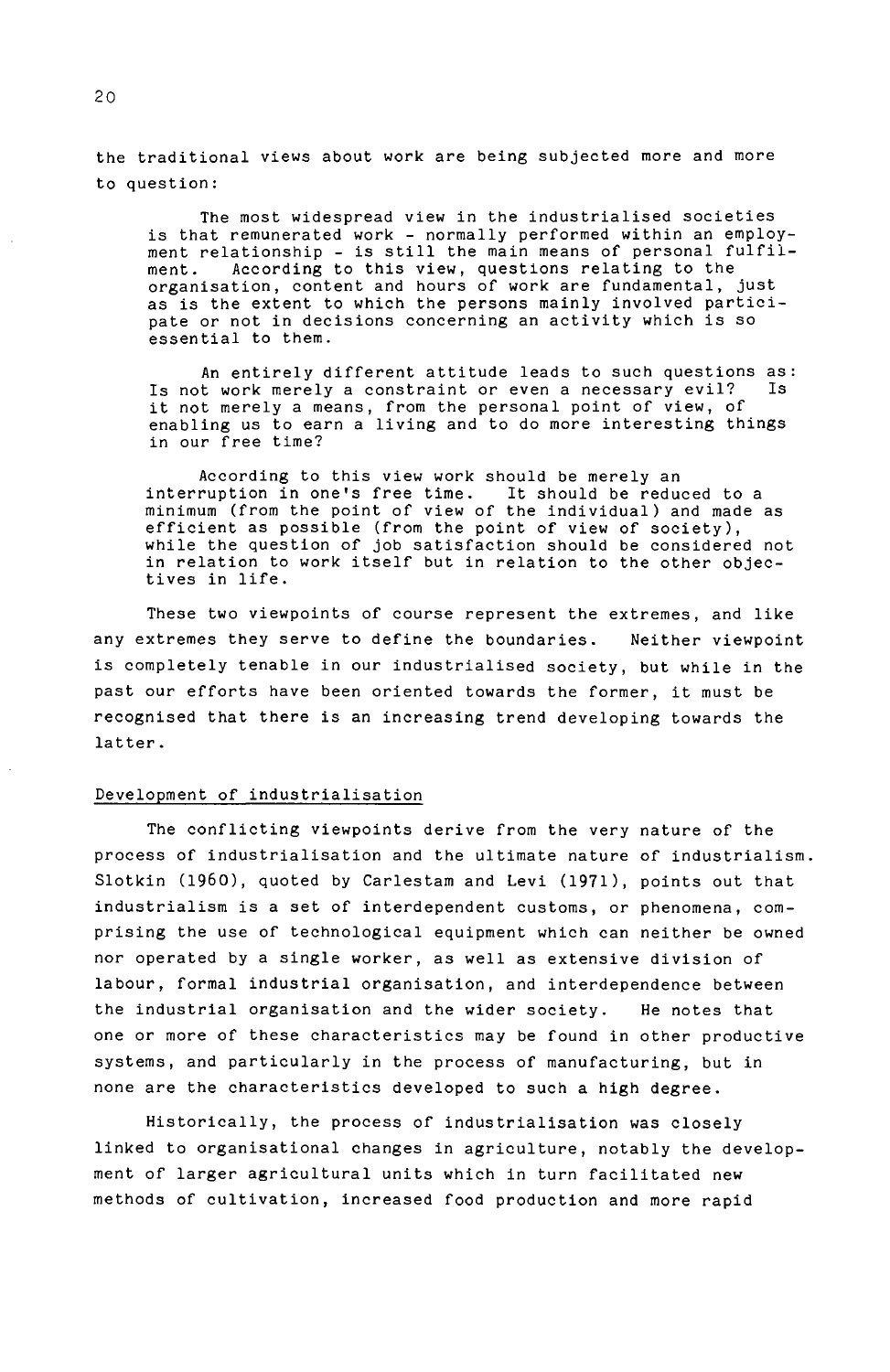population growth. The combination of these effects formed a base for the subsequent process of industrialisation.

Concomitant with the development of industrialisation came the development of transportation and communication, opening new markets and stimulating the need for mass manufacture. With the need for mass manufacture came the beginnings of technology and ultimately the far-reaching changes in the economic, social and physical environment which are now taxing the adaptive capacities of man to their limit.

Delamotte and Walker (1973), in a paper devoted to the humanisation of work, noted that among the significant changes wrought by the Industrial Revolution, not only was there a mechanisation of tasks which had previously been manual but also, and perhaps more significantly from a social viewpoint, there was a change in thinking from the human-oriented to the machine-oriented. Man, who had previously been the focus of activity, was relegated to being a tender of machines, except for the fortunate few who retained executive authority.

This viewpoint was crystallised by the work of F.W. Taylor (I856-I917) in the United States, who developed concepts of scientific management in which human function and performance were regarded as quantifiable and controllable variables. Carpentier (1971) has recently presented, inter alia, an analysis of the principles involved.

It is argued that for every task there is an ideal method which can be predetermined. Every function can be analysed into its component tasks, each of which can be so designed as to be capable of performance by relatively unskilled labour. Several principles can thus be defined: firstly, the independence of conception, planning and execution; secondly, the division and standardisation of tasks, equipment and products; and thirdly, the interchangeability of operators.

The division of job requirements and the standardisation of low-level skills are designed to facilitate recruitment, while minimising the personal role of the worker and limiting the risk of error and, for that matter, of initiative. The interchangeability of operators is, of course, intended to ensure that the resulting product is independent of the individuals involved in its production. These requirements in turn lead to a need for supervisors, both of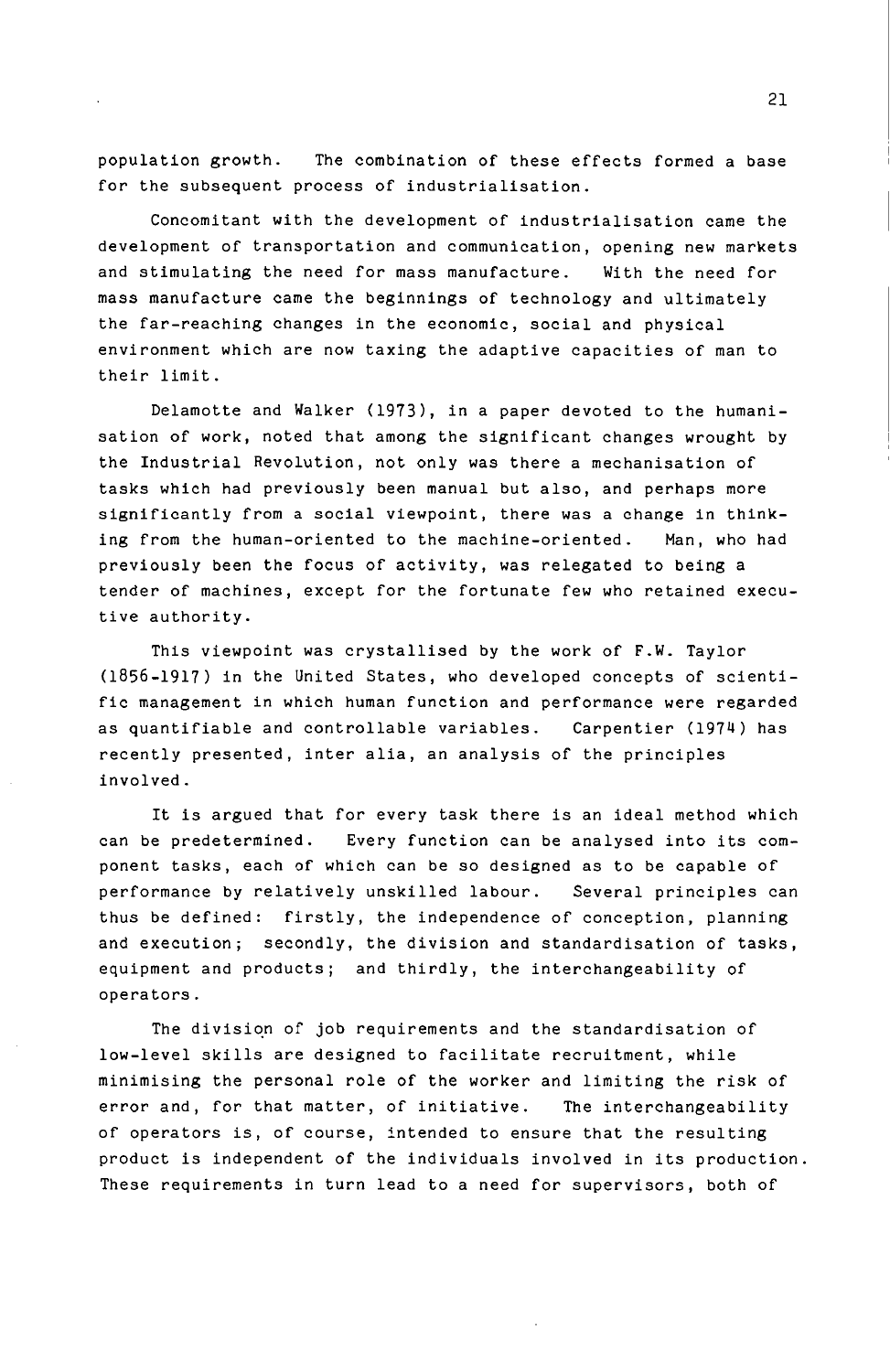quality and quantity, planning and co-ordination services and a hierarchical structure.

Carpentier goes on to state: "Scientific concepts ... (of the period) ... postulated a mechanistic determinism based on the assumption that it was possible to analyse every detail of a system and specify the precise requirements for its perfect theoretical operation, independently of human intervention; moreover, these concepts were applied to man himself, stressing the rational and mechanical aspects of life."

From the point of view of productivity there is no doubt that the approach and its implementation were effective, particularly at a time when the workforce in the countries concerned was relatively unsophisticated and still primarily concerned with seeking the wherewithal for simple survival. This approach, however, successful though it has been in material terms, has carried with it the elements of its own destruction, in that the very productivity it has engendered has permitted development of sophistication and knowledge amongst the workers, such that they are no longer prepared to be mere mechanistic components of a manufacturing system but seek instead recognition of their qualities and services as human beings.

#### Humanisation of work

This requirement for humanisation of work has, of course, been recognised by the International Labour Office, as well as by other international and national agencies and individuals (see Reports of the ILO Director-General to the International Labour Conference, 1974, 1975). As far back as 1954, Dr. Lloyd-Davies argued eloquently that while men can be conditioned, at least for a time, to meaningless work, work that has no creative element is soul-destroying and unworthy. He states (Lloyd-Davies, 1954) " ... Work, which should not be confused with gainful employment, is the best, if not the sole, means of bringing the individual into relation with events going on around him ... The prime requirement of an industrial democracy is that the work itself should be worthy of the dignity of a human being." And while one might take issue with the first part of his statement, it is difficult to argue with the latter.

Regardless of whether the criterion for humanusation is increase in productivity or improvement in human well-being, the concept has become established. At the 59th Session of the International Labour Conference, 1974, a resolution was adopted calling for a global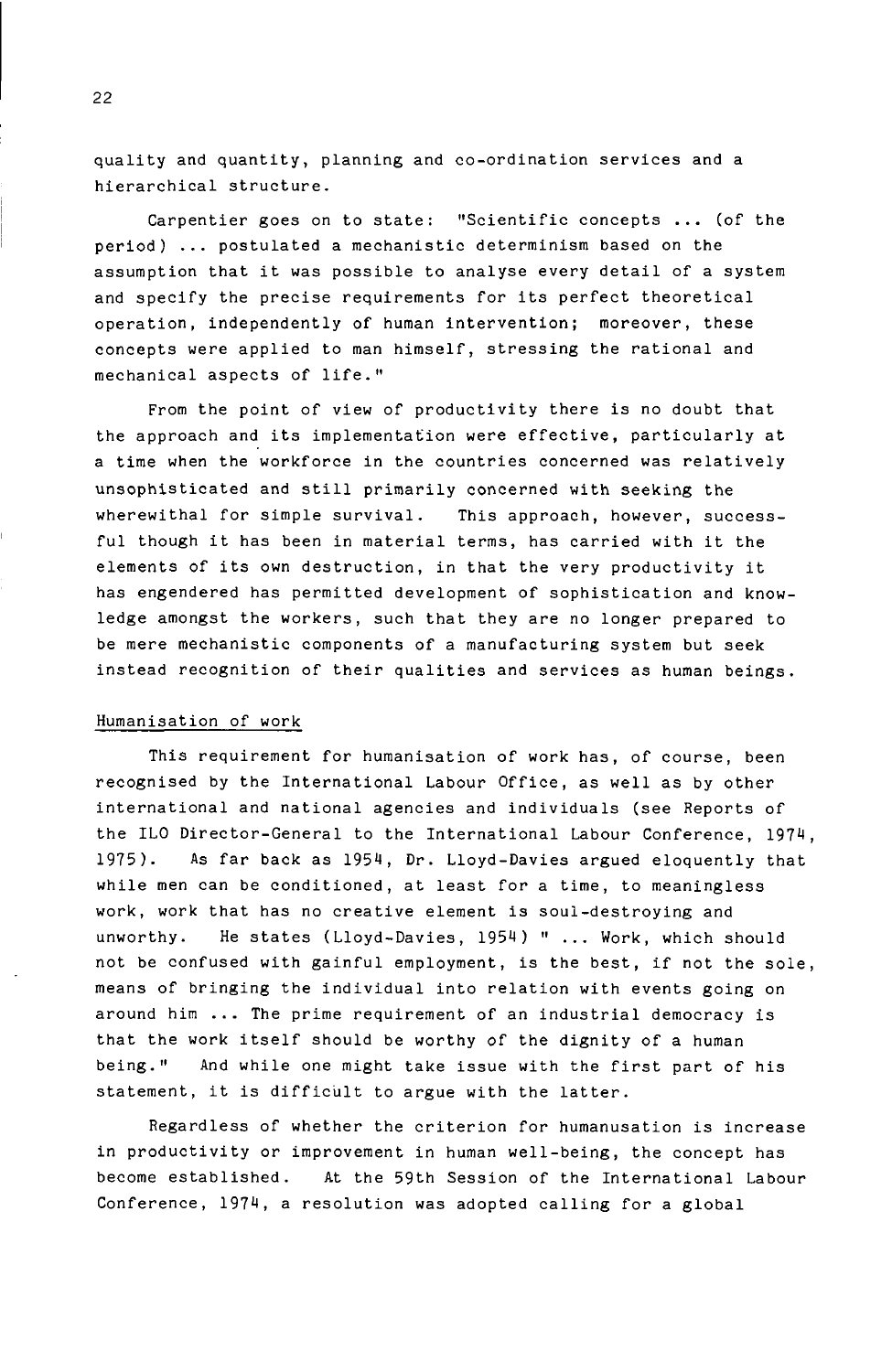approach to the working environment, and covering such matters as: "protection against physical conditions and dangers at the workplace and its immediate environment; adaptation of installations and work processes to the physical and mental aptitudes of the worker through the application of ergonomic principles; prevention of mental stress due to the pace and monotony of work, and promotion of the quality of working life through the amelioration of the conditions of work, including job design and job content and related questions of work organisation; the full participation of employers and workers and their organisations in the elaboration, planning and implementation of policies for the improvement of the working environment".

One must not, of course, fall into the trap of confusing humanisation of work with job satisfaction. Humanisation of work is a concept which is applied to the physical, procedural and social requirements of the working (operational) environment. Humanisation seeks achievement of an ideal goal, and much has been written about it. Not only is it concerned with improving the physical conditions of the working environment and supervisory relationships; it is also concerned with changing the nature of work itself, using techniques such as job enlargement, work enrichment, job rotation (ILO, 1971 a) or the sophisticated approaches to the reorganisation of work attempted by such industries as Olivetti in Italy, Ferrodo in Britain, BSN in France, Atlas Copeo, Saab-Scania and Volvo in Sweden, Fiat in the USSR, Rade Koncar in Yugoslavia, and Shell Canada in Sarnia, etc.

Job satisfaction, on the other hand, is a subjective, personal state perceived by the individual as being in his favour; and while there is no doubt that humanisation of work may contribute to job satisfaction, it should not be assumed that humanisation of work will ensure the generation or the maintenance of job satisfaction. The noted Hawthorne experiments of the 1920s and 1930s (Roethlisberger and Dickson, 1939) showed that workers react to managerial interest, but they also showed that once a desirable innovation in working conditions had been made and accepted there is a tendency to adopt the new level as normal without any positive reaction of job satisfaction. In fact, there are elements in programmes aiming at humanisation of work that can have negative effects on individuals. The worker who is contented with his working situation may not wish to accept responsibility, make decisions or influence supervisory practices.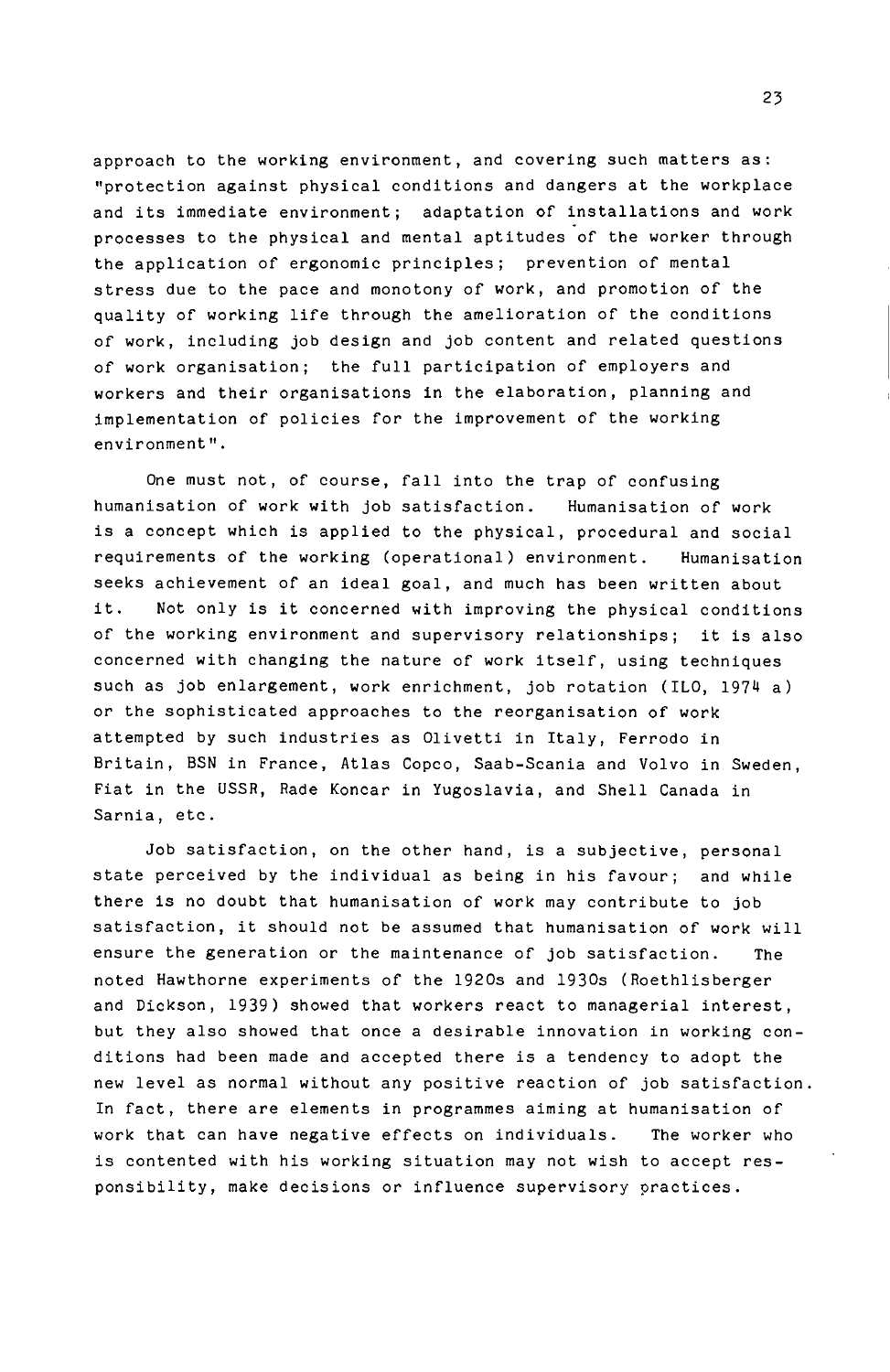Indeed, as is noted by Mansell (1980) of the Ontario Quality of Working Life Group, despite 20 years of effort to convince managers, unionists and workers of the advantages of new work forms, innovation within the workplace is still relatively rare. Some trade unionists would argue that new work forms based on greater employee participation for the purposes of improving job satisfaction could be used as a means of reducing union influence or increasing productivity within increasing pay (Barbash, 1977).

#### Philosophy and theories of work satisfaction

Job satisfaction or, in its broader form, work satisfaction, is a difficult entity to define even in simplistic terms. For the individual worker, it exists when the perceived benefits of the work exceed the perceived costs by a margin deemed by the worker to be adequate under the circumstances. It is not, however, a static state and is subject to influence and modification from forces within and outside of the immediate work environment. One school of thought, in fact (Goldthorpe et al., 1968), examines the problem in terms of its extrinsic or intrinsic orientation, that is whether the worker is primarily concerned with work as a means to provide fulfilment outside of the job, or finds fulfilment in the work itself, the former perhaps tending to be more of a working-class value and the latter more of a middle-class one. Furthermore, job satisfaction is not the unitary or integrated state that the name would imply. There are multiple facets to the working state, some of which are more satisfying, or perhaps more acceptable, and others less. Job satisfaction at best describes in comparative terms some integrated mean of that state at some point in time. There is no absolute on some infinite scale. At best we can state that at this particular time one is more satisfied with some aspect of one's job than at some other time.

Regardless of the semantics, various approaches have been made towards defining basic work satisfaction.

Numerous authors have generated lists of characteristics considered to be desirable in the attainment of satisfaction at work (e.g. Margolis, Kroes and Quinn, 1974; Slawina and Moykin, 1975; Taylor, 1974; Vamplew, 1973; Johnston, 1973, 1975; Hill, 1973; Johnston and Gherardi, 1970), but the original organisation from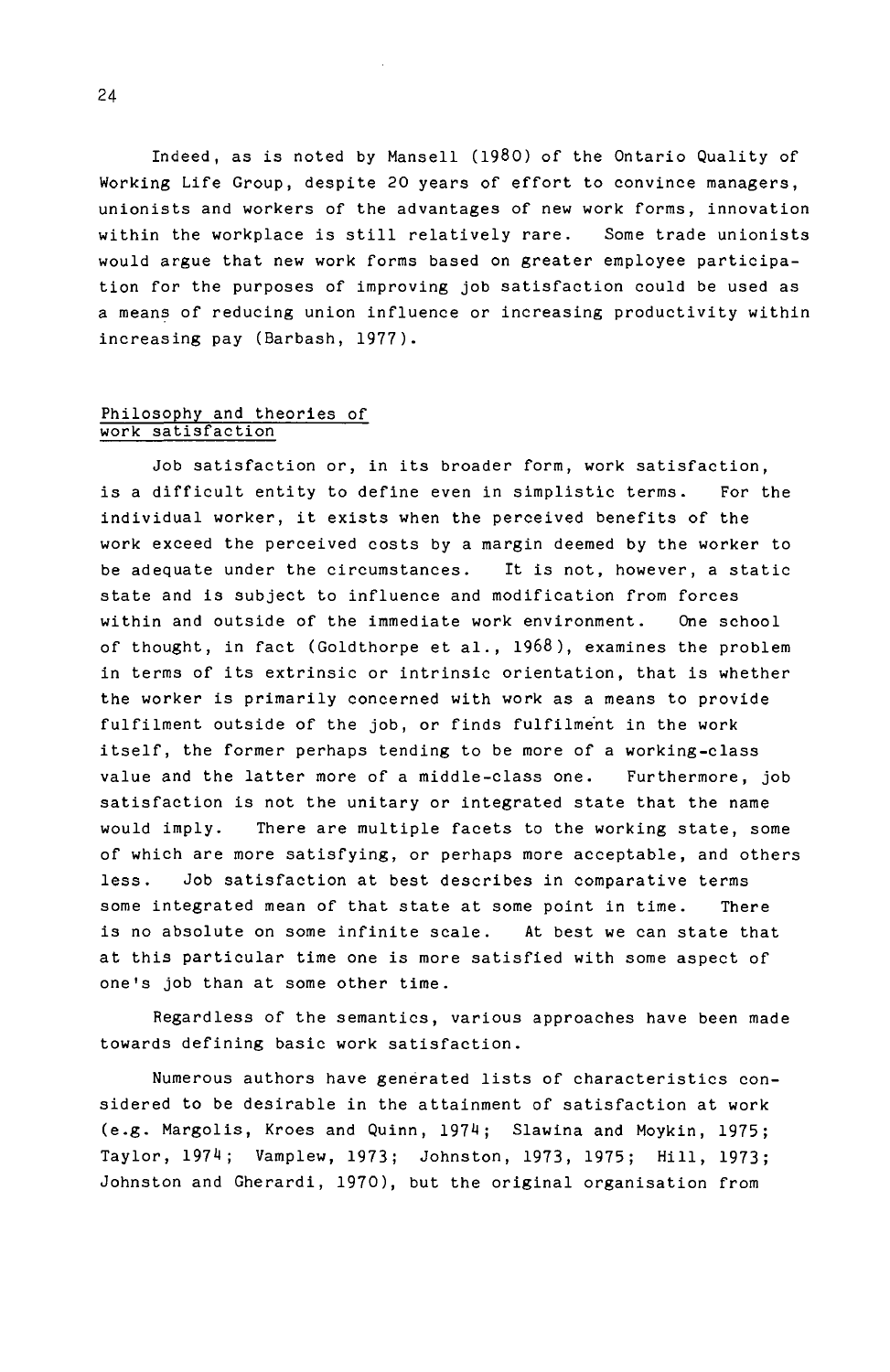which many contemporary views has evolved owes much to the work of Maslow and of Herzberg, despite the fact that their theories were largely developed from study of limited levels of society. Maslow's theoretical model postulates the existence in man of primary and secondary drives which serve to motivate him (Maslow, 1954). He argues that the primary drives are inherited, although the means for satisfying them can be learned. The primary drives stem from physiological needs and are oriented towards survival. They include basic appetites such as hunger, thirst and sex. The secondary drives are not inherited but are learned and, to some extent at least, they may be culturally determined. They include such requirements as security, manifested in a need for protection and freedom from fear, as well as a requirement for organised structure, law and order. A need for love, affection and a sense of group identity, or belonging, is also defined. A third group comprises the need for self-esteem, represented by a desire for self-assurance, confidence and mastery along with feelings of achievement and the need for establishment of reputation and prestige. Maslow also defines a concept of self-actualisation or the need to become more fully developed and to reify one's ideals.

The lower order needs, particularly the primary drives and the need for security and structure, are very largely met in today's industrial society. It is argued that what is needed now is satisfaction of the higher order needs, notably those pertaining to self-esteem and self-actualisation, to use Maslow's terms. And, in fact, it is only in a society where the lower order needs have been largely met that people can afford to seek satisfaction of the higher order.

Herzberg (1966), from his work, has in fact stated that the main factors involved in job satisfaction are advancement, recognition, responsibility, growth and the job itself. These factors, termed "satisfiers", will correlate, if optimised, with improved performance, reduced labour turnover, more tolerant attitudes to management, and general "mental health". Herzberg also recognises "dissatisfiers", which act in a negative direction. These include such things as working conditions and amenities, administrative policies, relationship with supervisors, technical competence of supervisors, pay, job security and relationship with peers. Herzberg argues that if the quality of the "dissatisfiers" is less than adequate, dissatisfaction will occur. Improvement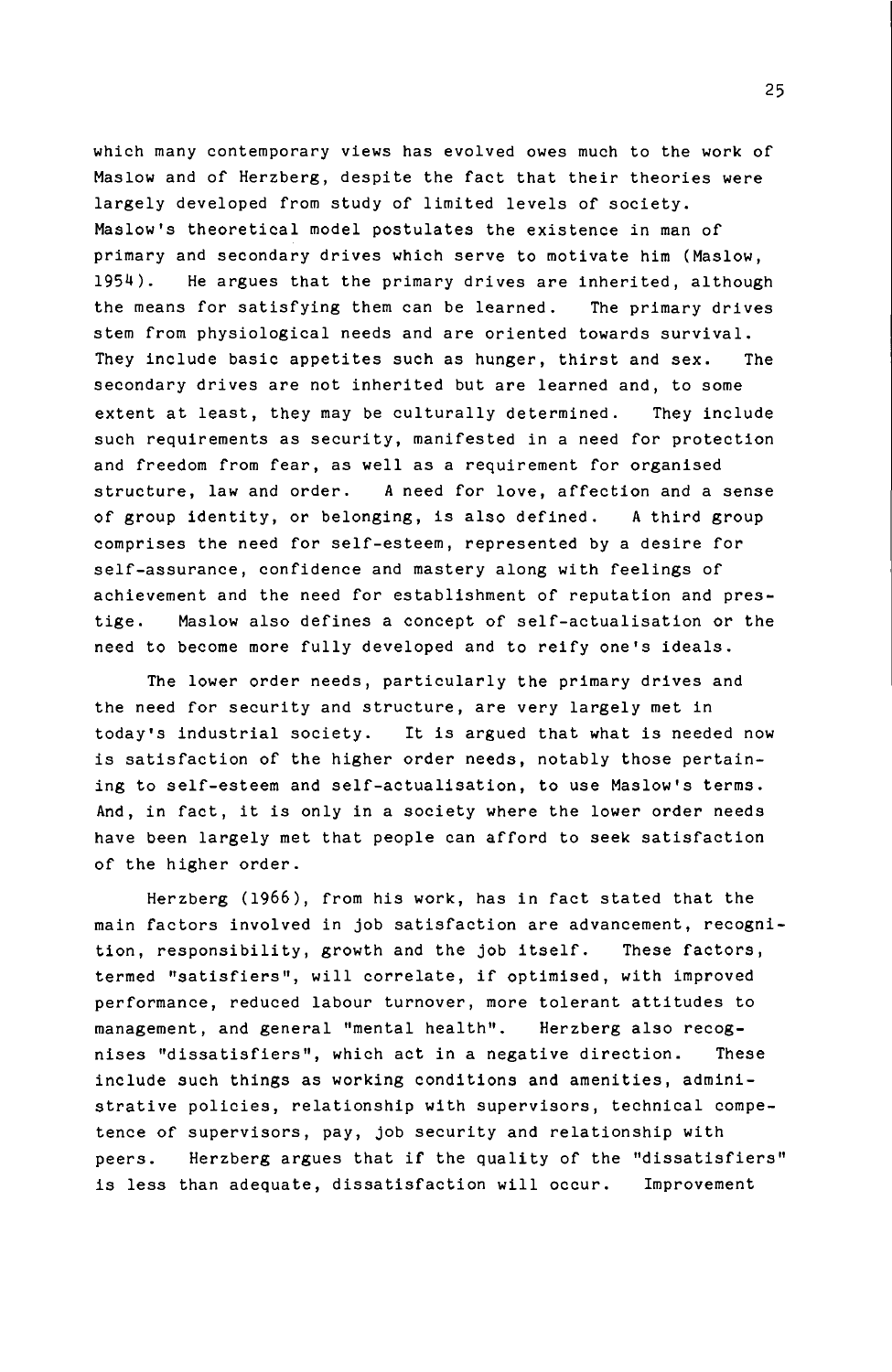in the degraded condition or conditions will remove the dissatisfaction with beneficial effects on morale and perhaps on productivity. Raising the level above the adequate, however, will not of itself increase job satisfaction and performance, but it will provide a basis for the potential fulfilment of the "higher needs" defined by Maslow (1954). In this regard it should be noted that much of Herzberg's work was conducted among supervisors and middle-management employees, as so much motivational research has indeed been done. How much it is applicable to the worker on the shop floor is open to question.

Vroom, cited by Hunt (1971), adds another dimension to job satisfaction theory. He argues that the choice of a job initially depends upon what he refers to as "first-level outcome", namely money or direct reward. Behind the first-level outcome, and perceived by the worker with greater or less clarity, are second-level outcomes which may be inherent in the job, such as prestige and power, or may be attainable by way of the money provided as a firstlevel outcome. The effort that the worker is willing to expend, and the satisfaction that he derives in doing so, are directly related to the strength of the second-level goals and the clarity of the perceived relationship between the primary and the secondary goals. Expectancy is a third factor. The higher the expectancy of the secondary goal, as perceived by the worker, the greater is the perceived worth of the primary, and hence the satisfaction derived in attaining it.

Expounding on an analysis earlier presented by Gilmer (1961), the approach of Fox (1971) is representative of another, more operationally oriented viewpoint on job satisfaction. He defines three fields of concern in job satisfaction, namely content of the job (i.e. skills), context of the job (i.e. the network of structure and reward within which the worker functions ), and the needs of the incumbent. In terms of desirable job content he refers to skills that require qualities ofperception, motor co-ordination, intellect and education, and provide opportunity for creative expression and flexibility of response. The structural context of the job includes the financial rewards, the location of the work, the nature of the workloads and the adequacy of the equipment. More intangible factors are security of tenure, prospects for promotion, justice in promotion, and company attitudes, while the company structure itself, its planning policy and reputation are also significant.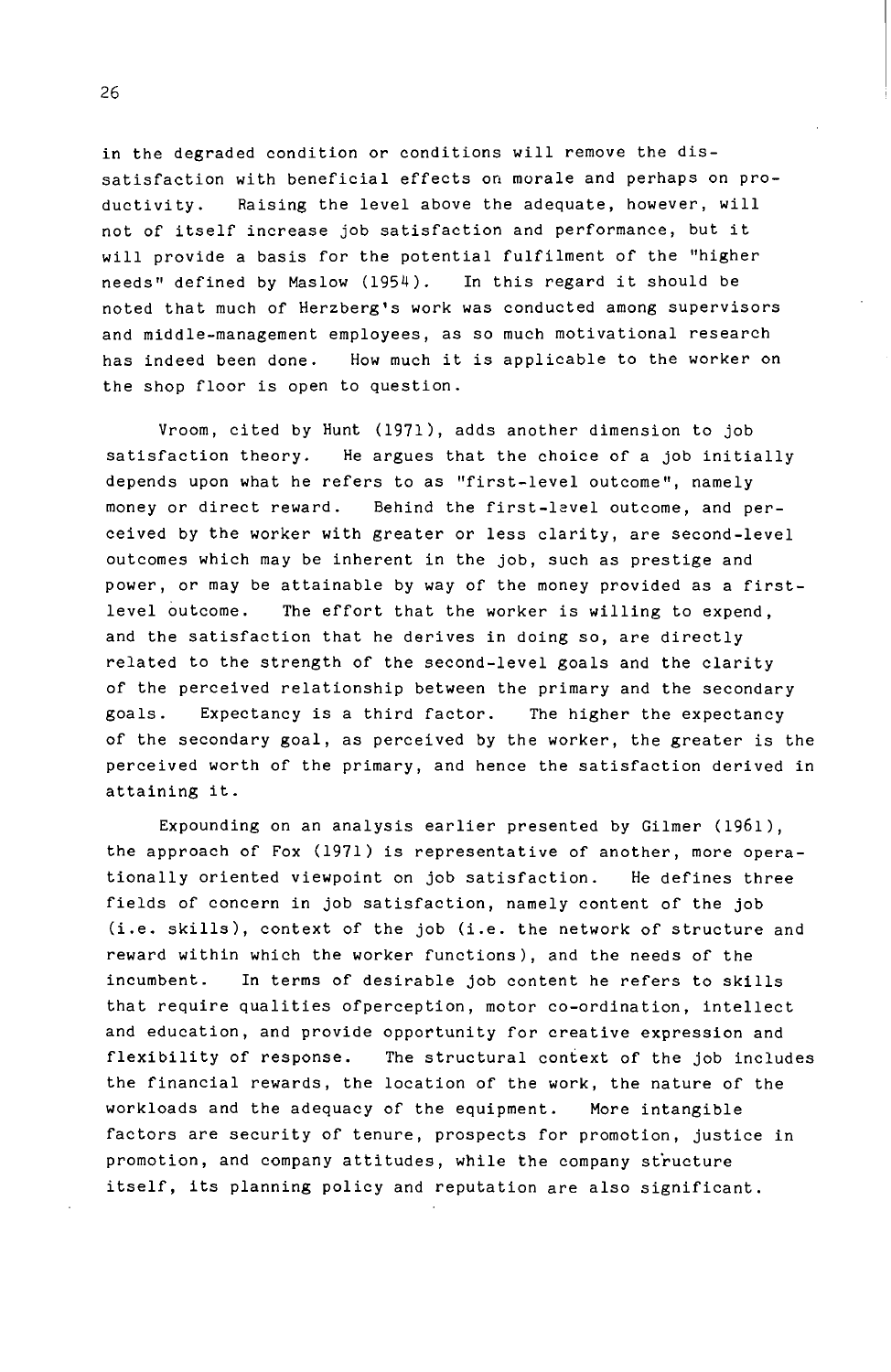In the area of supervisory and peer relationships competent supervision, co-operation and communication through the hierarchy is important, while outside the actual task environment the provision of recreational resources is significant. He defines the needs of the incumbent in personal and social terms akin to the higher order drives of Maslow or the "satisfiers" of Herzberg, namely the requirement for recognition of one's own value and the need for creative drive and fulfilment. He recognises that there must be orientation towards a personal goal with, however, an awareness of the system of priorities within which one may be permitted to achieve it. The individual must at the same time possess an appropriate level of physical and mental energy to achieve his ends, along with the capacity to conform, where required, and to tolerate stress. For many, there is also a need for social involvement.

Barbash (1974) has argued, with some justification, that job satisfaction is seen to be different things by different people, and that specifically the search for job satisfaction is not primarily a "grass-roots" movement demanded by the worker but a practice imposed from the top by intellectuals and liberalised management. "There is a strong likelihood ... ", he states, " ... that full employment and its attendant conditions have more to do with workers' free choice than either management policy or the internal environment of the undertaking." To put it another way, where there is an expectancy of full employment then the primary drives defined by Maslow are likely to be satisfied and the worker can afford to allow himself to be concerned with Maslow's higher order drives or Herzberg's "satisfiers". When there is no expectancy of full employment the needs of survival become paramount - a phenomenon which has been exploited since man first went to work for his fellow man.

Singleton (1979), in an essay dealing with conceptual and operational doubts about job satisfaction, issues a word of warning when he describes the concern with job satisfaction as an "ideological/political movement", and points out that such movements should be treated cautiously. He goes on to state: "They are sometimes no more than fashionable crusades and there is a perpetual danger that such crusades will result in overemphasis on a particular facet of the complex multidimensional problems of work design which is encompassed by ergonomics." He goes on to add that nevertheless politicians and ideologists do sometimes crystallise a fundamental trend in thinking.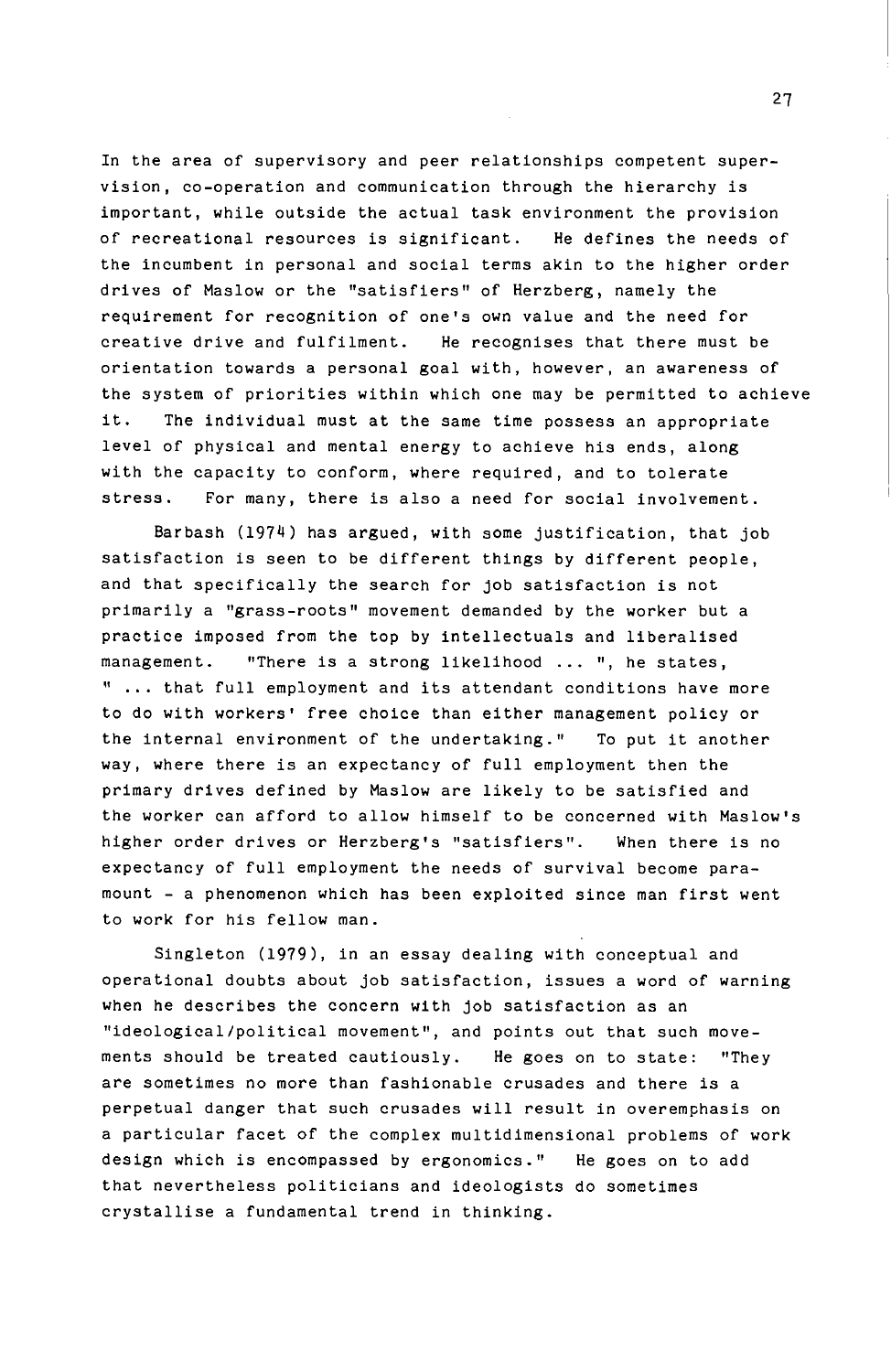#### Job dissatisfaction - extent of the problem

Before examining specific factors associated with satisfaction and dissatisfaction, it is pertinent to consider whether in fact there is a problem which can be attributed to lack of job satisfaction. There is a tendency to assume that if working, social and other conditions are unsuitable, then dissatisfaction must exist and that this in turn is an undesirable state, both for the worker and for the employer. But is it in fact a problem? Very few researchers have addressed themselves to this question. Kahn (1972) cited by Barbash (197t) has noted that few people call themselves extremely.satisfied with their jobs, but still fewer report extreme dissatisfaction. The majority claim to be reasonably satisfied. In an analysis of the meagre literature on the subject, Barbash (1974) observes from a US Senate Survey that 20 per cent of people will always dislike work regardless of how it is organised. A United Kingdom report places dissatisfaction in the area of 5 per cent, while two Japanese surveys show 23 per cent and 15 per cent respectively. Gilmer (1961) suggests the average is about 13 per cent. But, even taking the highest of these figures to represent the dissatisfied body, it would appear that the great majority of workers are indeed reasonably satisfied. But do the figures represent reality? This is where the question still remains unanswered. The data are very inadequate and insufficient for use as a base for drawing definitive conclusions. The observers, the experts and the commentators on the working scene consider that there is a problem. And there probably is. A fairly large majority, though inarticulate in their expression, are probably to a greater or lesser extent dissatisfied, although only a minority are prepared to voice their dissatisfaction and attempt to do something about it.

Whatever the extent of the dissatisfaction, and whatever its significance, there is no doubt that it exists in some form, and that its cause can, to some extent at least, be defined. A paper presented to the High Authority of the European Coal and Steel Community in Luxembourg (1967) stated: "A worker starts making comparisons between his training, his position in the undertaking, the more or less demanding nature of his work, his earnings, and so on, and becomes convinced that he is badly off in his particular job."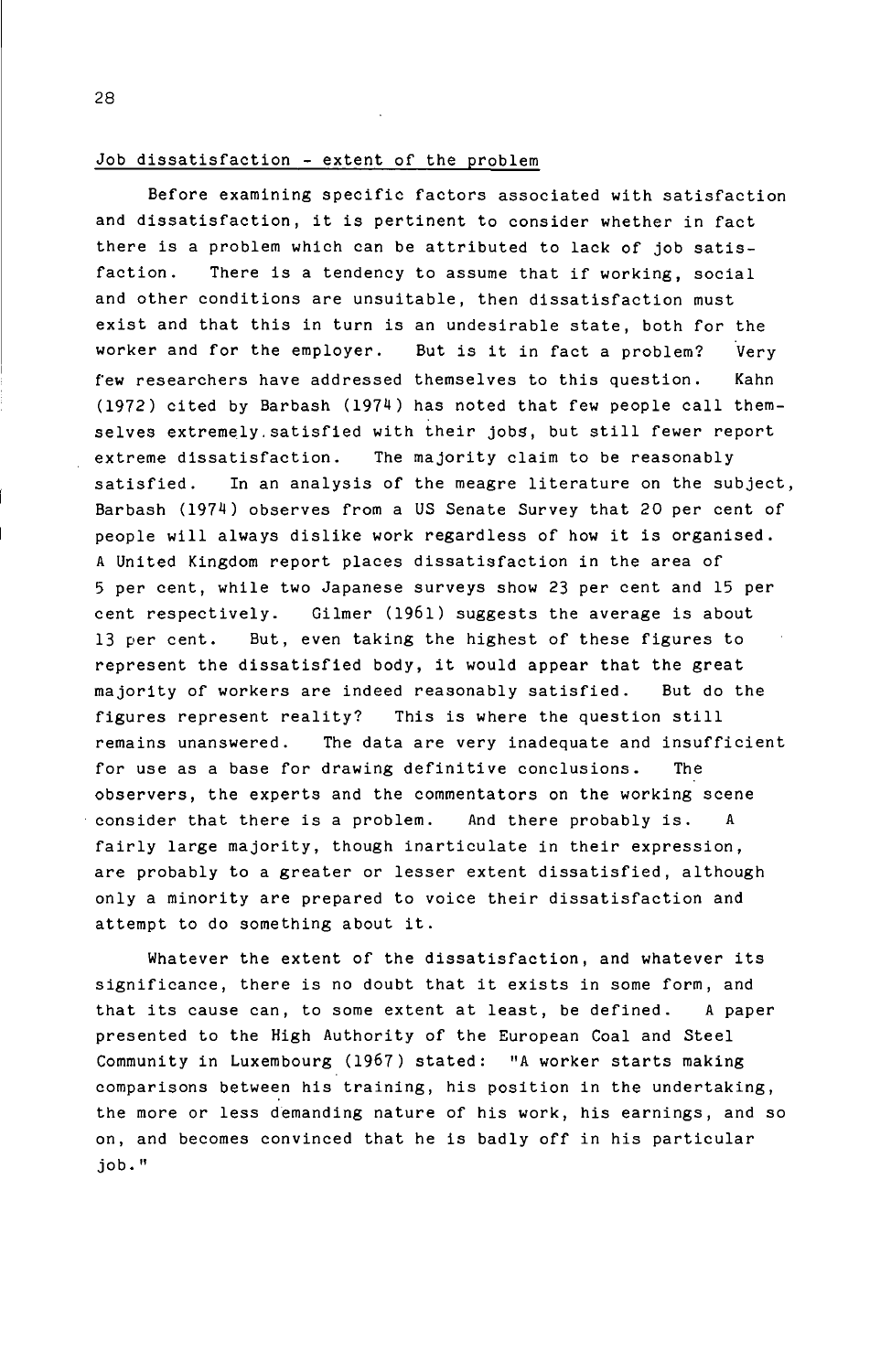The broad causes of dissatisfaction, of course, are not hard to find. They lie in failure to meet the requirements for satisfaction that were examined above. In 1974 the Director-General of the International Labour Office, in summarising these with a broad sweep, has stated:

Far too many workers are in dead-end jobs, requiring the exercise of little or no initiative or responsibility, with few prospects of advancement or mobility to other types of<br>work. Far too many workers perform tasks which are far b Far too many workers perform tasks which are far below their intellectual capacity, and which they consider to be degrading in relation to the education which they have<br>received. In many industries and occupations, work ha received. In many industries and occupations, work has been "rationalised" to an extreme, broken down into simple, negative and monotonous jobs which are fit for an unthinking robot, but which are an insult to the dignity, the aspirations and the cultural level of twentieth century man.

There can be little doubt that such a working environment constitutes stress, but how in fact is it perceived by the worker?

#### Specific factors Involved in job satisfaction

It is frequently difficult to obtain a clear view of the personal priorities and evaluations of workers from the established literature. Most, if not all, attitude surveys rely on some form of questionnaire, in which the designer has pre-empted the questions and the areas of interest, normally of course with sound justification, but often oriented more to the negative than to the positive. The responder, however, then addresses himself to the questions that are asked and not necessarily to the points that are specifically contentious to him, nor to what he finds good about this work.

Thus in interpreting surveys one must recognise that to some extent at least the survey may incorporate some of the originator's prejudices. Sometimes, of course, viewpoints on attitudes are expressed, ex cathedra as it were, on the basis of experience and knowledge. Thus Ling (1954), for example, from the empirical standpoint of the industrial physician, claimed, on the basis of his observation and experience, that there are six types of goal that must be achieved before satisfaction can be attained. These, he claimed, are money, prestige and status, security, approval, a sense of belonging, and creativeness. He preceded Vroom when he pointed out that the effectiveness of money as a source of satisfaction depends on the extent to which it can be used to satisfy real needs. He distinguished between prestige and status, pointing out that the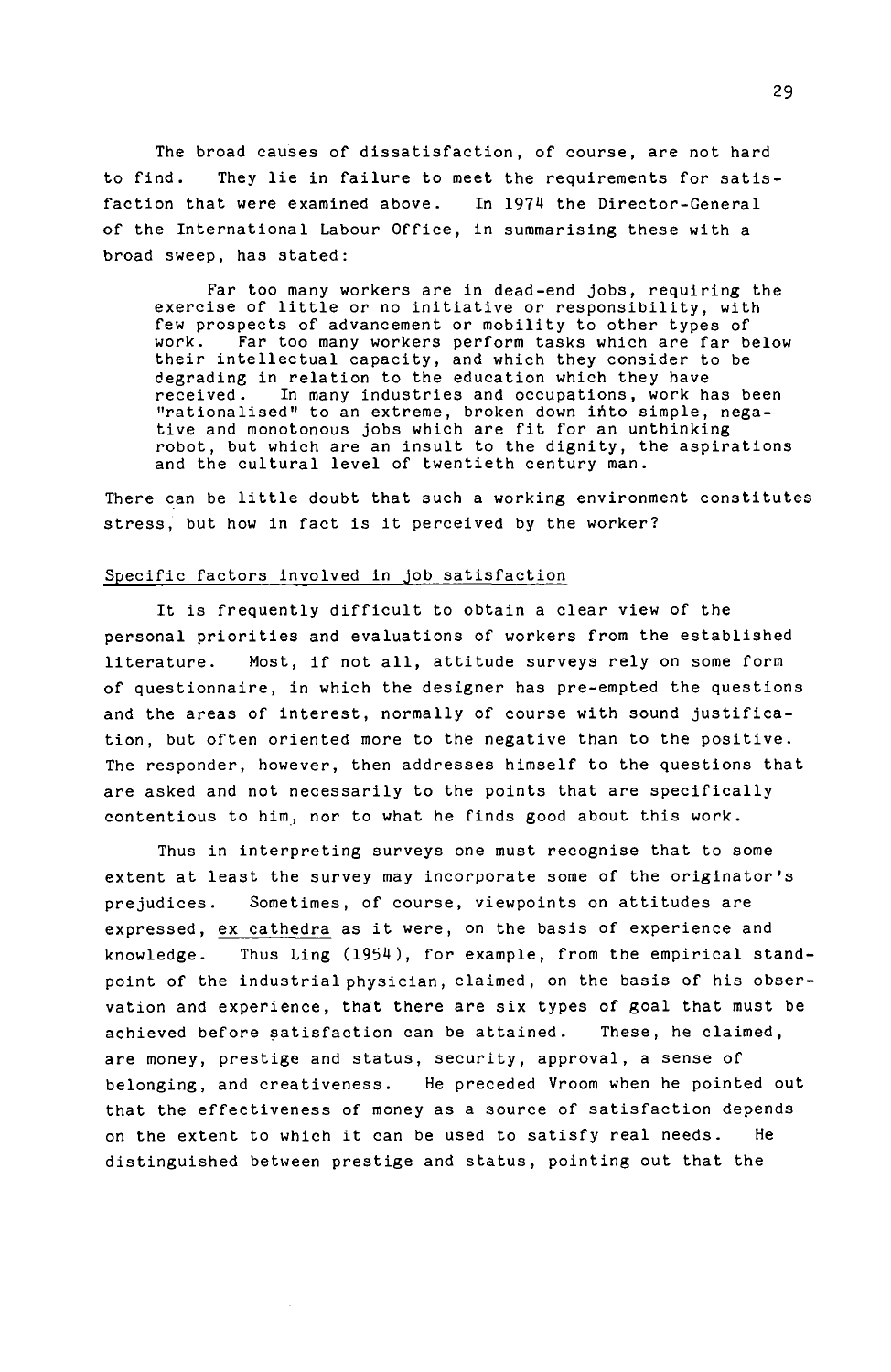former is earned in proportion to the contribution made while the latter may be a function of the job. Security and approval are closely related and imply an opportunity for advancement, while for proper work satisfaction the worker also requires a feeling of group identity. The term "creativity" in the sense that Ling used it referred not so much to the art of creating as to the feeling that what one is doing is significant in itself.

Herzberg (cited by Gilmer, 1961) conducted some 150 or more studies to come to somewhat similar conclusions, although the order of priority is somewhat different. He lists, in order of importance, security or steadiness of employment, opportunity for advancement, the worker's perception of the company and its management, salary, the intrinsic aspects of the job itself, the quality of the supervision, the social aspects of the job, the quality of communication, i.e. the extent to which workers are involved in communication, physical working conditions and hours of work, and the extent of benefits.

Now it should be recognised that these requirements are being reported by employees who are already for the most part, if not entirely, working under conditions which are reasonably tolerable, where wages are higher than starvation level, and supervisory relations, while not perhaps of the best, are certainly not on a master-slave basis. This viewpoint is confirmed by other more recent studies.

Ruth Johnston (1975), for example, in addition to reporting her own work, reviewed a number of studies of worker attitudes which serve to emphasise the relative unimportance of money and physical conditions when these have, at least to some extent, been dealt with. In some of her initial work among workers in a soap factory where 80 per cent of the workforce claimed to be satisfied (Johnston and Gherardi, 1970), she demonstrated a rank order preference among males for an interesting job, friendly co-workers, an efficient and interested management, good pay and kind supervision. In females, in the same study, the rank preference was for friendly co-workers, an interesting job with kind supervision, an efficient and interested management and good pay.

In a subsequent study among union members in the construction industry (Johnston, 1973), in which 62 per cent claimed satisfaction, workers again rated friendliness and job interest as preferential characteristics. Similar findings have been observed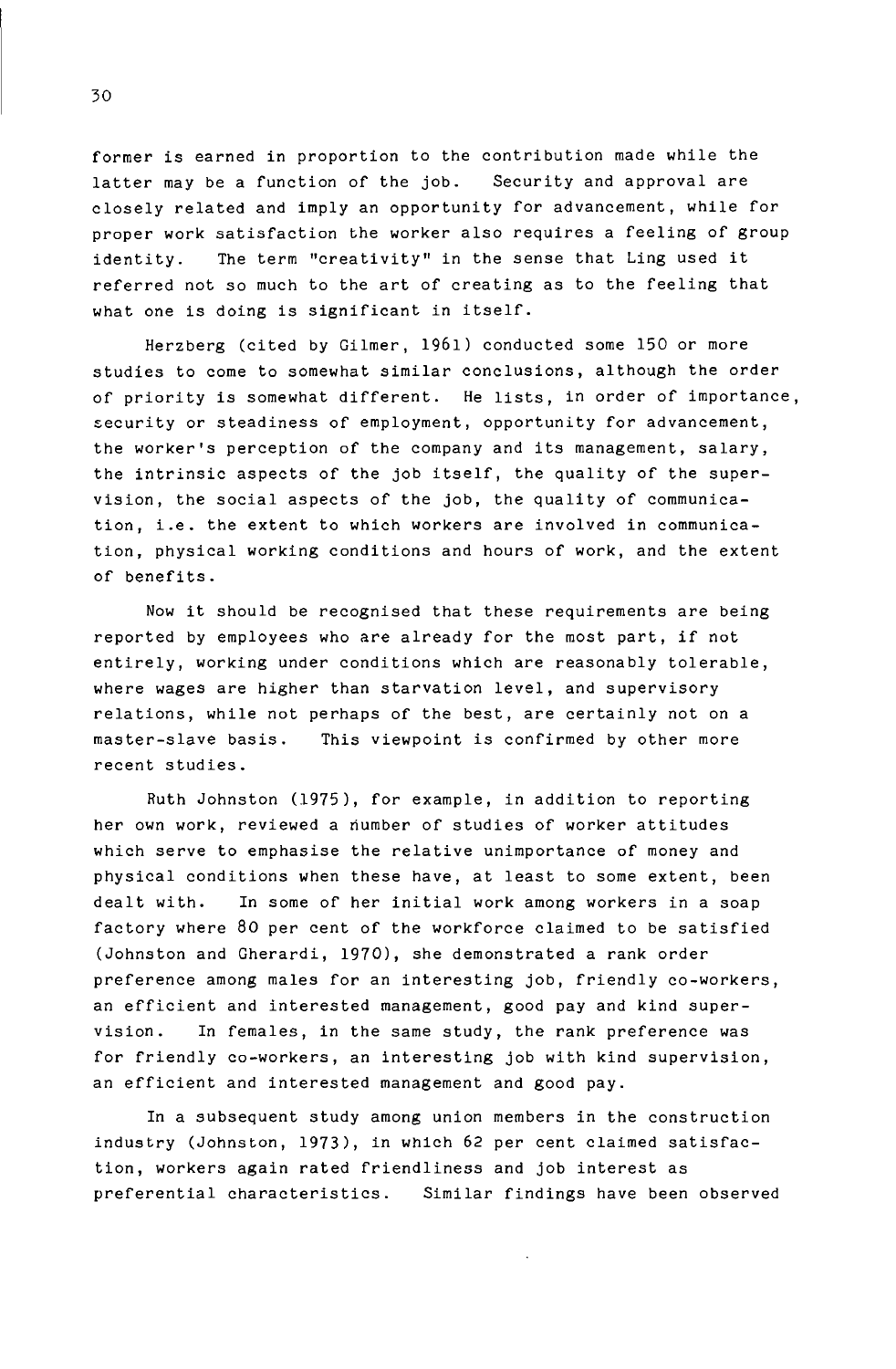elsewhere, even amongst the unemployed. Hill and associates (1973) showed in a study of unemployment in three English towns that unemployed men in urban areas listed the qualities of desirable jobs as the need for interesting and satisfying work, good pay, a good supervisor, good working conditions and satisfactory co-workers, while Lloyd-Davies (1954) demonstrated that 55 per cent of young males and 15 per cent of young females beginning work in an industrial and commercial organisation gave as their major reasons for selecting that organisation the presence of friends and relations (32 per cent), good company reputation (19 per cent) and the known work conditions (4 per cent).

Even the stress of unemployment, however, can elicit a positive response. Little (1973) conducted a study on unemployment as a psychosocial stress. He compared the responses of 100 unemployed technical professionals with a group of technical professionals. The strain measures included internally oriented manifestations of self-blame, psychosomatic disorder, depression and irritability, along with externally oriented responses directed to the economic conditions, management, and the administration. In this study the unemployed subjects showed a greater response to stress than did the employed subjects. In a later study, however (Little, 1978), among engineers in the aerospace industry, he reported that many of the unemployed viewed their position as an opportunity rather than a catastrophe, particularly among those at the beginning of their careers in situations where job satisfaction was low. In this connection, however, it must be realised that fluidity of jobs is commonplace in the US aerospace industry.

The significance of money and payment as a motivating force is difficult to assess, in that the stated views of the workers on money and financial reward seem to be somewhat inconsistent, and may even be industry-specific. According to Walker and Guest (1952), workers in the automobile industry are almost exclusively concerned with money, whereas most other surveys, with a few exceptions, consider money as a significant but not necessarily primary factor in job choice and job satisfaction. The automobile industry, of course, is in general one in which there are certainly many problems related to the working conditions and environment. Argyle (1972), cited by Johnston (1975), quotes studies suggesting that when other variables such as the physical conditions of work, job content, quality of supervision, and social relations are held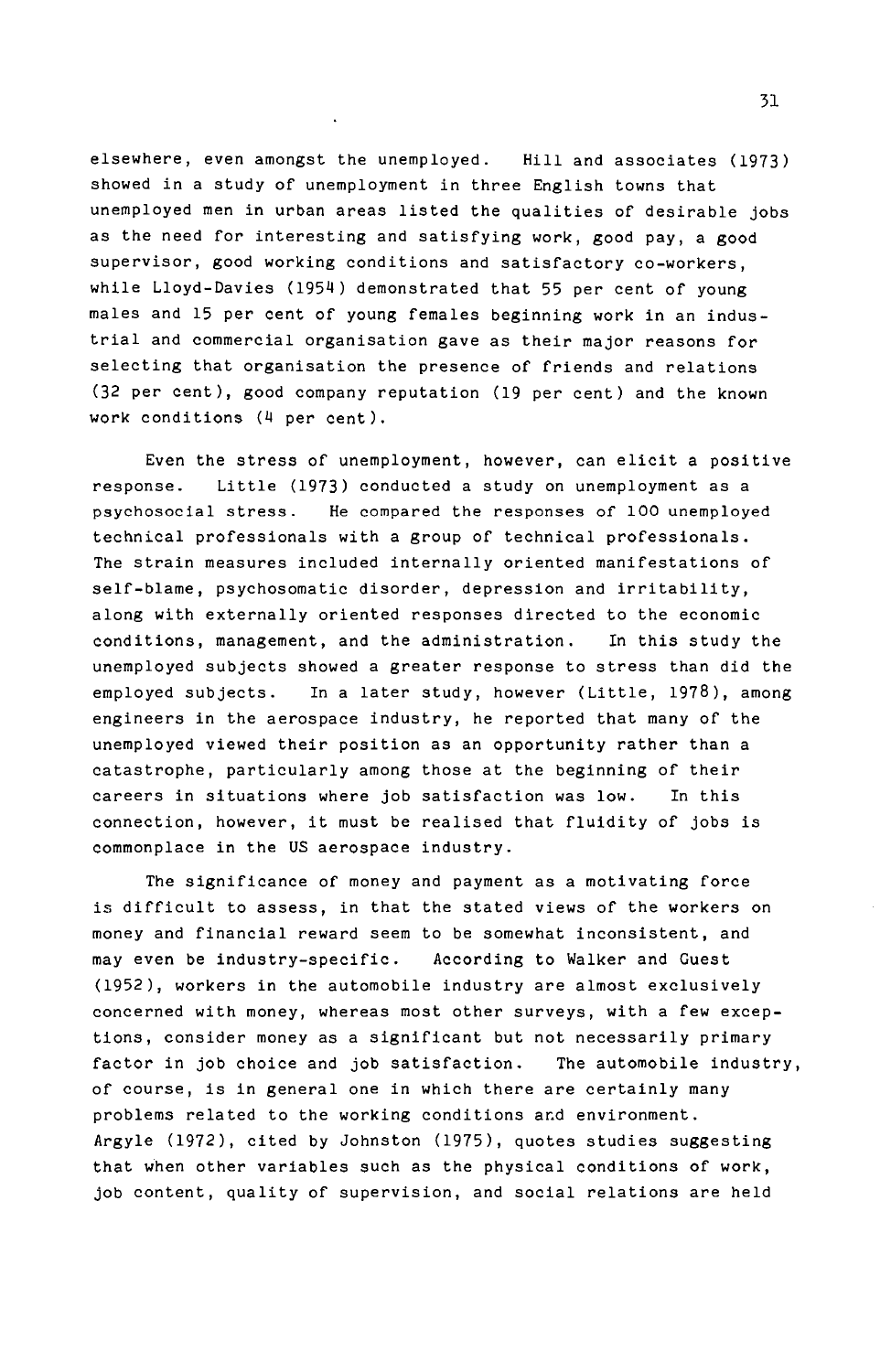constant, then financial reward correlates with over-all job satisfaction at the relatively low level of 0.25. However, in assessing the relative value of money as a motivating factor in job satisfaction, even along the previously described lines suggested by Vroom, it must be recognised that the reported data on attitudes to money are open to interpretation. Money, as part of a reward system, has emotional connotations. To some, regardless of the job, money is a goal; to others money may be secondary, while to all their attitude may be coloured by the views of the culture in which they have developed. Vamplew (1973) reports on the attitude of workers in the automated chemical industry, who showed a high degree of job satisfaction, related to interest in their work, a feeling of achievement and recognition of their qualities. Any dissatisfaction that occurred was occasioned by technical failures and, paradoxically, an element of boredom when everything went well. Nevertheless, in assessing the qualities of their job 92 per cent rated the pay as the most important consideration followed by security, interest and responsibility, and all gave strong support to the posture of their union. Vamplew attributes this somewhat unexpected stance to the fact that while the occupations surveyed were of a responsible nature, the background and culture of the workers led them to pursue the traditional worker's values .

The system of payment itself may also be a source of satisfaction or dissatisfaction, and various approaches, outside of the scope of this study, are being taken towards its solution (ILO, 1971 c). The requirements of duration of work, shift work and night work are also commonly cited as a source of dissatisfaction (ILO, 1974 a; WHO, 1972; ILO, 1974 c). While these are of psychosocial interest, their effects of course are also of physiological interest because of the resultant disturbance of circadian cycles and subsequent direct contribution to clinical disturbance. These effects will be examined in a later chapter.

Special consideration needs to be given also to the unique relationships of job satisfaction in migrant workers, but again that would appear to be outside the scope of this particular study. For a review in this area one is referred to Levi and Anderson (1974, pp. 66-70).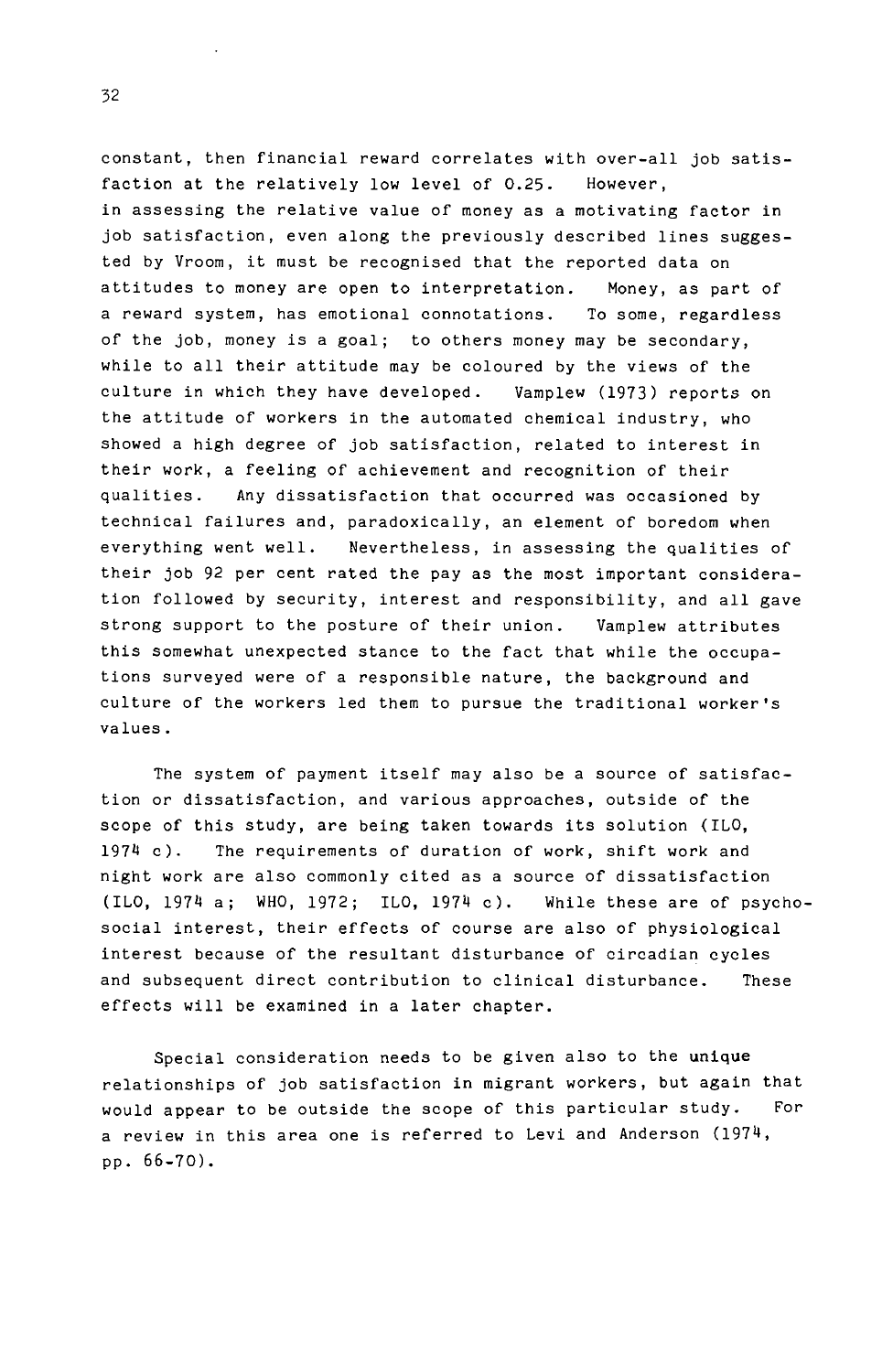### Job satisfaction and safety

A discussion of job satisfaction cannot be left, however, without at least some reference to the relationship between job satisfaction and safety. Very little in fact has been recorded demonstrating such a relationship, although the safety literature is replete with examinations of the motivations that may underlie safe or unsafe behaviour; many of these motivations indeed are identical with those which give rise to the subjective reaction of job dissatisfaction. In a paper delivered to the European Community on Coal and Steel (CECA, 1967) already noted, the author of the paper observes that the dissatisfied worker acquired a conviction that he is at a disadvantage in comparison with others. He goes on to note that if this conviction is established it becomes a latent dissatisfaction which is externalised in a lack of care and attention .

This lack of care and attention can of course result in accidents. Neuloh et al. (1957) found firstly a higher incidence of accidents among workers who had been moved from a job which they perceived to be good to a job which they considered to be poorer or less prestigious. Secondly, among skilled workers where the worker was exercising his trade, one worker in 20 became an accident victim, while if a skilled worker were not exercising his trade, one worker in six or seven was a victim.

With respect to relations with co-workers, where good relations existed one worker in 20 had an accident, but where relations were bad one worker in ten had an accident.

Other confirmatory evidence showing the relationship between job satisfaction and accidents was provided by Kerr (1950) who showed that under the circumstances examined, the majority of accidents tended to occur where there was the least possibility of advancement.

Thus, while there is little in the way of direct evidence to show a cause and effect relationship between job dissatisfaction and accidents, the evidence is suggestive. It would appear that where conditions exist such as to reduce job satisfaction there is a greater tendency towards accidents.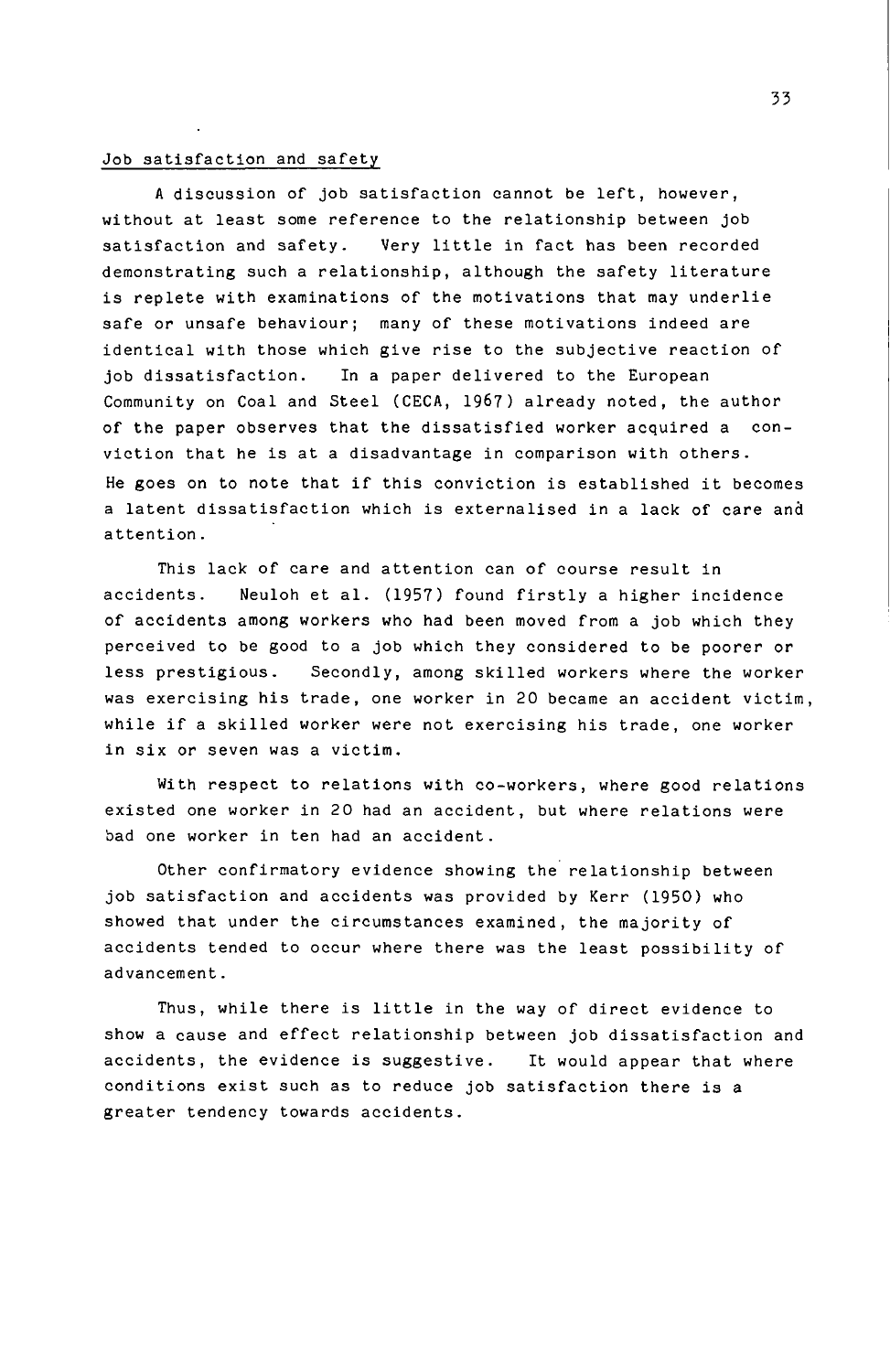$\hat{A}^{(0)}$  $\mathcal{A}^{\text{max}}_{\text{max}}$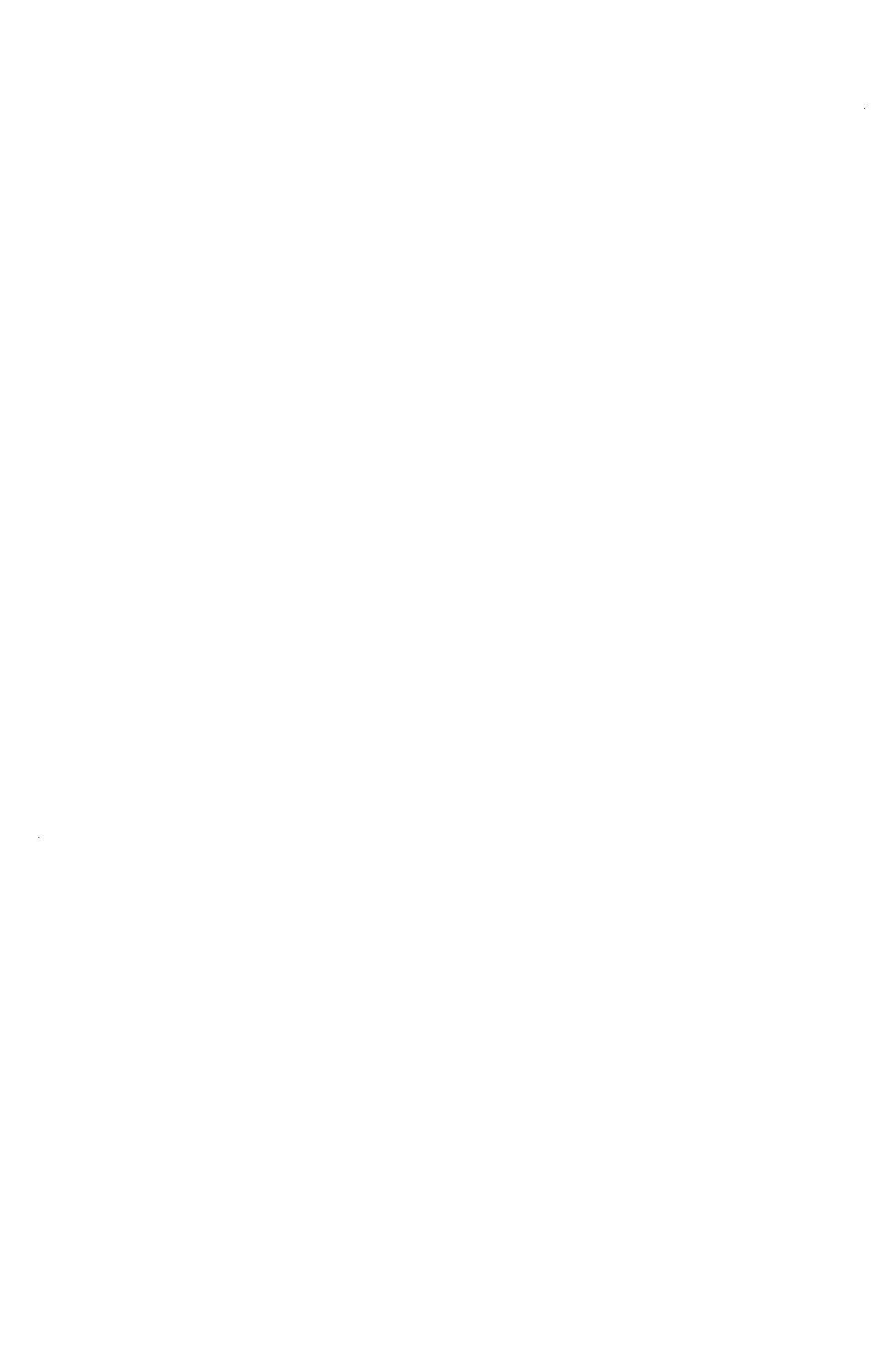### **THE PSYCHOPHYSIOLOGY OF WORK AND FATIGUE**

# **5**

In the previous chapter, consideration has been given to the nature of job satisfaction, and the requirements of work. It has been shown that man has various drives and satisfaction needs, some of which can be satisfied by work, and its rewards. The material has been examined largely from a psychosocial point of view. To understand more fully, however, the relationships that exist among work, job satisfaction and human stress, it is desirable to examine the psychophysiology of work and fatigue.

From the point of view of physiology, two different forms of work can be distinguished, namely work that primarily requires muscular strength (physical work), and work that primarily requires skill or intellect (skilled work). The physiological mechanisms in each case are different. Virtually all activities, of course, involve some mix of physical and skilled attributes. Singling them out for examination has to be done with this realisation.

### Physical work

Physical work involves muscle contraction against a load. The energy required for the contraction is derived from the progressive chemical breakdown or oxidation of sugars and starches ingested in the diet or stored in the body, with the eventual production of water, carbon dioxide and sundry end products or metabolites. The blood circulation brings oxygen and materials to the site of the action and removes carbon dioxide and waste products for eventual elimination.

Energy is required, of course, to a greater or less extent, for the function of all other body processes. From the physical viewpoint the body is a moderately efficient heat engine which does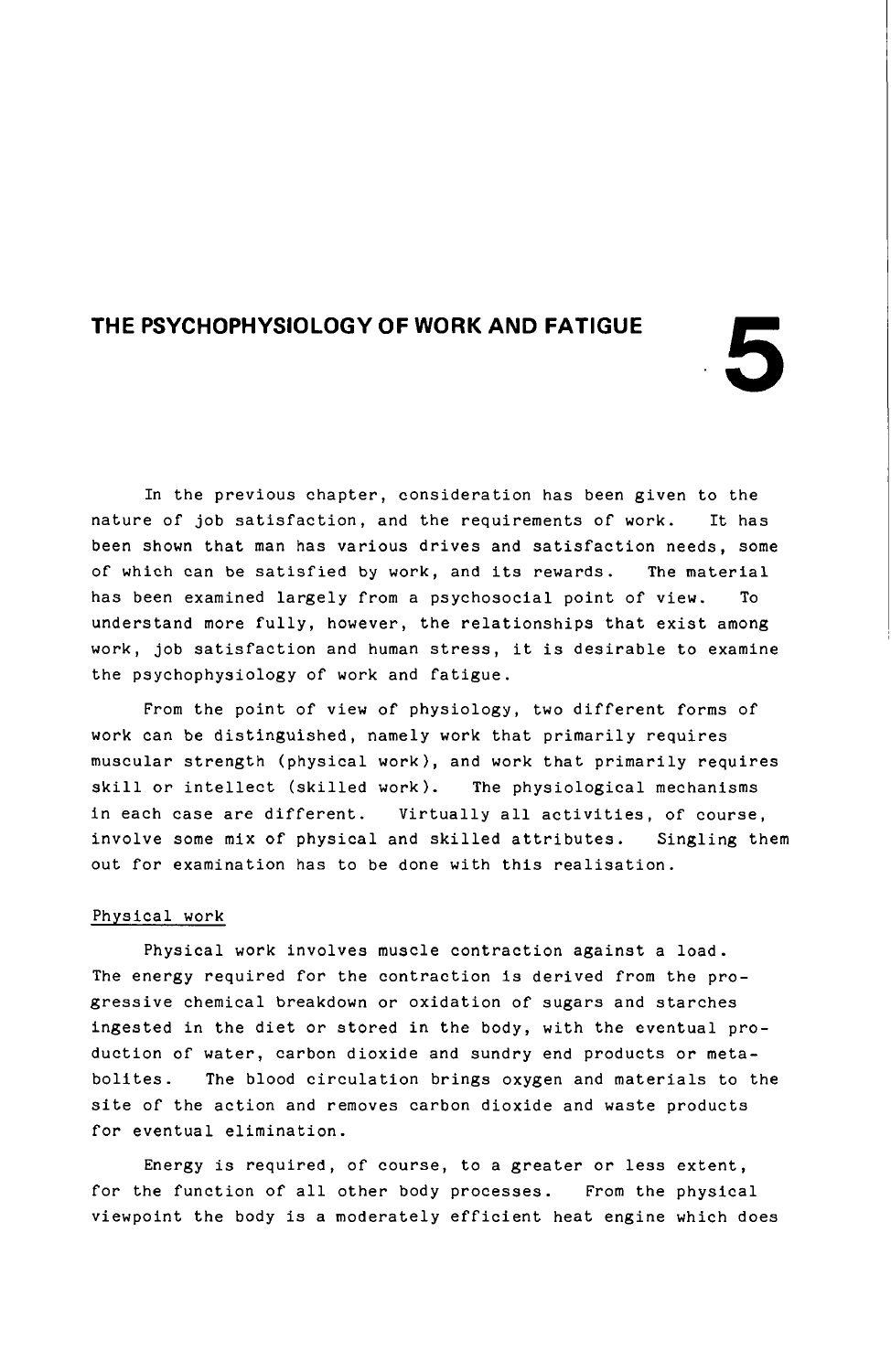work and produces heat. The heat produced is measurable in kilocalories (kcal) and is representative of the energy expenditure. For the basic energy expenditure of living, i.e. at total rest, fasting, in a thermoneutral environment, the basal metabolic rate of the average man is considered to be about 1,750 kcal per day, while the average energy expenditure over an extended period of light industrial work, including basal expenditure, is considered to be about 3,200 kcal per day. It is also generally accepted that the maximum output for extended periods should not exceed 4,800 kcal per day (Lehmann, 1958). This figure, also presented as approximately 5 kcal per minute, is echoed by Murrell (1965) in a review of other studies. Should work continue at or beyond these levels for more than a few weeks or months there will be progressive reduction in performance, absenteeism and sickness, as was shown for example by studies in Britain during the First and Second World Wars. (Note reports of the Industrial Fatigue Research Board, Great Britain.) It is uncommon today, however, to find organised industry where workers even approach these levels of energy expenditure, with the possible exception of coalminers (3,500-4,000 kcal per working day for a working life) and Canadian lumberjacks (5,000-5,500 kcal per day for two to three months per year). The process of fatigue, however, even in muscular work, is relatively little understood and even less well defined. The acute fatigue of heavy muscular work, associated with pain and stiffness of limbs, generalised weariness and desire for sleep, is no doubt associated with accumulation of acid metabolites in the muscles, local disturbance of electrolyte balance, inflammatory swelling of muscle fibres within their sheaths and depletion of immediate energy reserves. In addition, it is suggested that metabolites trigger impulses to subcortical and cortical centres in the brain, with resulting inhibition of motor areas and decrease in the frequency of activity of motor neurons (Edholm, 1967). The total fatigue mechanism of muscular exercise, however, is probably much more complex, involving changes in information processing capacity and output from the brain, perhaps changes in neural transmission, reduction in energy transforming capacity, changes in the capacity to acquire, transport and utilise oxygen, etc.

Even when not working at his limit, however, a worker will seek and use rest pauses, whether those pauses comprise actual stoppage of work, as for a coffee or lunch break, or a change in the workload or quality of work, such as cleaning the surrounds of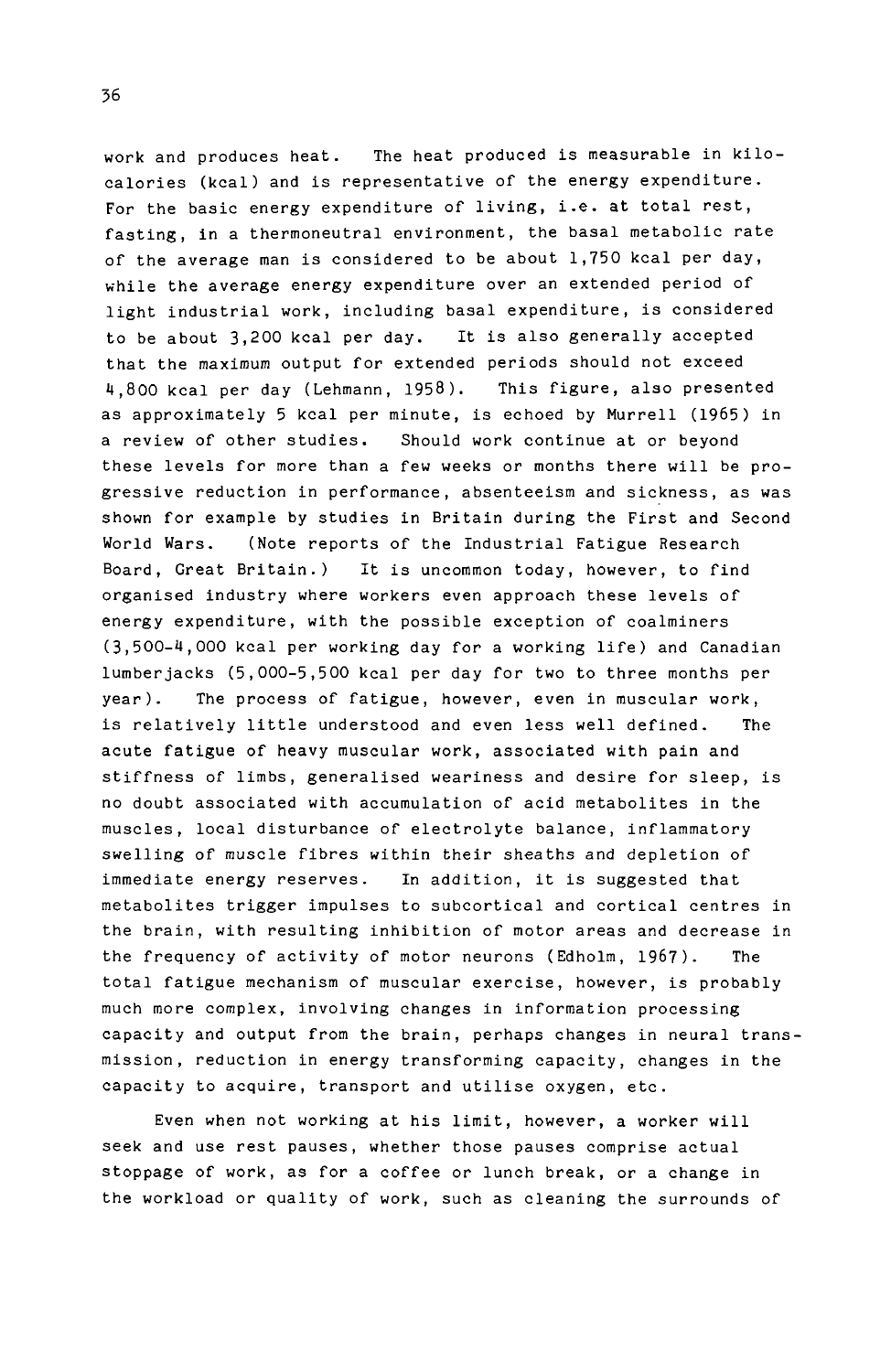a bench between work cycles. In an extensive review of the subject, Murrell (1965) discusses the relative significance of actual work stoppage in comparison with introduction of variety in the type of work during a given period, or the reorganisation of workload during a given period, observing that if appropriate breaks are not officially prescribed by management, efficiency will decrease and dissatisfaction increase; or that workers will effect disguised breaks, or utilise work-conditioned breaks by taking advantage of the external pacing of the work. With an appropriate schedule of breaks, the frequency and duration of which are determined by the job, output and attitude will both improve.

It will be clear, then, that physical work, if sufficiently severe to encroach on human limits, can indeed constitute a severe stress. It is also apparent, however, that physical work of much lesser severity, if pursued during the working day without a break, can also constitute a stress. In each case the stress is minimised by appropriate rest pauses or work change.

### Skilled work

The question of skilled work, and the fatigue that is associated with it, is still more complex, and in fact that concepts of skill, arousal, boredom, fatigue and stress seem to be inextricably interlinked. In a comprehensive review, Cameron (1973) has stated: "Fatigue has generally been considered in simple mechanistic terms, in some way similar to the depletion of a fixed amount of energy, as in the running down of a fly-wheel or the discharge of an electrical storage battery. The published reports on the topic indicate that this naive conceptualisation is present implicitly in much of the previous work, although the results of experimental studies are not consistent with it. There seems to have been a failure to realise that fatigue is a complex biological phenomenon. The human is both adaptive and purposive in his behaviour; if the demands of his task are high, he can respond with great effort; if the incentives to continue working are high, he can maintain this effort over a very long period. He also responds to the stimulation provided by an interesting or challenging task."

Skill itself is difficult to define. Murrell (1965) has recognised five categories of skilled industrial task which may or may not be combined in one job. These involve, firstly, repetitive work, where the same sequence of operations is expected to be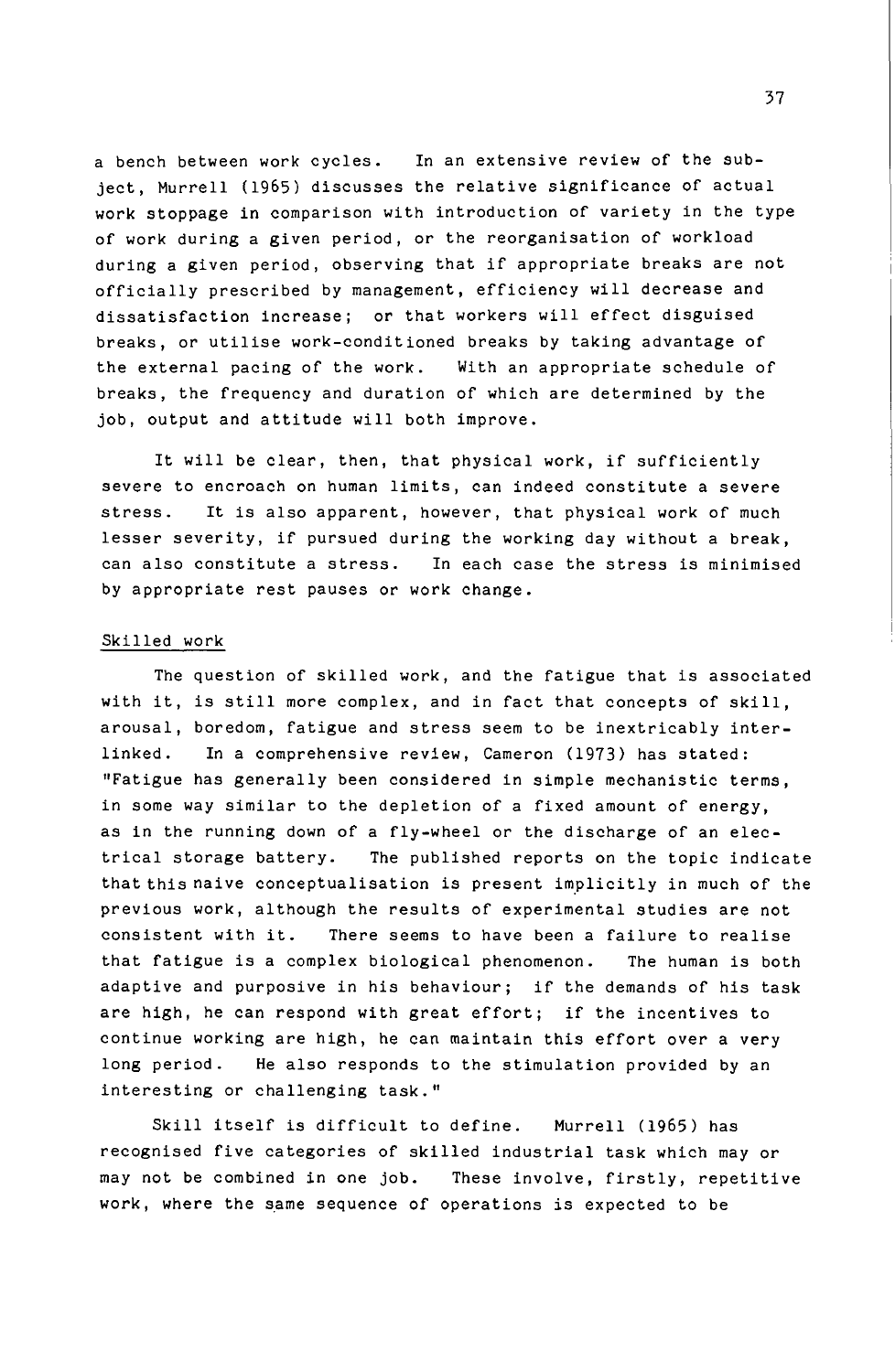repeated; secondly, monitoring, which is the circumstance under which an inactive individual is expected to watch for longer or shorter periods of time for signals which may occur at infrequent intervals; thirdly, driving, which applies not only to vehicles but to other types of control systems such as cranes or rolling mills; fourthly, machine minding, where the worker tends semiautomatic or automatic machines; and finally, inspection, which is concerned with examination, gauging and perhaps measuring a product.

To look at the nature of skill itself, however, one has to turn to more experimental evidence, and particularly the theories developed by Bartlett and others on the work of the Cambridge Cockpit Studies (Davis, 1946; Drew, 1940; Bartlett, 1943), still cited as classical. These studies involved observations and performance measurements on pilots operating for several hours at a stretch in a simulated aircraft flying in rough air. Several findings emerged: with the passage of time during a flight, the pilots showed a diminution in their range of attention, along with an acceptance of lowered personal standards of accuracy and performance; in addition the pilots demonstrated progressive failure to integrate flight instruments as a unit, or in other words failed to cross-correlate information with the object of deriving new information; there was also a failure to maintain the hierarchy of previously established priorities of information management and action, i.e. there was a tendency for activity to be directed towards "putting out fires"; and there was loss of immediate memory for information from peripheral instruments.

To generalise these findings into a theory of skill and skill fatigue, it is argued that the worker performing a skilled task, be it flying, monitoring a console, or tending a milling machine, perceives his task as a whole, in relation to the environment in which he is operating. The individual components and subcomponents of that task and that environment are constantly changing, but the stimuli are perceived as a total pattern. Thus the arrangement and value of individual stimuli may change without degrading the total pattern, in the same manner that a waterfall is constantly changing yet retains its total pattern.

The skilled operator sees his task in terms of the total integrated pattern of stimuli. Consciously or unconsciously he sets up subjective standards or limits, based on learned behaviour,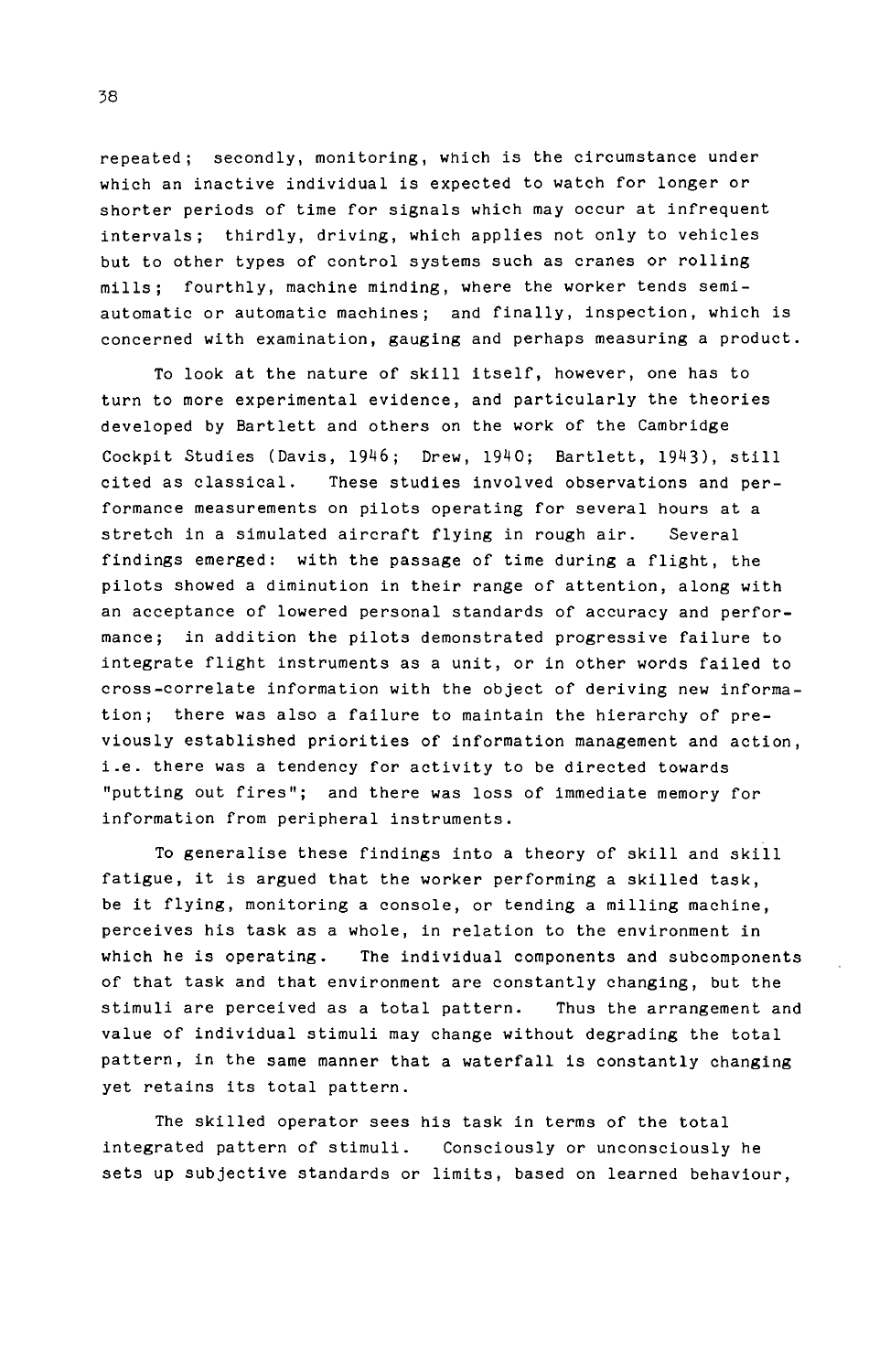for permissible variation in individual stimuli, and in the pattern as a whole, and performs his task within these terms of reference. With prolonged attention to the task, and depending on other intrinsic and extrinsic factors, a state of acute fatigue will develop. The standards subjectively established by the operator will be allowed to deteriorate, the timing of actions will become disorganised, i.e. the operator may do the right action out of phase with the need; the stimulus field subjectively organised by the operator splits and disintegrates and the previously determined pattern becomes a collection of disconnected signals each requiring action, some more immediately than others. In addition the peripheral demands of the task, those that are not closely organised, tend to become overlooked. Initially the phenomenon is momentary, but with time the lapses increase in duration. Initially also they can be relieved by extra effort but eventually even the extra effort is no longer adequate and performance fails. At first the phenomenon tends to be specific to the task at hand and can be relieved by changing the activity or the demands, but with change it begins to build anew and become progressive to other skills until it can only be relieved by rest. Subjectively the condition is associated with lassitude, weariness and an unwillingness to continue with the task.

The foregoing is descriptive of the subjective reaction, and at least some of the mechanisms involved, but by no means comprises a definition. Some people claim in fact that fatigue defies precise definition. Bartlett (1953) gives the operational definition that fatigue refers to " ... those determinable changes in the expression of the activity which can be traced to the continued exercise of that activity under its normal operational conditions, and which can be shown to lead ... to results within the activity which are not wanted ... ". As a definition, however, this is probably so broad as to be of limited practical value. Cameron (1973) considers, in fact, that fatigue is a useful label for a generalised response to stress over a period of time, which has identifiable and measurable characteristics, but no explanatory value. In other words, Cameron, with considerable justification, equates fatigue with stress (or, by the definition used here, with strain), a fact of some significance in considering stress and job satisfaction.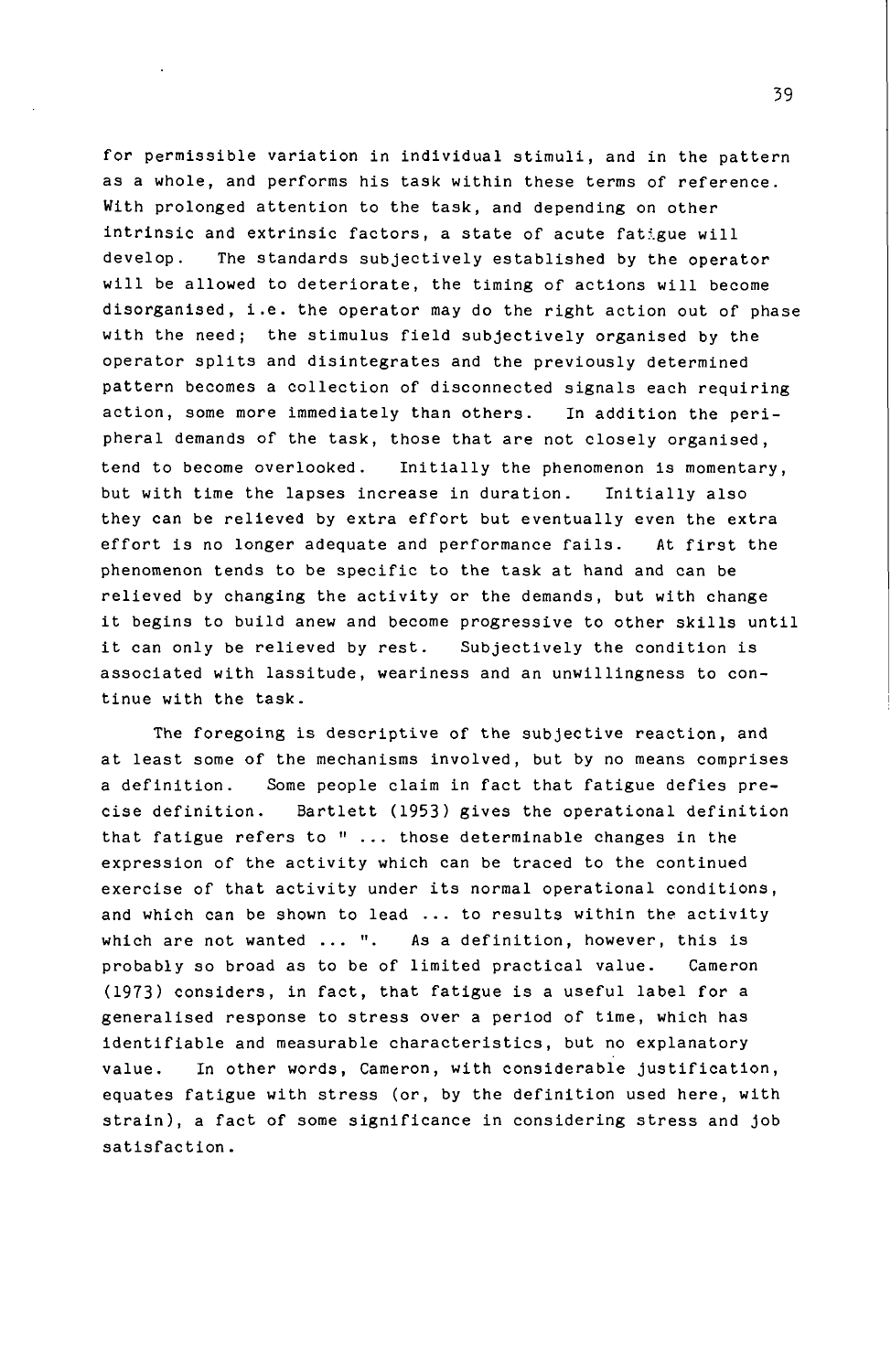The relationship becomes more obvious when one examines chronic fatigue which is the condition that arises by the relatively slow process of accumulation of fatigue. Bartley and Chute (cited by Cameron, 1973) who originated the concept of chronic fatigue, observed that in contrast to acute fatigue chronic fatigue is progressive and is not relieved by the normal processes of rest. Ross McFarland (1971), who has done extensive work with fatigue in air crew, observes that in fact chronic fatigue is a psychological or psychiatric problem characterised by boredom, loss of initiative and progressive anxiety, which may be either a cause or an effect of stress, and that the boredom which may be a feature may also be a cause.

The question of boredom leads to consideration of the concept of arousal and its relationship to boredom, fatigue and stress. Since the original work of Moruzzi and Magoun (1949), the concept of arousal and its mechanisms has become fairly well established. Arousal refers to a state of alertness maintained by centres deep in the brain. Arousal may be evoked by some stimulus which originates in the environment, is transmitted by the sensory nervous system to higher centres in the brain where it is perceived as a change or even a threat and causes subsequent transmission of alerting signals to the arousal centres. These in turn transmit further nerve signals which, as it were, increase the sensitivity of the nervous system and maintain the state of alertness. Arousal can also be maintained by signals arising directly from the cortex of the brain without environmental origin, for example from thought or emotion. Normally there is a certain basic level of activity which may be increased or reduced.

Arousal tends to be maintained for some 10-20 minutes from the time of the initial stimulus. If it is not then reinforced by a further or new stimulus, opening a new loop, the arousal will reduce to the relaxed base-line state, perhaps from progressive failure of transmission across the synapses, or nerve fibre junctions, from exhaustion of transmitter substance.

In addition to the arousal system there is also an inhibitory system first described by Hess (1927), who observed that stimulation of what is now known to be a portion of the reticular formation would cause an animal to fall asleep. Grandjean (1968) has pointed out that the two systems work in opposition, and that a person's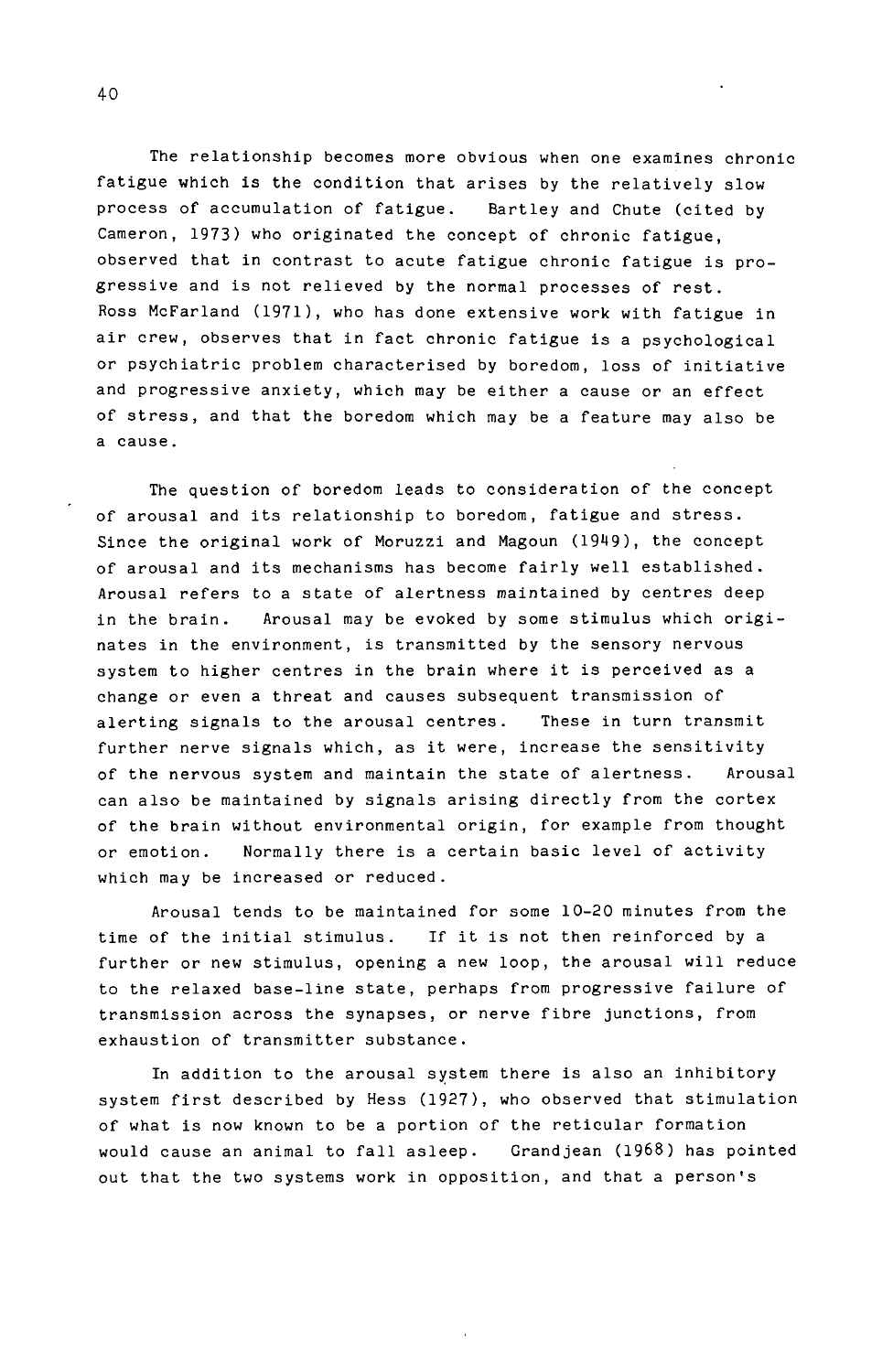ability to perform a task is dependent on the relative degree of activity of the two systems. Where the inhibitory system dominates, the organism is in a state subjectively experienced as the lassitude of fatigue, although the subject may or may not show other biochemical or physiological evidence of fatigue. If the activating system is dominant he is in a state of arousal. Activation tends to be stimulated by external factors, e.g. sensation, perception, conscious awareness, whereas inhibition occurs as a post-stress phenomenon associated with depleted resources. Inhibition also occurs, however, in the absence of external stimuli where the environment itself lacks stimulation.

This concept goes far in explaining some of the apparent paradoxes of fatigue: how it can disappear in excitement or danger, how it can occur readily in conditions of boredom and monotony, how the very act of trying to measure it causes it to diminish, and how stress itself can be both a cause and an effect of fatigue.

Stress, of course,is not confined to the situation in which some undesirable element is added to the environment. As Heron and his colleagues have shown in their classic experiments in sensory deprivation, extreme stress can arise when an environment is devoid of stimulation (Heron, 1961; Doane et al., 1959).

In the industrial situation, of course, sensory deprivation does not occur, but there are indeed conditions which tend to produce inhibition of the reticular activating system, and hence reduced arousal, reduced alertness, and reduced vigilance, subjectively experienced as monotony, boredom and fatigue. Basically these conditions arise where the work is lacking in inherent interest and motivating capacity, and where there is a minimal demand on the operator within an inherently dull environment. Conditions are aggravated further where the worker is engaged in continuously repetitive work, or is exposed to long periods of vigilance with little action. Many of these undesirable features are found in machine-paced assembly work, but some of the more unusual situations have occurred among individuals working alone in "clean rooms" and have resulted in dramatic emotional and psychosomatic disturbances.

The extent to which stress is implicated in the generation of dissatisfaction, emotional disturbance and psychosomatic disorder will be examined in the next chapter.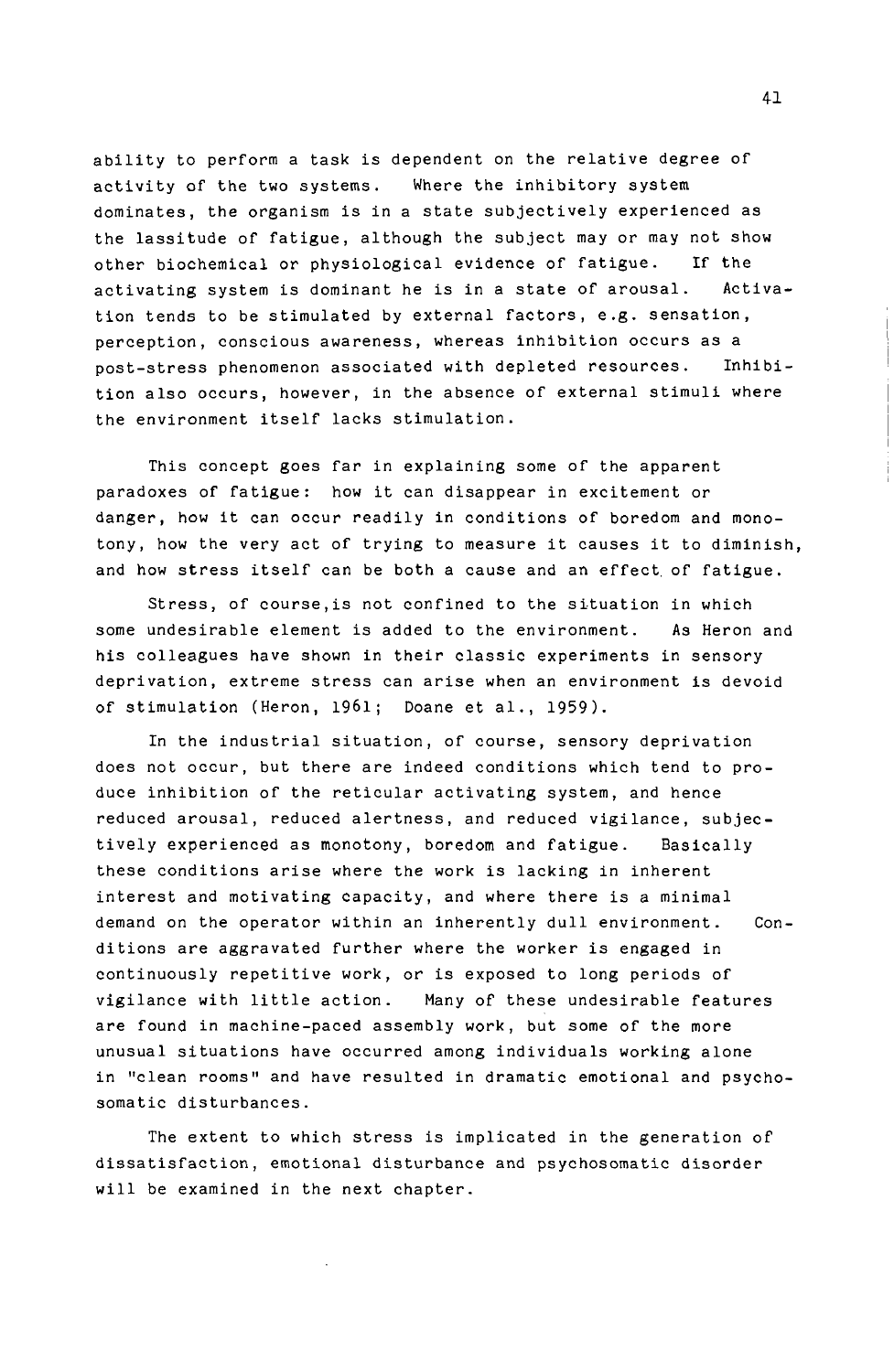$\mathcal{L}(\mathcal{L})$  and  $\mathcal{L}(\mathcal{L})$  .  $\mathcal{L}(\mathcal{L}^{\text{max}}_{\mathcal{L}})$  . The  $\mathcal{L}^{\text{max}}_{\mathcal{L}}$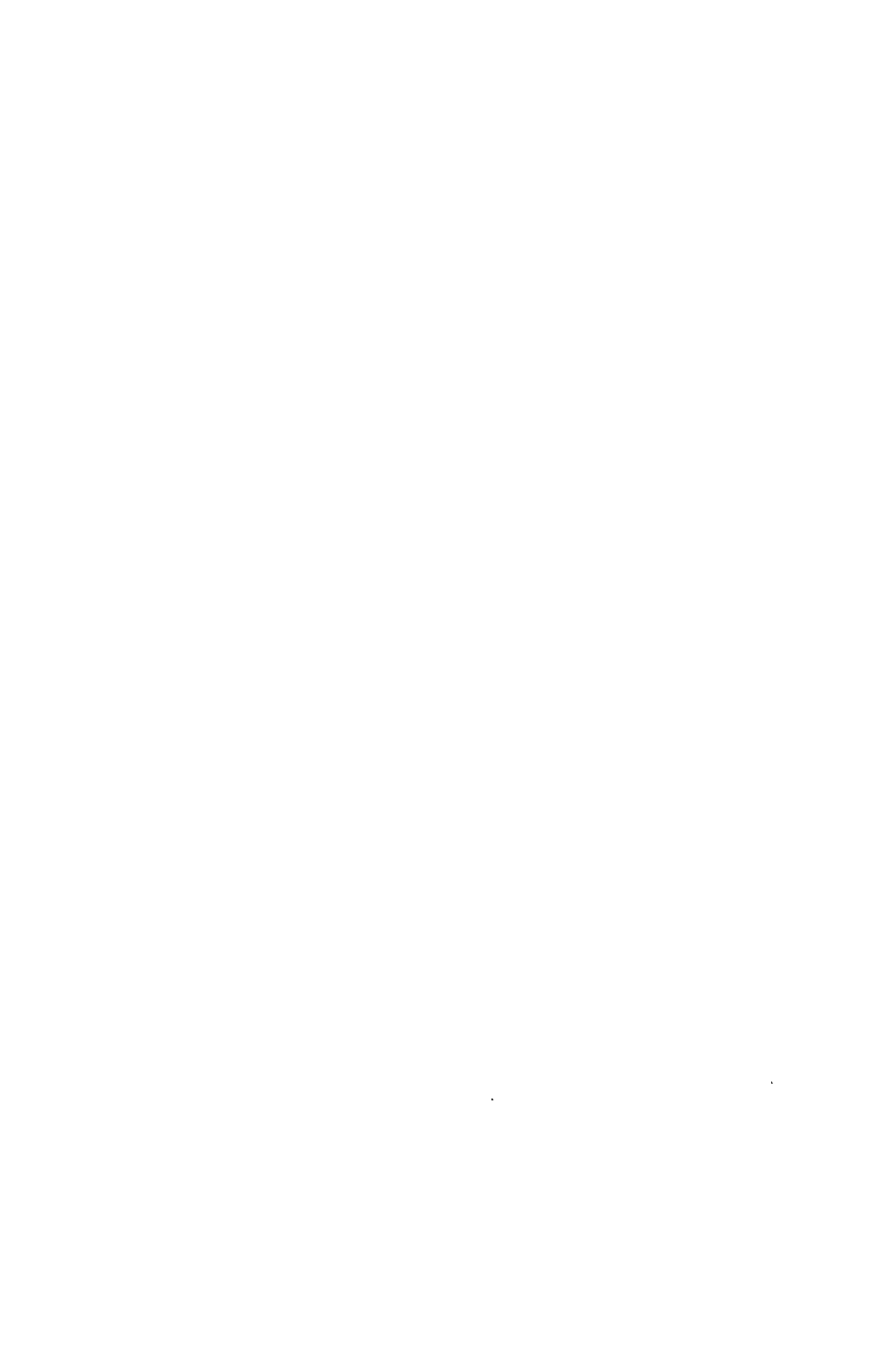## **STRESS MECHANISMS AND MANIFESTATIONS IN WORK <b>6 6 ÅREAD CONTROL**

### Work as a stressor

It has already been noted that stress exists whenever there is a change in the equilibrium of a man-machine-environment complex. Since the complex is an interactive system, the stress so generated is distributed among the components of the system; since man, from the operational and anthropometric viewpoints, is the weakest component of the system, then commonly some or all of the resulting strain is manifested in some human response. Thus, to recapitulate, as stress occurs within the physical, occupational or social components of the operational environment which may commonly result in a manifestation of human strain. The stress may be generated by various stressors, simple or complex. The question that arises is to what extent that stress is implicated in the generation of dissatisfaction, emotional disturbance and psychosomatic disorder.

It is already well established, and supported by an enormous literature, that specific elements such as noise, heat, cold and numerous other potentially intolerable conditions constitute stressors within the working environment, and it can be accepted without any doubt that where such conditions exist there will be stress, greater or less dissatisfaction, and a greater or less effect on productivity and performance. It has also been shown that within a very high level of motivation in a selected population such as the military, astronauts or cosmonauts, a very high level of performance can be maintained despite conditions that would normally be considered intolerable, with less irreversible strain. In fact, one might speculate, although it has not been formally proved, that in conditions of stress there is a strong negative correlation between level of motivation and resulting pathology.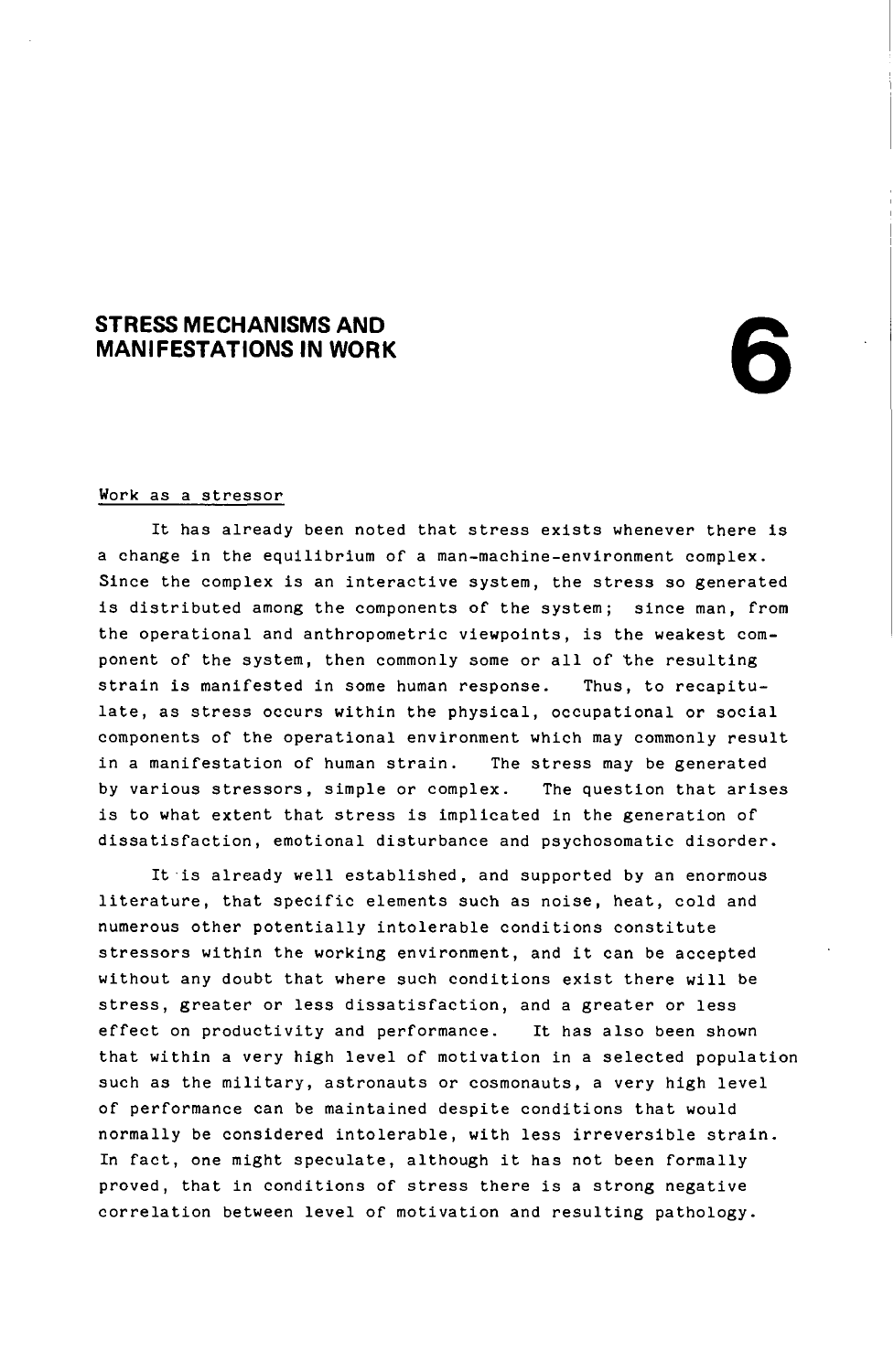A civilian worker, however, is not an astronaut; his motivations are less clearly oriented, particularly where his immediate survival is not at stake. Also, in most recent cases at least, his capacity to adapt to or accept stress is less highly developed.

### Theory of work stress

Some researchers (e.g., Lazarus, 1967) maintain that stress refers only to those transactions with the environment that involve harm or threat of harm, and that the main relevant emotions include fear, anxiety, guilt, anger, grief, depression and disgust. This viewpoint of course is valid in so far as it goes, but it is predicated on the subjective perception of something harmful, and tends to be somewhat atomistic in its approach. The holistic view, which sees stress as something which tends to disturb homeostasis, was of course propounded by Selye, as already noted, and goes far in explaining the relationship between stress and work. Dr. Levi and his associates at the Laboratory for Clinical Stress Research in Sweden have been among the foremost in investigating this relationship, and have opened for consideration the whole field of psychosocially induced disorder or disease, which in turn has its counterpart in psychosomatic medicine.

Sweetland (1979), in a review of some 100 pieces of literature, notes that theoretical models can provide a useful framework for analysis of the relationship between stress and productivity. By inference, these models can also provide a useful framework for analysis of the relationship between stress and work satisfaction. Thus, according to Wilford (1973), stress arises when there is a deviation from optimum conditions that cannot be easily corrected, causing an imbalance between demand and capacity. The most widely accepted model to define this relationship is the "inverted-U" hypothesis, which indicates that performance improves with increasing stress to a certain level beyond which, as stress continues to increase, the performance declines.

Anderson (1976) showed evidence of this relationship in the behaviour of 102 owner-managers of small businesses damaged in a hurricane. He viewed the mechanism in terms of "signal detection" theory, in which the brain is considered to act to discriminate meaningful signals from random ones. The individual establishes some threshold above which signals of importance will be received, the remainder being disregarded. It is hypothesised that stress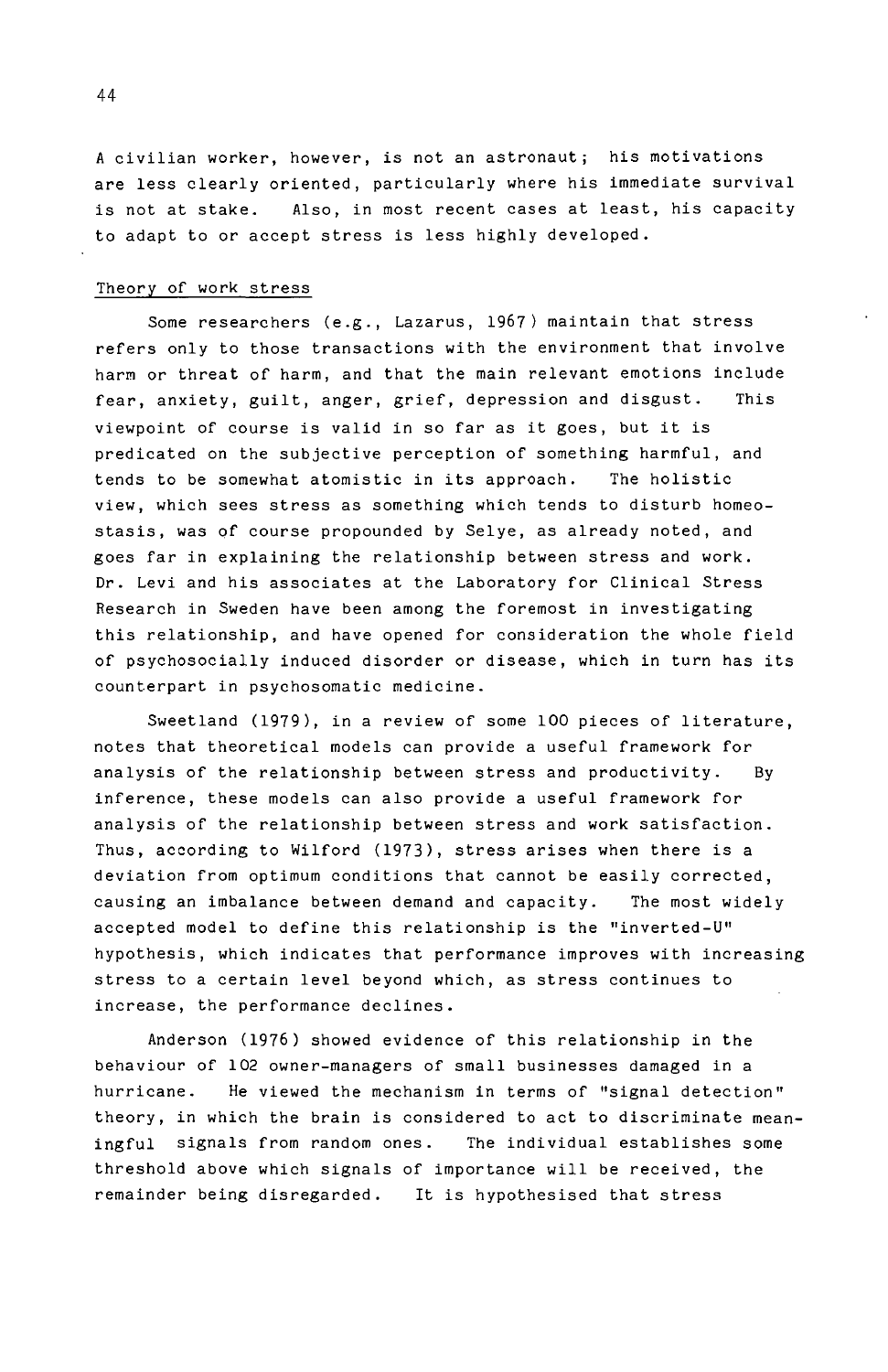changes the threshold allowing a greater number of signals to be received, but also increasing the false positives.

Using the Selye and the inverted-U models, Weinman (1977) predicted that stress-related disease would occur in exposed employees with a higher risk at both the high and low stress extremes. He examined medical data from 276 senior executives of a financial institution and 1,204 junior executives. Personnel responsibility was the one factor common to both groups. The observed data validated the hypothesis. Specifically, the lower management level group found the major stress in role ambiguity along with work overload, both quantitative and qualitative, while for senior management the stress lay in quantitative overload and conflict.

From a psychological viewpoint Cox and MacKay (1979) emphasise that stress, or by the present definition strain, is a highly individual phenomenon. It exists as a result of a person's appraisal of his involvement in his environment, both physical and psychosocial. Stress (strain) arises as a result of an imbalance between the person's perceptions of the demands made of him, and his perception of his ability to cope.

When stress arises it is associated with a negative emotional experience and with both psychological and physiological change. Job dissatisfaction from the viewpoint of Cox and MacKay may be viewed as part of a cognitive response, and may also be part of the development of alienation from work. The progression of behaviour in response to occupational stress thus may be firstly an immediate reorganisation of the normal profile of behaviour, then the occurrence of activities that can be viewed as abnormal, and finally a disorganisation and disintegration of behaviour, or breakdown.

It has been shown in Chapter 3 that human strain is manifested by physiological and psychological changes mediated via the neuroendocrine system. Levi and his associates, working on the original demonstration of von Euler and Lundberg (1954), that the physiological activity aroused by emotional stress could in fact be quantified, have gone on to show that there is good evidence for a variety of effects of psychosocial stimuli on neuro-endocrine function (Fröberg and Levi, 1969; Fröberg, Karlsson, Levi, et al., 1970; Kagan and Levi, 1971; Levi, 1964; Levi, 1971; Levi, 1973).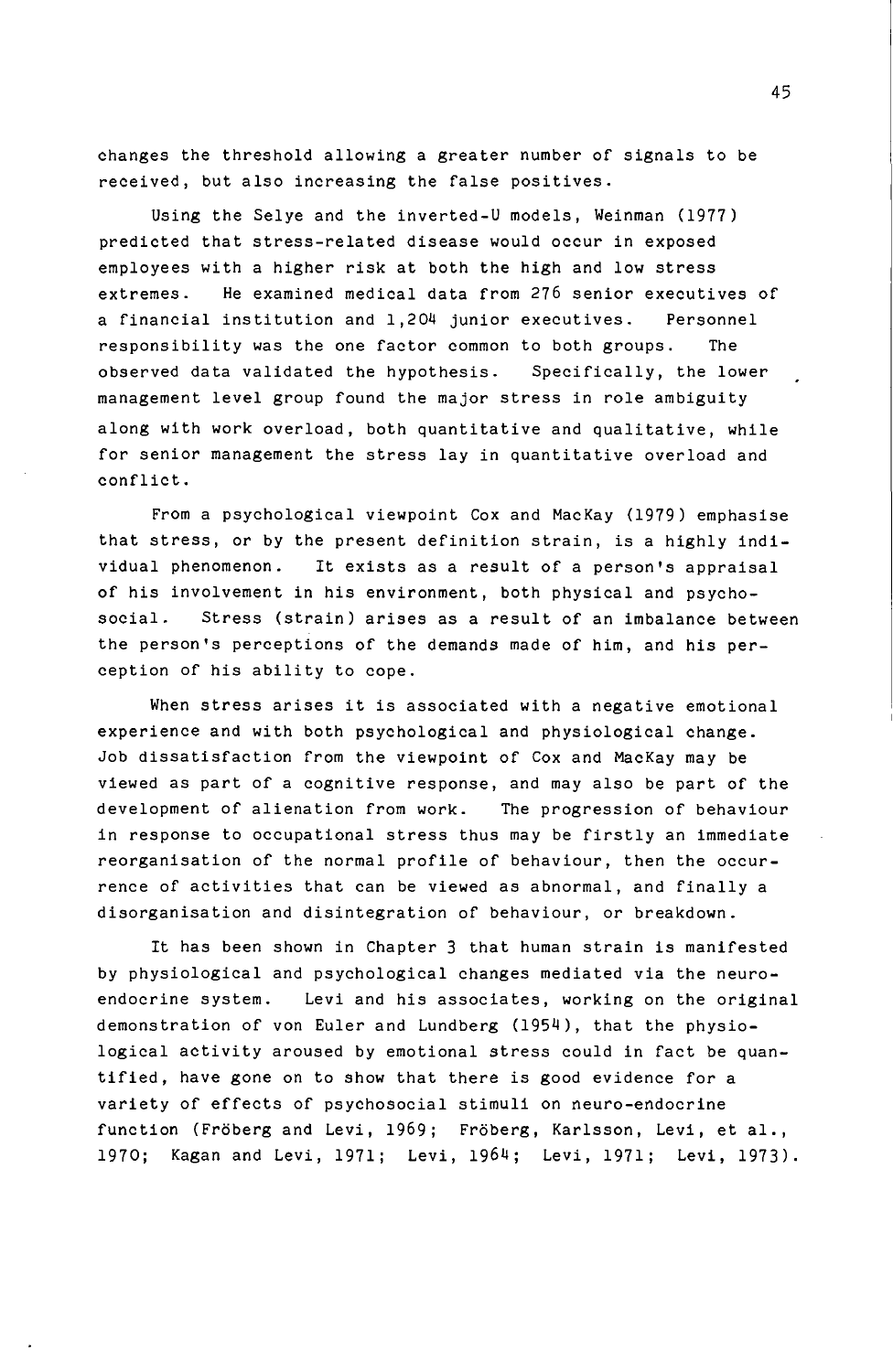Levi (1970) states: "There is a growing awareness that working life subjects many people to considerable, possibly dangerous, psychosocial stimuli. We commonly speak of the stress of working life, often measuring the consequences of competition, and of the urge for advancement and success. We should, however, not forget that this concept also comprises the consequences of man's exposure to conflict with his fellow workers, to piece-work, disintegration of work processes into isolated routines, shift work, automation, rapid technological change, urbanisation, etc. Technological development has proceeded faster than biological development."

It is argued that any given individual has a certain genetic capacity for adapting to his environment, and has certain forms of coping behaviour for dealing with his environment (Kagan and Levi, 1971). These factors will determine his response to the stress induced by some combination of psychosocial or psychophysical (noise, heat, etc.) stressors, and will determine to a greater or less degree the resulting neuro-endocrine mediated "strain". This "strain" may be manifest as hyper-, hypo- or dysfunction of the cardiovascular, gastro-intestinal, genito-urinary, respiratory, skeletal or other systems, dependent again on genetic and acquired factors, and may be regarded as a precursor of disease. Whether or not actual clinically proven disease does in fact develop by way of this mechanism is still a matter of question. As Levi (1974) remarks: " ... studies demonstrate the probable importance of nonspecific psychosocial environmental stimuli and non-specific physiological mechanisms in a variety of diseases. We further conclude that the causation of disease by such stimuli is not proven but that there is a high level of suspicion".

That foregoing statement, of course, was made with respect to stress occurring under very widely varying conditions, many of which had no direct, or even indirect, connection with work stress, some occurring experimentally with human or animal subjects, or some within man-made or natural environments.

Various experiments, however, and controlled observations in the laboratory and in the workplace, have demonstrated that the same type of stress can occur in the daily working environment, with the same type of response, and perhaps with the same potential for clinically manifest disease. Fröberg, Karlsson, Levi et al. (1970) report a series of controlled experiments, some of which simulated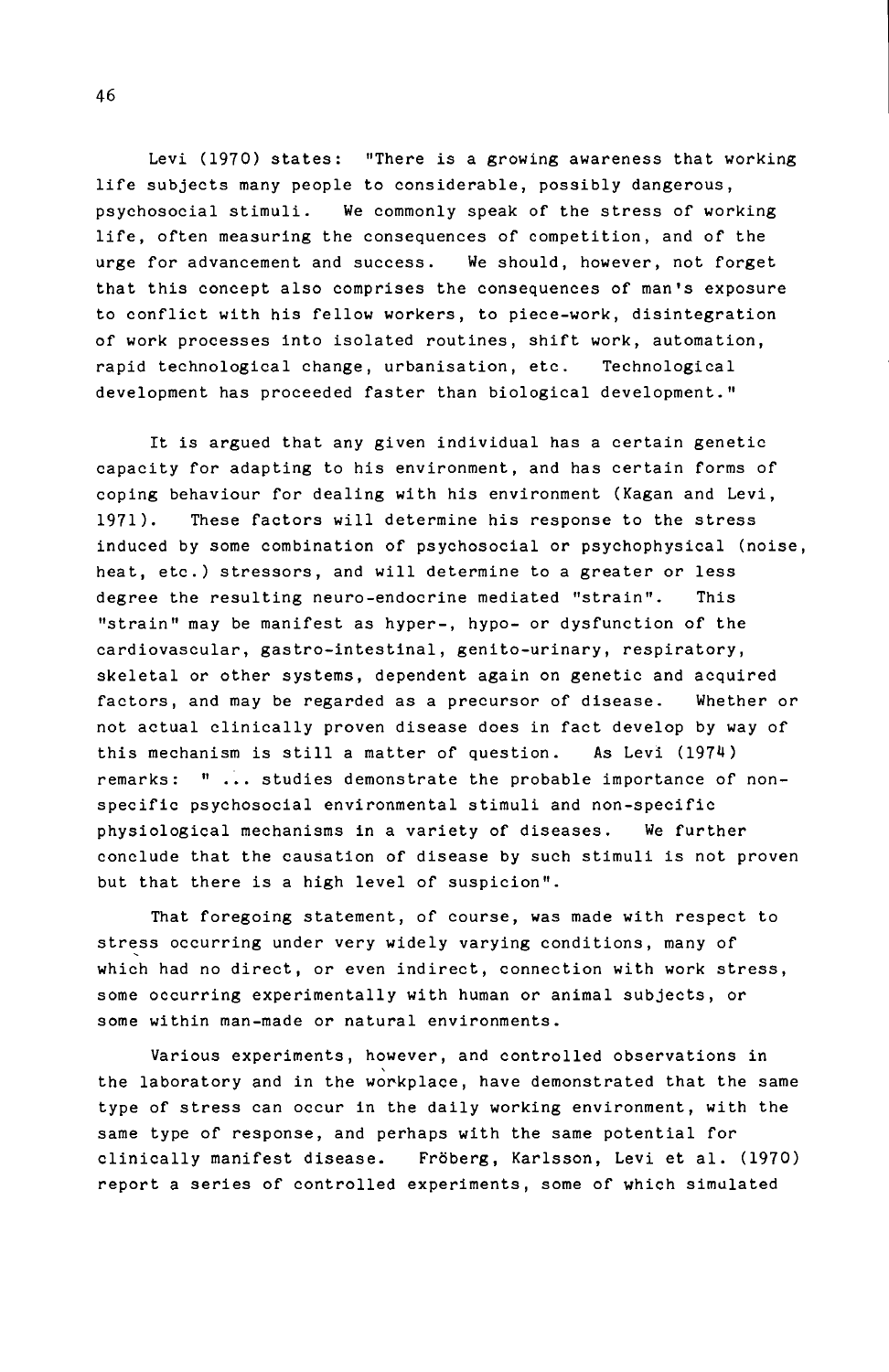extreme conditions while others represented fairly common types of working environment.

Two of these involved military activities, in one of which an older group of officers alternated military staff work with a shooting exercise continuously for a period of 75 hours; in the other a younger group of officers conducted a continuous shooting exercise for 75 hours. In both groups measurable physiological and biochemical changes were found, including in the second group evidence of grossly increased neuro-endocrine activity, and reversible changes in the ST-segment and T-wave of the electrocardiogram.

In an experiment more closely related to the environment of commercial enterprise a group of invoice clerks, normally working on salary, were placed over four consecutive days on a payment régime that alternated between salary only and a piece-work bonus. During piece-work the output went up 114 per cent. The subjects, however, complained of mental and physical discomfort, backache, and pain in the shoulders and arms. Catecholamines, i.e. adrenal medullary hormones, increased by 25-40 per cent, a clear index of stress.

In another experimental situation, advantage was taken of the fact that a group of office workers was going to be moved to another building. Some workers who previously operated from small office rooms were moved to "landscaped" open office settings and some retained small offices. It was possible therefore to obtain data pertaining to the act of moving and also to the effect of moving to an open versus a closed office environment. It was observed that in those who moved from a small office to a landscaped office the effect was such as to raise the catecholamine level for a period of one week before it returned to normal. For those who retained a private office there was an initial rise in catecholamine levels which returned towards the initial level in two days. Effects of fatigue and performance ratings paralleled the catecholamine levels in both cases.

Fröberg and Levi (1969) outline another experiment more closely resembling elements of assembly line work, namely sorting steel balls. Thirty-three volunteer male subjects were divided into three matched groups. One group acted as control and was permitted to sit calmly and comfortably through three two-hour periods . The other groups undertook a sorting task during the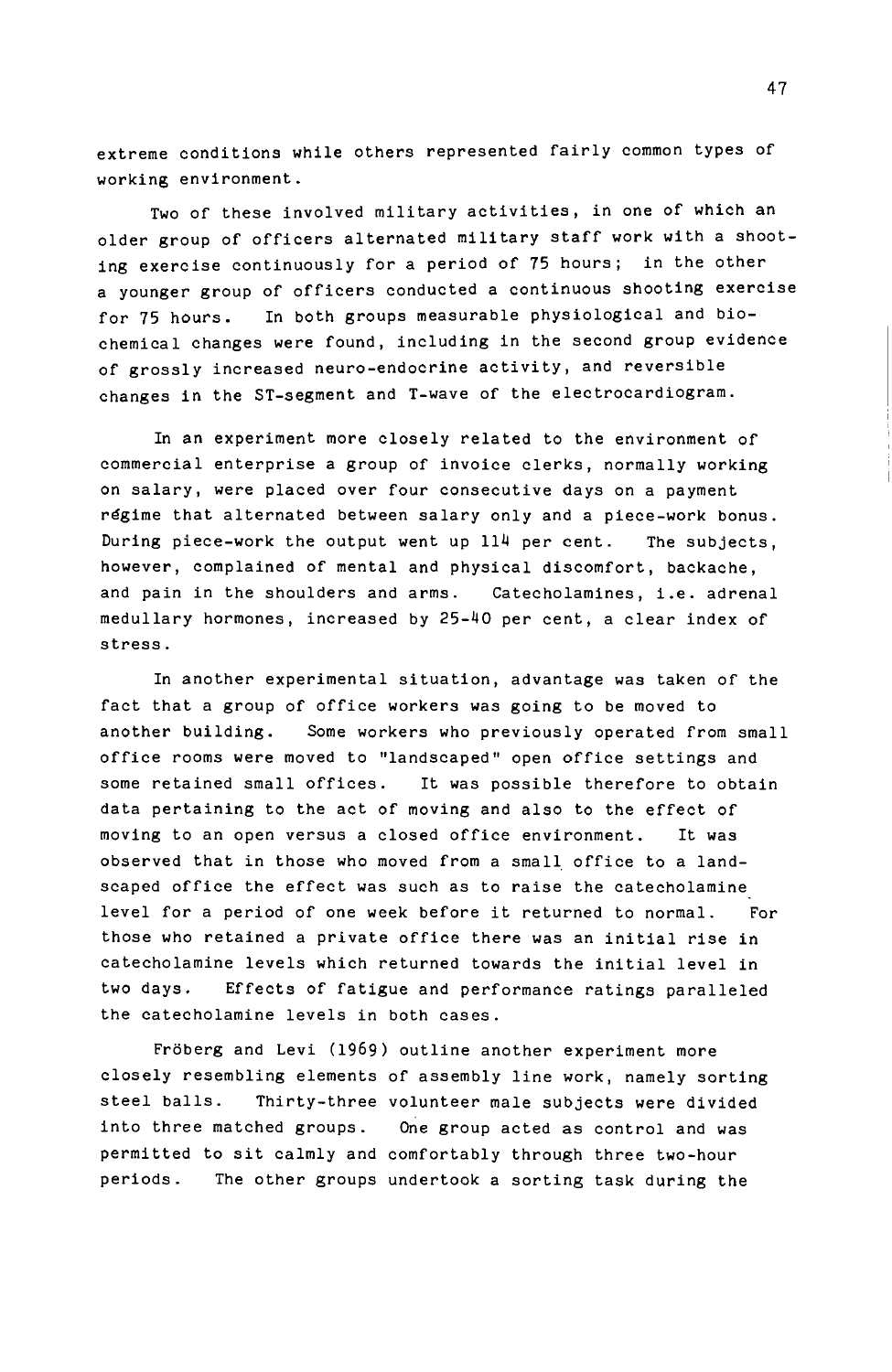middle period to the accompaniment of distracting criticism, noise and lights. The results in the latter groups showed significantly increases in heart rate, systolic blood pressure and catecholamines.

Various other studies have also been carried out on diverse groups, including supermarket checkout cashiers, paper mill workers, proof-readers, public speakers with speech defects, and audiences watching emotionally arousing films. All groups have demonstrated essentially the same reactions. (Levi, 1972.) Similarity of the reaction in different ethnic groups was also demonstrated by Lazarus et al. (1970) who found the same type of reaction in Japanese and in American subjects watching emotionally disturbing films.

Now, it can be argued that even the longest experiment of 75 hours does not represent normal working conditions, nor does it demonstrate any disease process. This is true. The experiments, however, do demonstrate a consistent response with significant physiological and biochemical changes. It is considered that if these changes are maintained for a sufficiently long period, or repeated sufficiently often, they will in fact give rise to manifest disease. The required duration or frequency of exposure is not known. These factors are probably unique to the individual and grossly influenced by a variety of intrinsic and extrinsic interactive factors, so that it becomes difficult if not impossible to predict other than statistically the level at which a psychosocial stress will become hazardous.

From a holistic viewpoint, of course, work stress should not be considered in isolation from the stress of ordinary living. The work of Holmes and Rahe (1967) and Rahe et al. (1967), and subsequent studies by these workers in what has come to be called life event research, has clearly pointed to a link between the social environment in which people live and their health. Life event research involves longitudinal studies of individual members of population cohorts, in which they chart the frequency of occurrence of variously rated stressful events over a period of their lives. Using sophisticated interpretation and statistical analysis, an investigator correlates the occurrence of events with the individual's well-being and health. In this approach, of course, elements of work stress can become life events and contribute to the over-all stress exposure. There are clearly problems of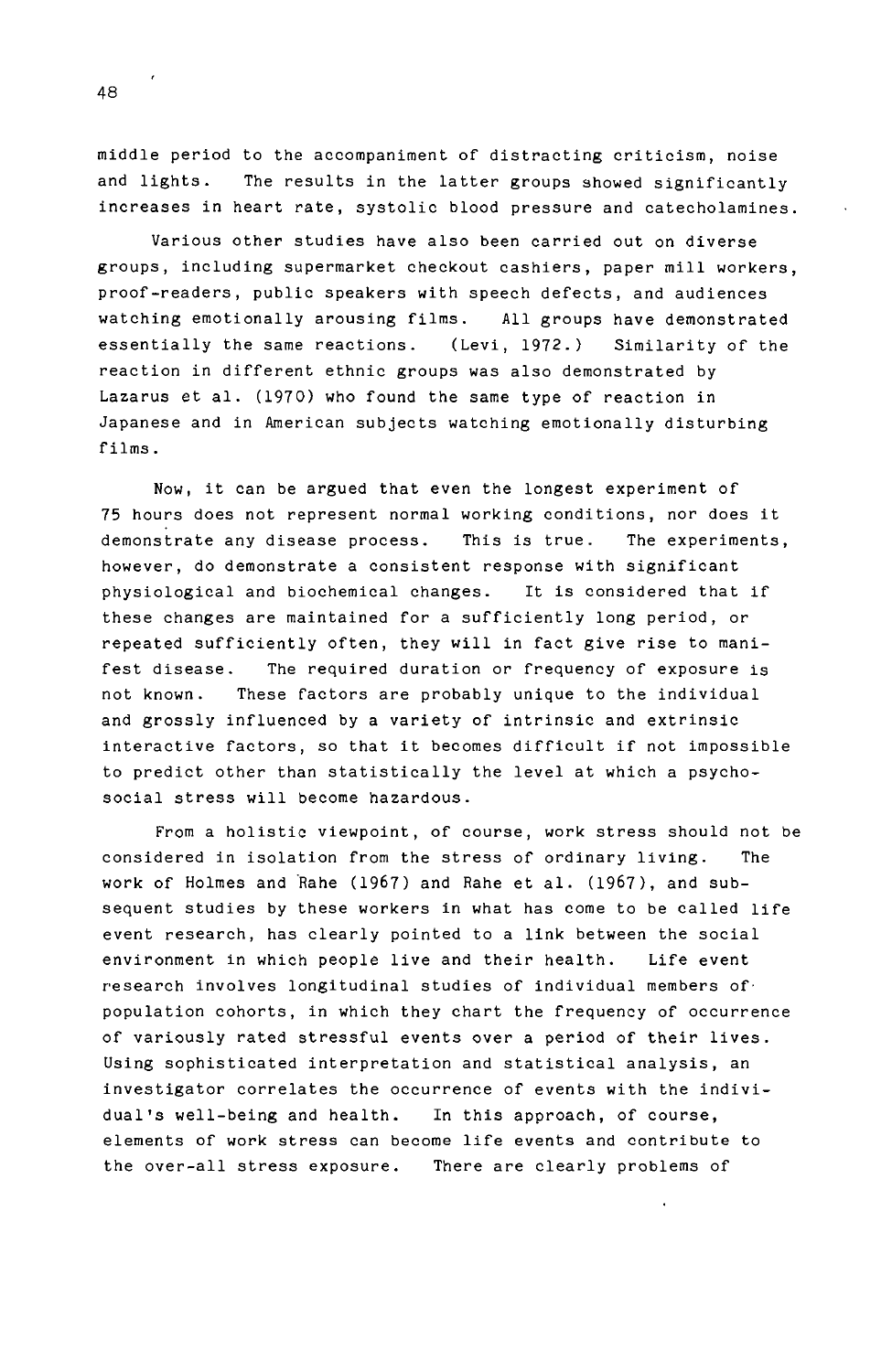selection, reporting, interpretation and rating in this approach (Cleary, 1974), but the technique has the advantage of placing work stress in a rational perspectiv recently recounted the results of a 15-year study of ageing, in which it was concluded that work satisfaction is the single best predictor of a long life. He noted that there is evidence that occupational stress plays an important role in the development of 75 per cent of heart disease. Lehmann (1975) has

The presence of alleviating factors in the psychosocial environment can act to moderate the effect of a particular stressor or group of stressors. examined by a number of researchers. Cobb (1976), for example, has shown evidence to suggest that in a crisis, which is clearly a stressful situation, social support can protect persons from a wide variety of pathological conditions. These "mediating variables" have been

Beehr et al. (1976), in fact, have specifically examined the possibility that such mediators as group cohesiveness, supervisory support and autonomy can moderate the relationship between the commonly occurring stressor of role ambiguity and other manifestations of possible strain, namely job dissatisfaction, life dissatisfaction, low self-esteem and depression. It was found, in particular, that autonomy could alleviate the stress of role ambiguity. In poorly cohesive groups the relationship between role ambiguity and low self-esteem was greater than among cohesive groups, while in cohesive groups there was a stronger relationship between role ambiguity and job dissatisfaction, a finding that tends to suggest that job dissatisfaction might be perpetuated in cohesive groups.

More pragmatic approaches towards delineation of work stress have been made by other researchers who have looked at the problems of the worker in his working environment and attempted to relate them to subsequent stress-induced disease. Since a significant majority of workers express satisfaction with their work it is often difficult to demonstrate a direct causal relationship between work stress and stress-induced disease. Taylor (1974), in a popular review of the subject, quotes a study from the Federal Republic of Germany in which 6,000 workers expressed varying degrees of satisfaction in their work. Nevertheless, one-third of those questioned complained about the fast rhythm of work, 36 per cent about the hectic atmosphere, and 42 per cent about nervous strain,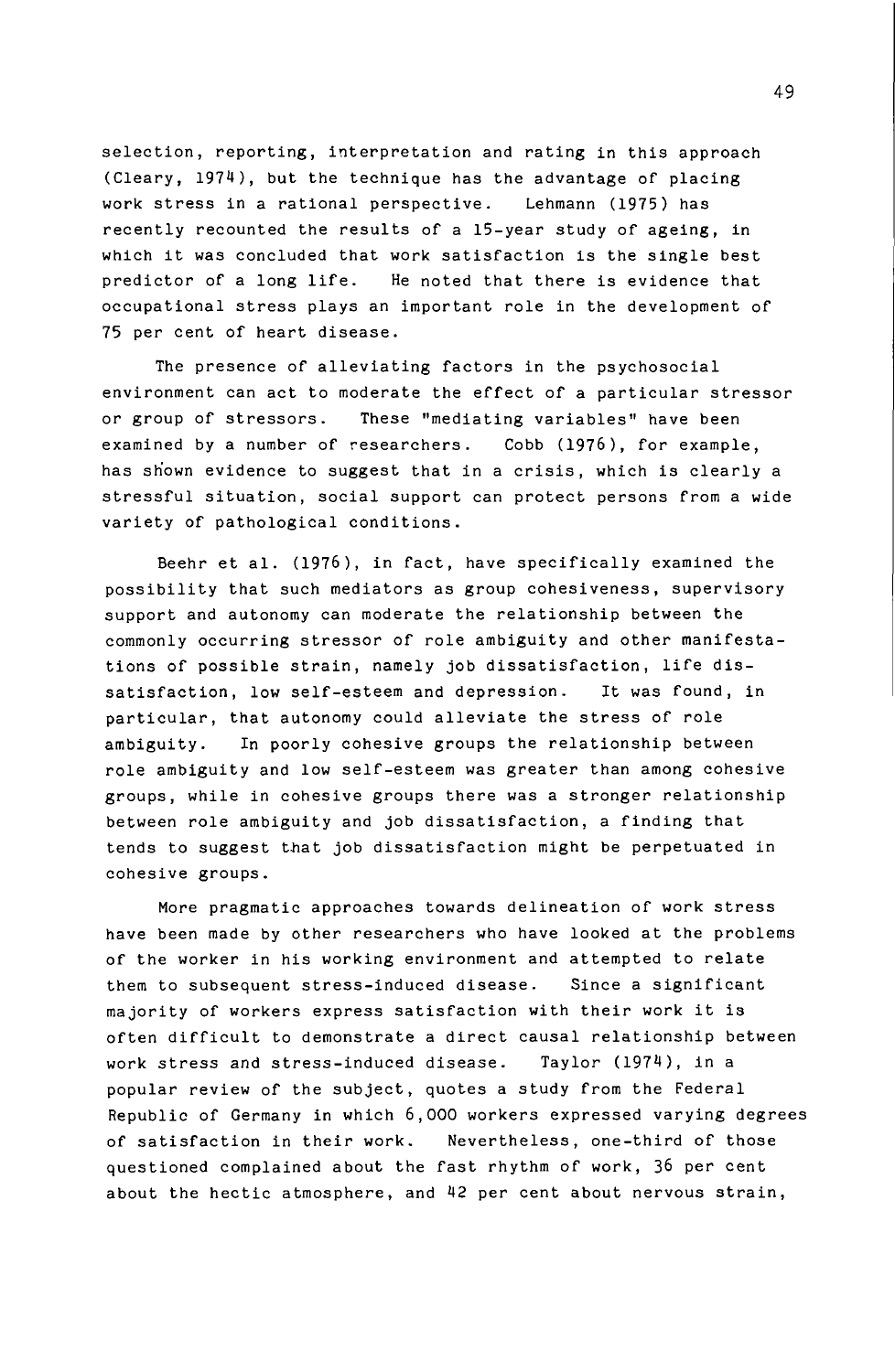each of these being conditions likely to stimulate excessive neuroendocrine response. He also quotes a study by Dr. P. Raffle of London Transport, showing a marked increase (over 360 per cent for sprains, strains, "nerves", debility and headache) in the amount of sickness absence in 1971-72 as compared with 1953-54. Since an actual objective improvement in health could be shown, he suggested that the increasing levels of absence were of a psychosocial origin.

In a somewhat more experimental approach, Margolis et al. (1974) defined ten indices of psychosocial strain (over-all physical health, escapist drinking, depressed mood, self-esteem, life satisfaction, job satisfaction, motivation to wo'k, intention to leave job, frequency of suggestions to employer, and absenteeism) and six stressful phenomena (role ambiguity, underutilisation, overload, resource inadequacy, insecurity, non-participation) and found a significant correlation with all except one of the indicators, namely the frequency of suggestions to the employer. In particular, they observed that increased stress was associated with poorer "physical or mental health".

In a comprehensive study among telegraphists, as well as clerical and technical staff in some major cities in Australia, Ferguson (1973) related the occurrence of medically identified absences for "neurotic illnesses" to the work environment of the absentee workers. He found the incidence of absence to be higher among the telegraphists than the clerical workers, and among the clerical workers than the technicians. By interview and questionnaire he demonstrated, in comparison with a control group, a negative attitude to the work, to supervision and to job security among the identified groups of absentees. The primary factors comprising the over-all stressful environment of the telegraphists were identified as being monotony induced by a job design which permitted long periods of underloading interspersed with hectic periods of overloading, the requirement for a complex of high-level aptitudes, namely linguistic (coding and decoding), selective vigilance, decision making, and neuromuscular skills, along with a high level of agitation and anxiety arising from the ever-present possibility of making errors.

In another occupational study, this time among air traffic controllers at Frankfurt Airport, an occupation known to be stressful, Singer and Rutenfranz (1971) observed the same type of pattern.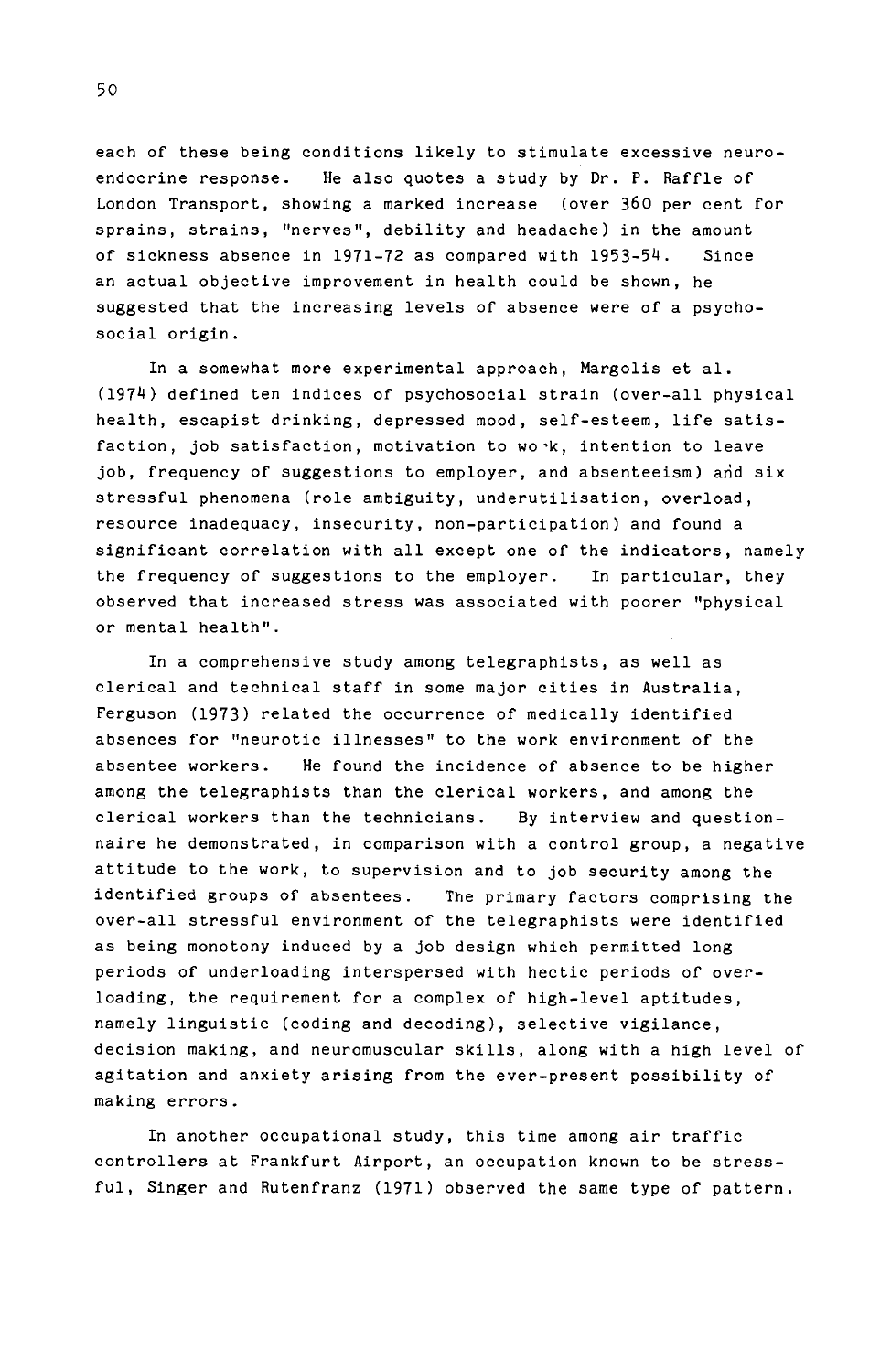They noted, however, that while in terms of relative importance of job factors the top five were type of work, pay, job security, opportunity for advancement and conditions of work, the top five in terms of satisfaction were pay, working hours, working conditions, behaviour of supervisors, behaviour of co-workers. In fact, few of the factors that were deemed important actually gave rise to satisfaction although in fact more than 85 per cent of the workers considered themselves satisfied with their work.

There is perhaps a sex-related difference in response, as reported by another Singer (1975), in a later study. He examined stress-related responses in some 1,300 government employees, of whom 153 were female. The stressors included the self-defined difference between personal desires and opportunities for five job characteristics, namely role definition, responsibility for people, workload, utilisation of abilities, and participation, as well as a variety of life stressful events. Results indicated that for males, underutilisation of abilities and lack of participation accounted for more of the variance than did life stressors, while for females the opposite was the case.

The foregoing are illustrative of the type of operationally oriented work that has taken place, but of course various other studies have also been made, including a briefly reported study in Poland by Slawina and Moykin (1975), in which correlations were obtained between work stress and resulting physiological and psychological work strain in over 88,000 people from 525 professions. Strain was defined in terms of "heaviness" or physiological workload, and "tensity" or psychosocial workload, the latter of course including physiological and biochemical components.

Perhaps less comprehensive in terms of numbers of subjects, but reported in fine detail, is the work of Caplan et al. (1975) in the United States, who studied in depth over 2,000 respondents in 23 occupations, to determine whether (a) subjective job stresses (including job demands and poor person-environment fit) would produce strain in the individual exposed; (b) whether individual personality variables would influence that strain; (c) whether higher rate of reported illness is correlated with greater strain; and (d) whether a poor fit between the desired job environment and the perceived job environment will produce stronger effects on strain than either of these environmental states alone. Not all of the vast array of results are significant to this particular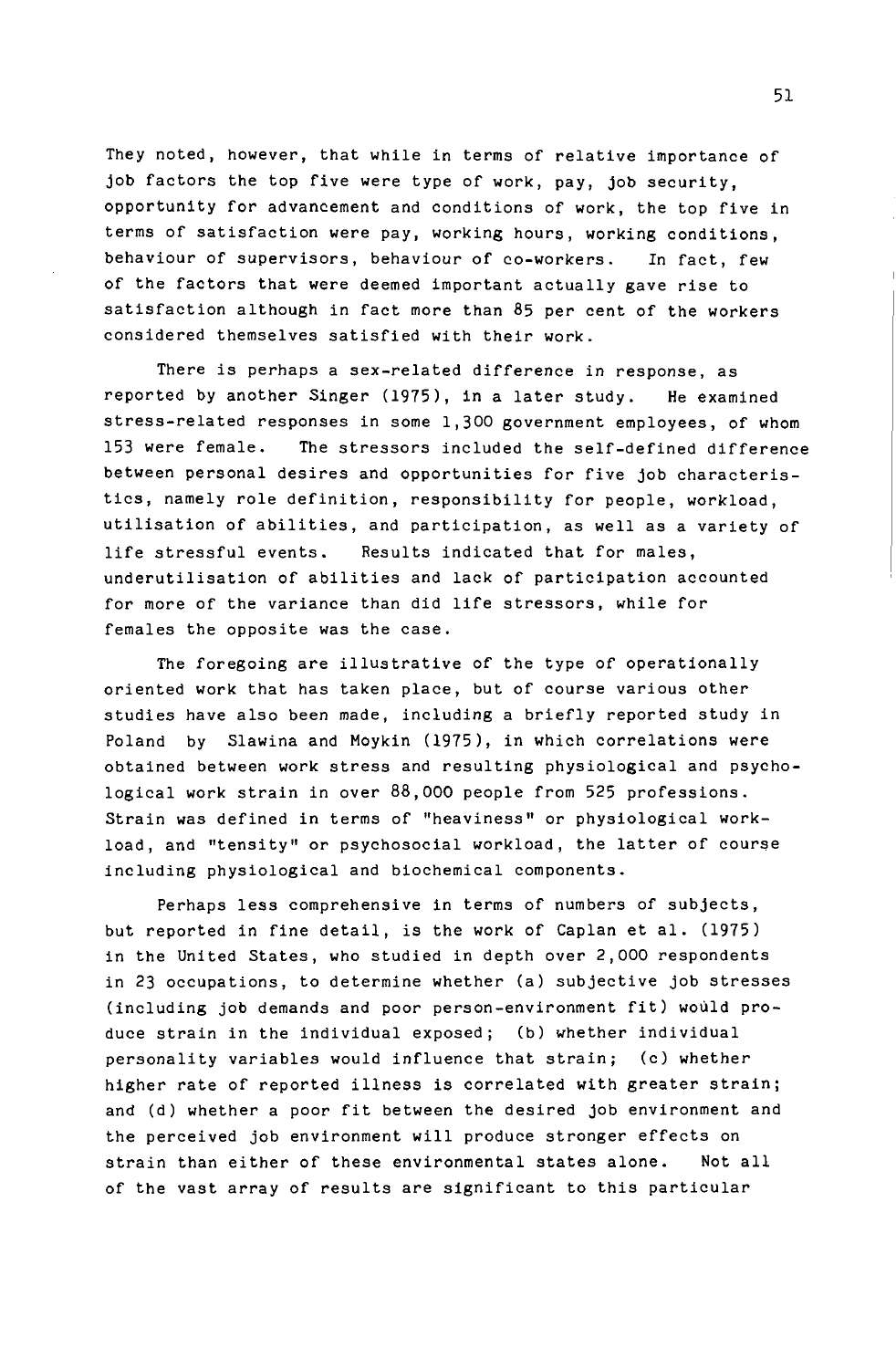discussion but, inter alia, they observed that the subjective stress environment is more important as a prediction of strain than the objective environment, and that subjective reactions such as anxiety, irritation, depression and somatic complaints are related to one another and appear to be influenced by dissatisfaction with the work rather than by the actual characteristics of the work itself. These reactions were highest among machine tenders and assemblers and lowest in physicians and continuous flow workers.

Physiological measures were obtained on a subsample of 390 subjects (administrators, scientists, supervisors, air traffic controllers, machine-paced assembly-line workers, and electronic technicians at air traffic control towers). Measures included pulse rate, systolic and diastolic blood pressure, cortisol, cholesterol, thyroid hormones and serum uric acid. Contrary to findings in other studies, no first-order correlation was observed between work stress and the physiological findings. This result was attributed to two factors: firstly, other previous research done by the group suggested that a work stress/strain relationship is normally demonstrable only when some other social or psychological factor or factors is also involved, and secondly such relationships may perhaps be found only in certain personality types (e.g. the so-called type A personality - hard driving, involved in work activities, competitive, time conscious and achievement oriented).

On the other hand, several findings provided support for the hypothesis that strain will in turn lead to clinical manifestations, notably an increase in blood pressure (lowest in the scientists, who were exposed to the least identified stress), and cardiovascular disease (coronary disease, arteriosclerosis, circulatory problems, etc.), where the incidence was found to be highest among the tool and die makers, machine-paced assemblers, administrative professors, and accountants, all of whom were rated at high levels of psychosocial stress. It is emphasised, however, that the number of persons reporting illness was relatively small, and the conclusions are not definitive.

In general, and in contrast to the popular viewpoint, the highest levels of stress and resulting strain were found not among the executives and high-level decision makers but among the assemblers and relief workers on machine-paced assembly lines. This finding has been confirmed in another context by Hinkle of the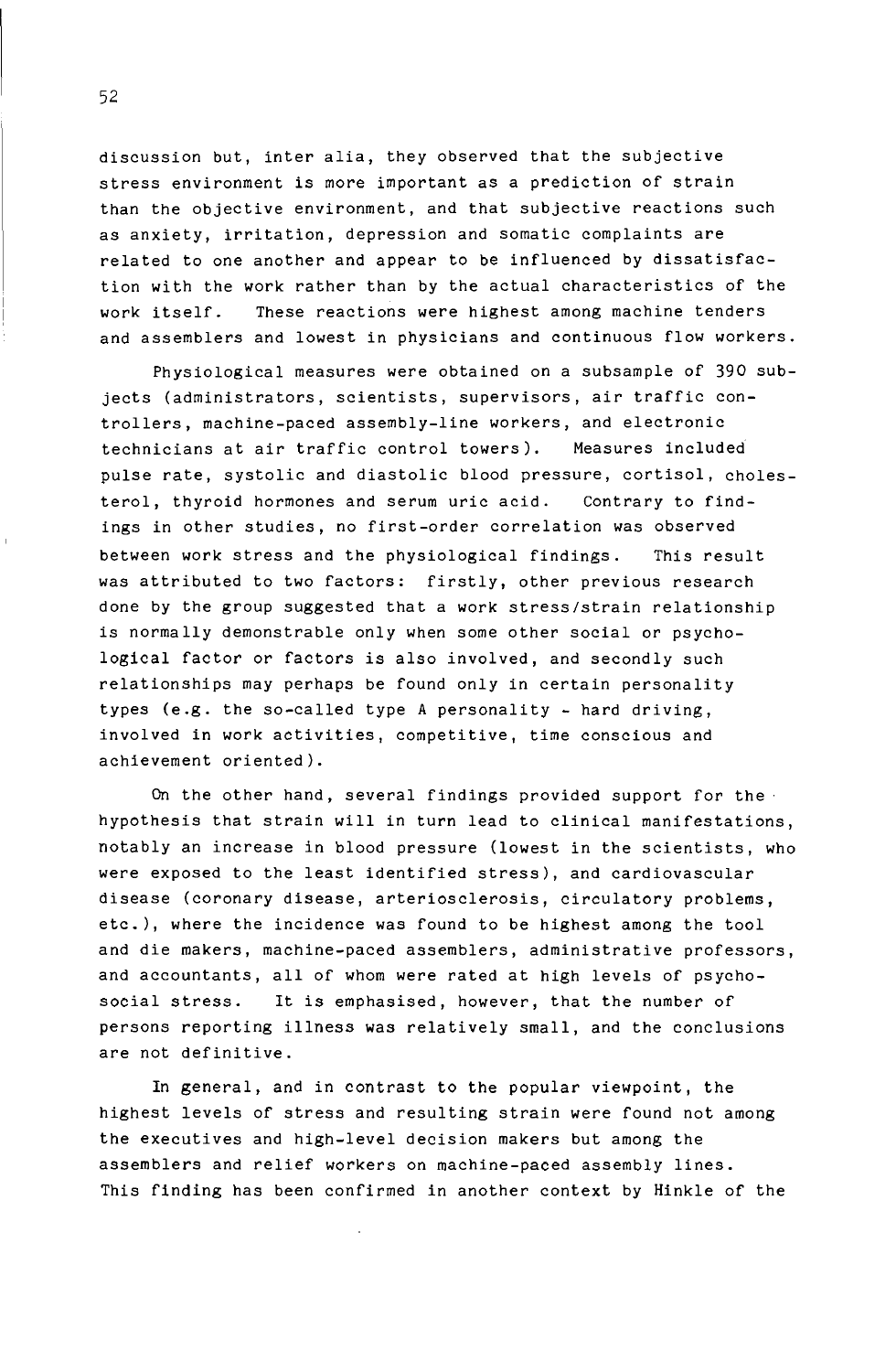Bell Telephone Company (cited in Taylor, 1974) who showed that rates for "heart attack" and coronary death rates for those in the third decade were 30 per cent less for the university educated individual than for the individual who had not attended university, and that those who had not been to college were more susceptible to high blood pressure and arteriosclerosis. Those exposed to greatest stress were foremen and supervisors.

The relationship of work stress to gastro-intestinal disorders demands some consideration. It is not a simple one. Classical experiments of Pavlov and Cannon with dogs, as well as Wolf and Wolf with human gastric fistulae, have demonstrated beyond doubt the psychic influences on gastric secretion. It is also clinically recognised that the patient with gastro-intestinal distress, peptic ulcer, and intestinal hyper- or hypo-function tends to be anxious and stressed. An actual causal relationship, however, can only be suspected, not directly proven. Aanonsen (1959) has observed a higher incidence of peptic ulcer in shift workers and night workers, particularly where there is frequent change from one shift to another. And while this is undoubtedly a form of work stress, it is one that involves changes in circadian rhythm, as well as drastic changes in social and nutritional habits.

Circadian rhythm of course is the term given to the diurnally cyclic patterns of physiological and biochemical activity and psychological behaviour inherent in biological function. Specifically, physiological and biochemical functions such as, for example, heart rate and sodium excretion, are patterned on a 24-hour cycle, being least between 2-4 a.m. and greatest around 4 p.m. Similarly, psychological arousal is normally greatest during daylight hours. The cycles are entrained by time patterns, e.g. perceived hour of the day, daylight, eating, working and social habits. Disturbance of the pattern, for example by an artifically lengthened or shortened day, or by a change in behaviour pattern caused by a change in work shift, will in the first situation disrupt the entrainment and allow various cyclic functions to run free, or in the second case will call for heightened activity when the diurnal cycles are out of phase with requirements. In either case, a demonstrable strain may be generated, manifest by discomfort, reduced arousal and reduced performance. Partial adaptation can occur within a few days but complete adaptation can only occur when all time references are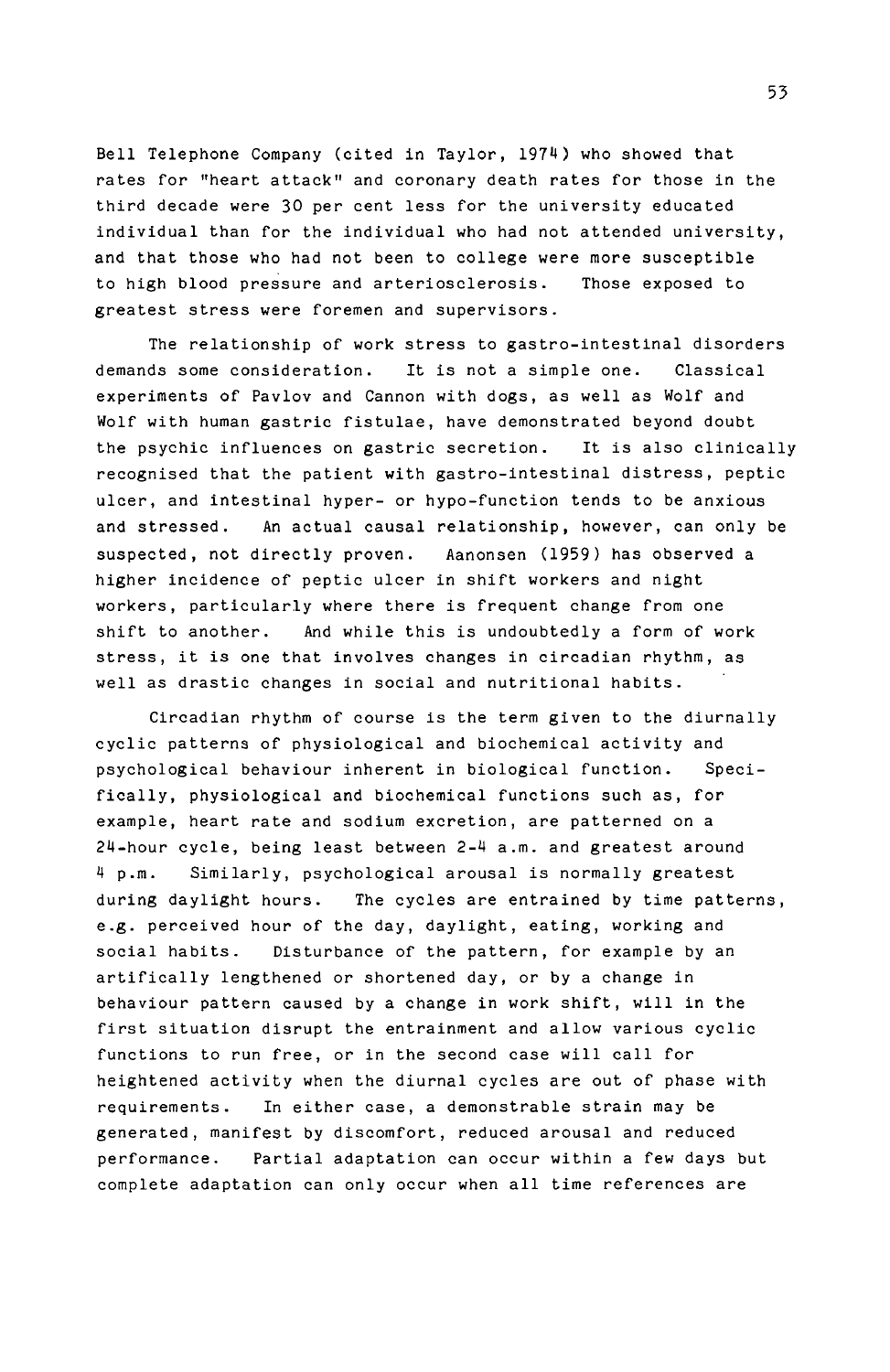synchronised. The more frequently changes in shift occur, particularly if they occur in less than or close to the adaptation period, the greater the resulting strain.

The situation, however, is further complicated by the motivation of the worker. Where the shift work, overtime or night work is desired, the perceived stress is minimised, as is the resulting strain. This viewpoint is confirmed by a British National Economic Development Council Report quoted by Robert Taylor (1974) which reported that while shift work in the motor vehicle industry did give rise to social and psychological problems, the workers were prepared to accept the problems in the light of the associated rewards. Peter Taylor (1974) at the TUC Centenary Institute of Occupational Health, in a study of 965 men from 29 plants, showed also that cardiovascular problems were more common amongst day workers than amongst night workers and that the latter had less sickness absence. This finding, however, could be attributable to self-selection of the group forming the sample of night workers.

Several conclusions emerge from the foregoing discussion which can be summarised by stating that from the findings of controlled laboratory experiments, field observations and largescale epidemiological investigations, there is a strong evidence suggesting, although perhaps not proving, a causal relationship between work stress and resulting dissatisfaction, psychosomatic disorder and disease. The relationship is far from simple. It involves genetic tendencies and personality factors in the individual, as well as significant stress in the physical and psychosocial environment. Furthermore, work stress cannot properly be isolated from life stress, nor is it reasonable to isolate job satisfaction from life satisfaction.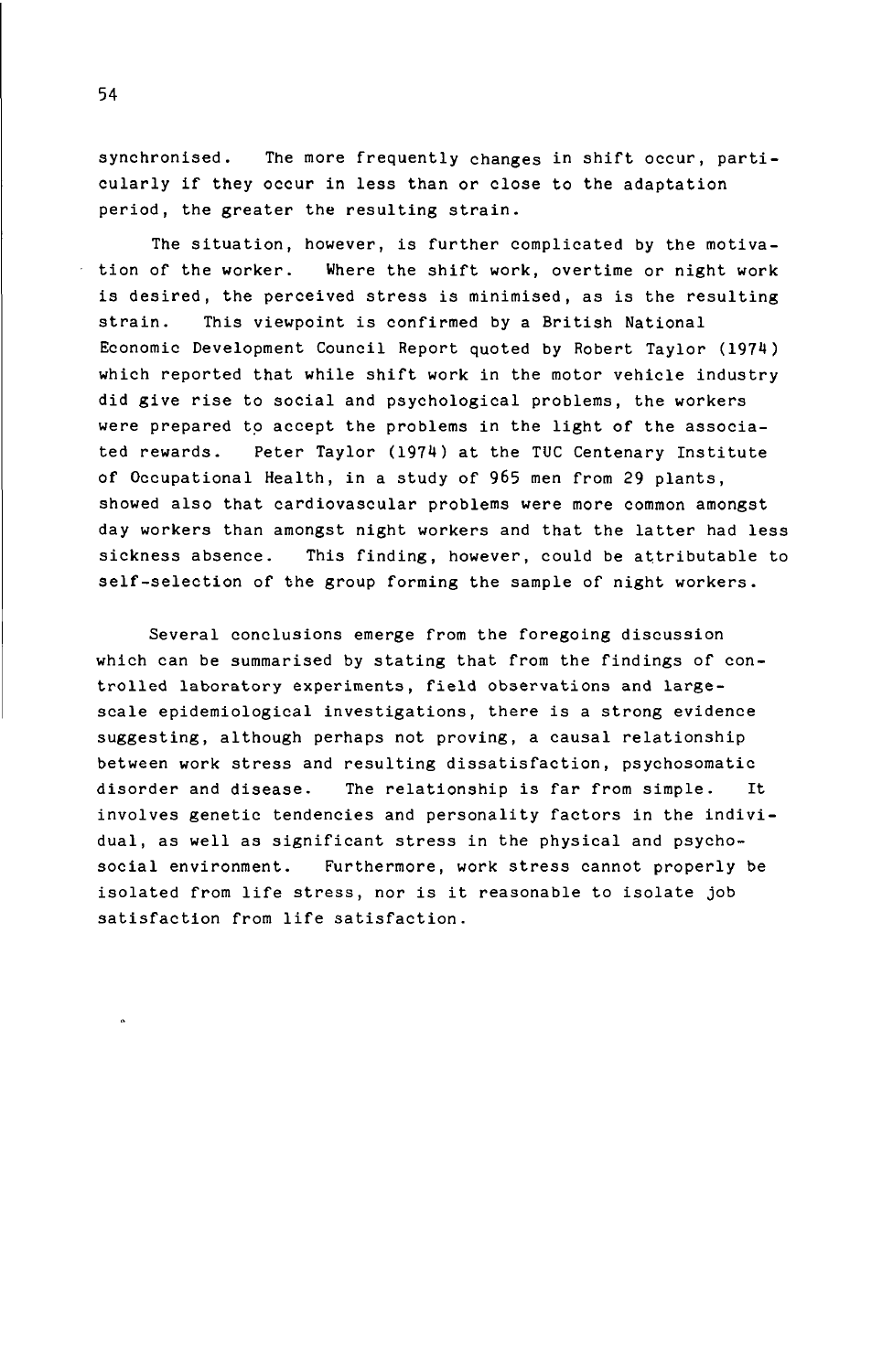### **STRESS AND SATISFACTION: THE INTER-RELATIONSHIP**<br>THE INTER-RELATIONSHIP

It has been shown that man has to contend both with a physical component of his working environment and a psychosocial component; that conditions in either or both may be unacceptably stressful, and that work, whether physical or skilled, may itself constitute an unacceptable stress. One must also recognise that, in the terms defined, stress is always present to a greater or lesser degree and that paradoxically the total absence of apparent stress becomes in itself a stress. Thus, on the one hand, stress can be considered as a load, increasing to an overload, arising from addition to the man-machine-environment complex of qualities which are undesirable from the human point of view, such as intolerable working conditions, harsh supervision or unreasonable working hours. On the other hand, removal of desirable attributes by, for example, the creation of a stultifying environment, with reduced stimulation and inherently boring work, can act as a kind of negative loading which can be equally stressful. The stress experienced by an individual lies somewhere on the continuum between that arising from removal of desirable qualities and that arising from the addition of undesirable qualities. Thus there is some point where his stress level can be optimum.

In looking at the effects of that stress on an individual's perception of his reaction to his work, one cannot however think only in terms of satisfaction. Accentuation of the positive is a theme beloved of motivational psychologists, and may be politically and administratively desirable, but in examining a stress/ strain relationship of this type one must recognise that there comes a time when strain is equated not merely with reduction in satisfaction, but also in generation of dissatisfaction. Thus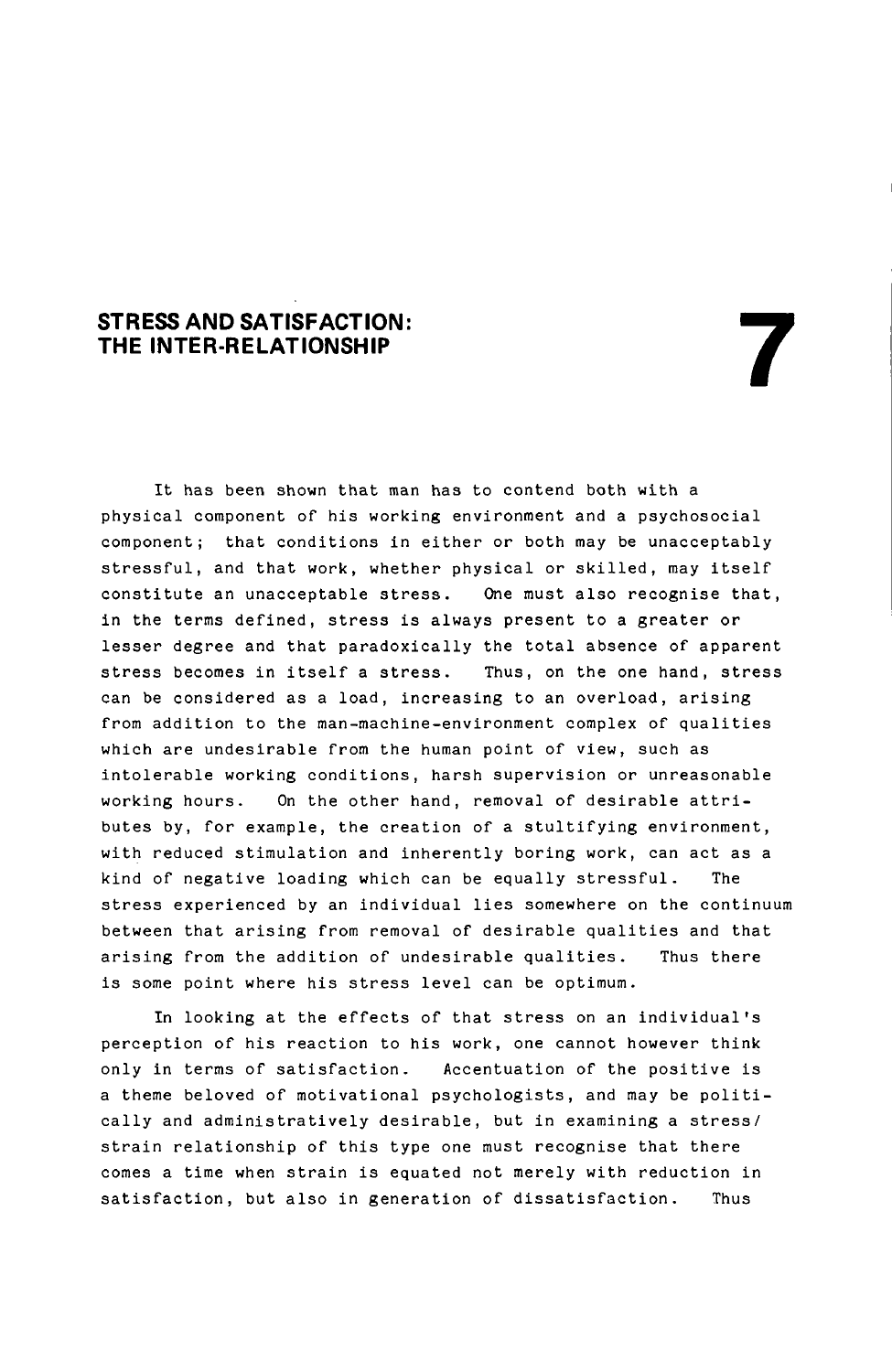satisfaction has to be considered as one end of a satisfaction/ dissatisfaction continuum, where one state merges into the other through a region of indifference.

It will be observed further that the same elements which are identified as generators of unacceptable stress are also defined as dissatisfiers or causes of dissatisfaction. Thus in a stress/ strain analysis, dissatisfaction is a manifestation of strain, and, correspondingly, satisfaction is a manifestation of a well adapted response to a level of stress that tends towards the optimum.

Satisfaction, however, is not an absolute. There is no upper bound of absolute satisfaction, while the lower bound merges indistinguishably into dissatisfaction, which itself has no absolute lower bound. Each is a relative term, relative to some previous state, or to the state of some other individual. Furthermore, the pursuit of satisfaction, like the pursuit of happiness, is seldom a consciously articulated human goal. One does not normally seek a state of satisfaction. One may seek various objectives, which one has to a great or lesser extent defined, and in so doing one may find satisfaction, but normally one is more concerned with minimising dissatisfaction than maximising satisfaction. It is a quality, again like happiness, that tends to be seen more in retrospect than in prospect.

Not only, then, is job satisfaction part of an unbounded continuum, it is also a personal state, as opposed to a group state, and its goals will vary from person to person, from circumstance to circumstance and from time to time in the same person. Furthermore, it is at least as much a function of the individual as of the job, with connotations of positive well-being which are barely consistent with reality and probably attainable at best by only a few. The majority of people, the majority of the time, are neither particularly satisfied nor particularly dissatisfied. They occupy some shifting range in between, satisfied about some things, dissatisfied about others, dynamically adjusting to each change in their individual homeostatic equilibria. Thus, data pertaining to the level of job satisfaction of groups have to be interpreted with caution. At best they are statistical indices which have often little or no application to the individual.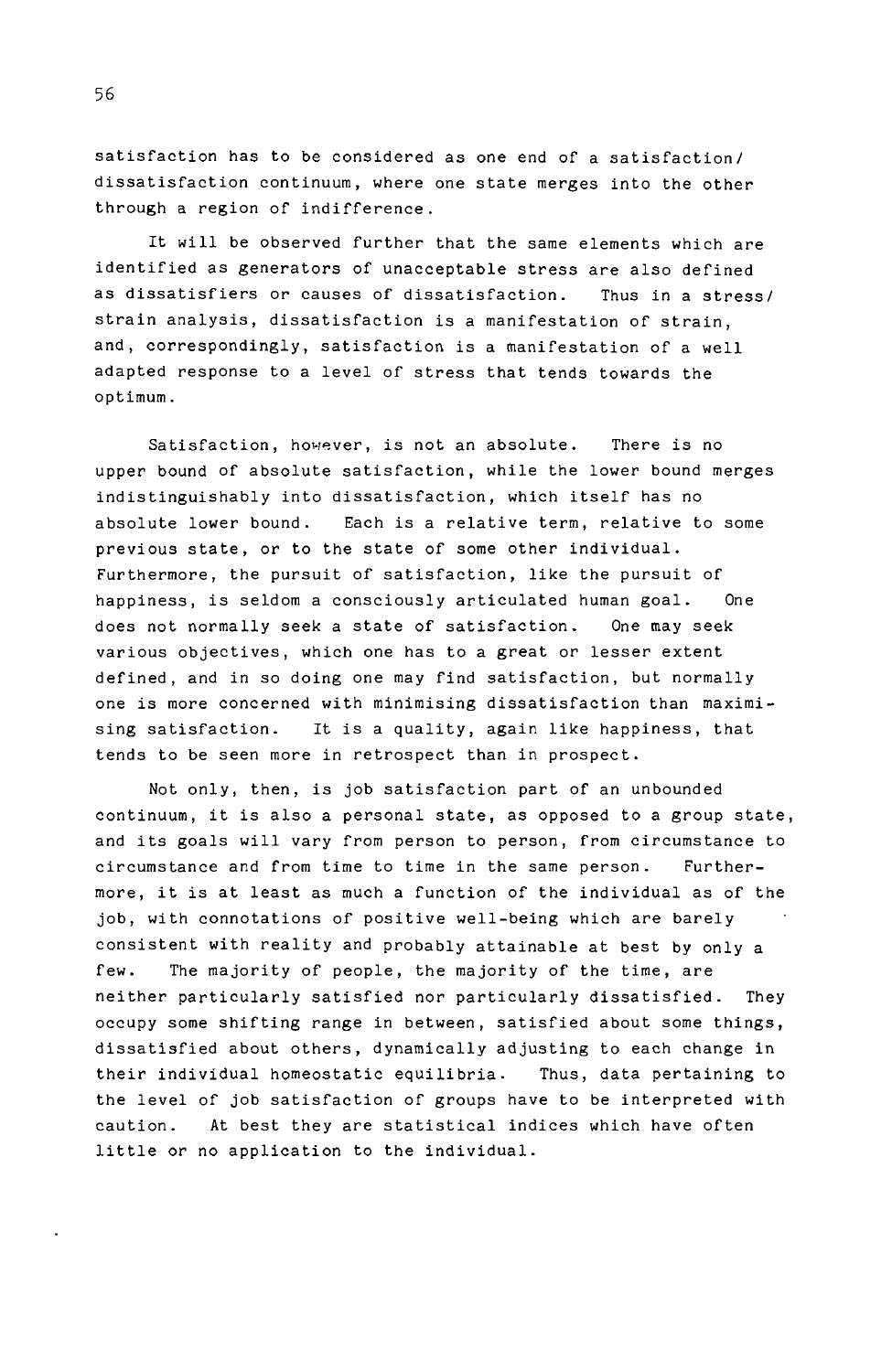Not only do the data have to be interpreted with caution, but the adoption and implementation of measures to promote job satisfaction on the basis of these data should be predicated on the realisation that the expected results may not materialise.

It is true that one can broadly define certain attributes of job satisfaction, such as those discussed in earlier chapters, and for that matter one can define even more easily certain attributes of dissatisfaction. It would probably be naive, however, to consider that if the defined dissatisfiers were minimised and the satisfiers were maximised then a state of job satisfaction would persist. This indeed is one of the goals of work humanisation programmes, and a worthy goal it is, even if its only effect were to be a general raising of the quality of working life. But it should not be assumed that work humanisation per se will lead to persisting job satisfaction. The goals of work satisfaction are ephemeral and recede as they are approached. As has been discussed in earlier chapters, the human capacity to adapt is such that were these goals ever achieved man would adapt to the new level of living, accept it as a norm, and seek still further levels of satisfaction. The nature of human physiology and psychology, as illustrated by the Hawthorne experiments and numerous other studies of many related and unrelated varieties in field and laboratory, determines that, given an environment, or a machine-environment system, where his homeostasis is not threatened, man responds favourably to change in state, not to achievement of a static state, provided that the combination of magnitude and rate of change is not too great. The change is preferably, but not even necessarily, towards a more favoured state. Where the combination of magnitude and rate of change is within acceptable limits, as perceived by the individual, then his arousal, alertness, interest, performance capability and indeed satisfaction are maintained at a high level. Where the environment threatens his homeostasis, where the magnitude and/or rate of change are too great, or not great enough (which also threatens his homeostasis), then there will be stress, expressed at least initially as dissatisfaction.

Bearing these factors in mind, and oversimplifying for the sake of clarity, it will be seen that the basic relationship between human stress and job satisfaction can be represented by a classic bell-shaped curve. The greatest satisfaction is found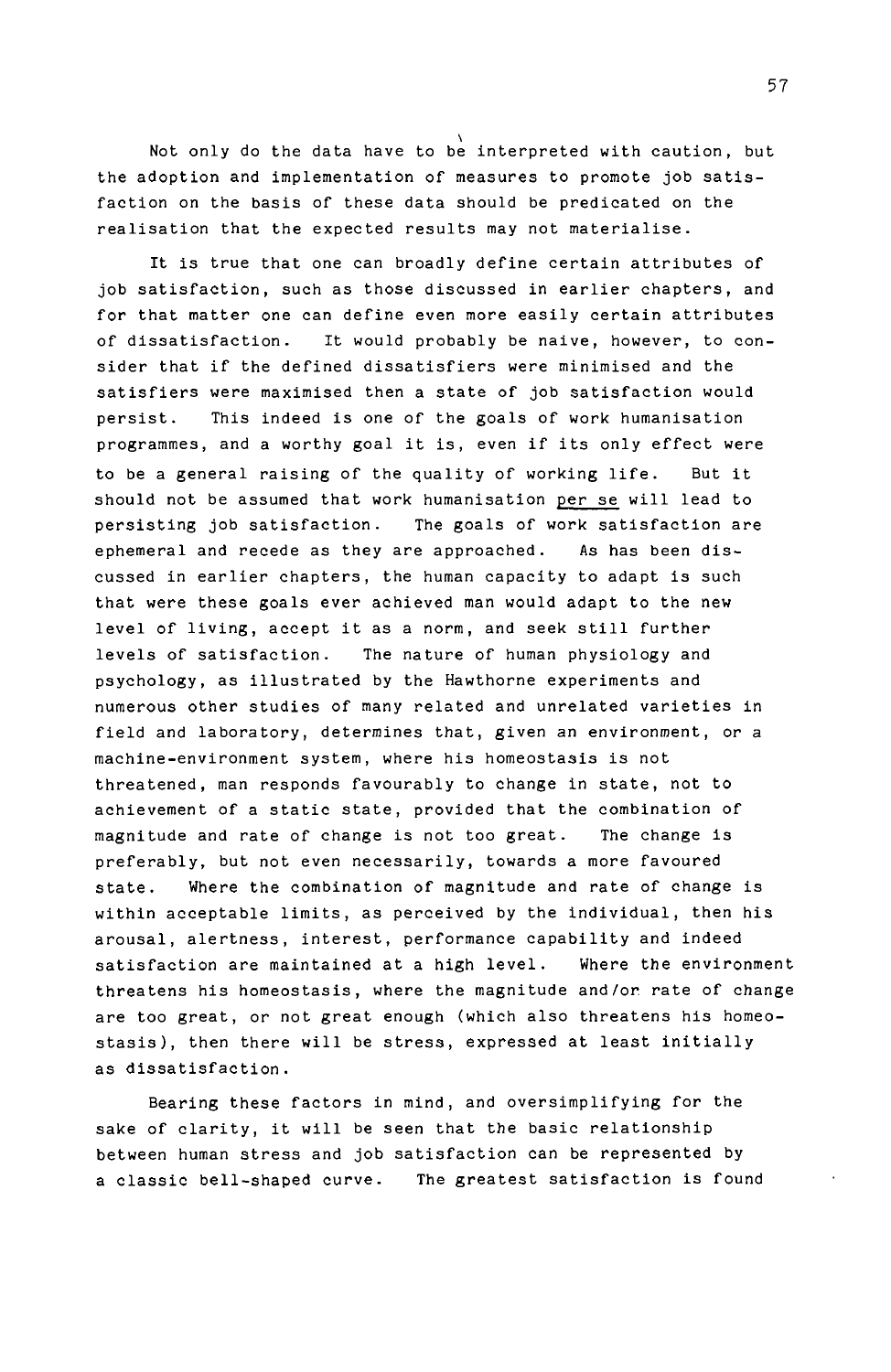where the stress level is optimum. As you remove desirable features or add undesirable features the level of satisfaction drops through a zone of indifference until finally it becomes dissatisfaction. It is emphasised however that the curve is a schematic curve, and while no doubt it will always retain a bell shape it will not necessarily retain the same proportions ; indeed there is little doubt that the shape will be in a state of continuous change, reflecting the continuous adjustment of the system as it responds to disturbances in equilibrium.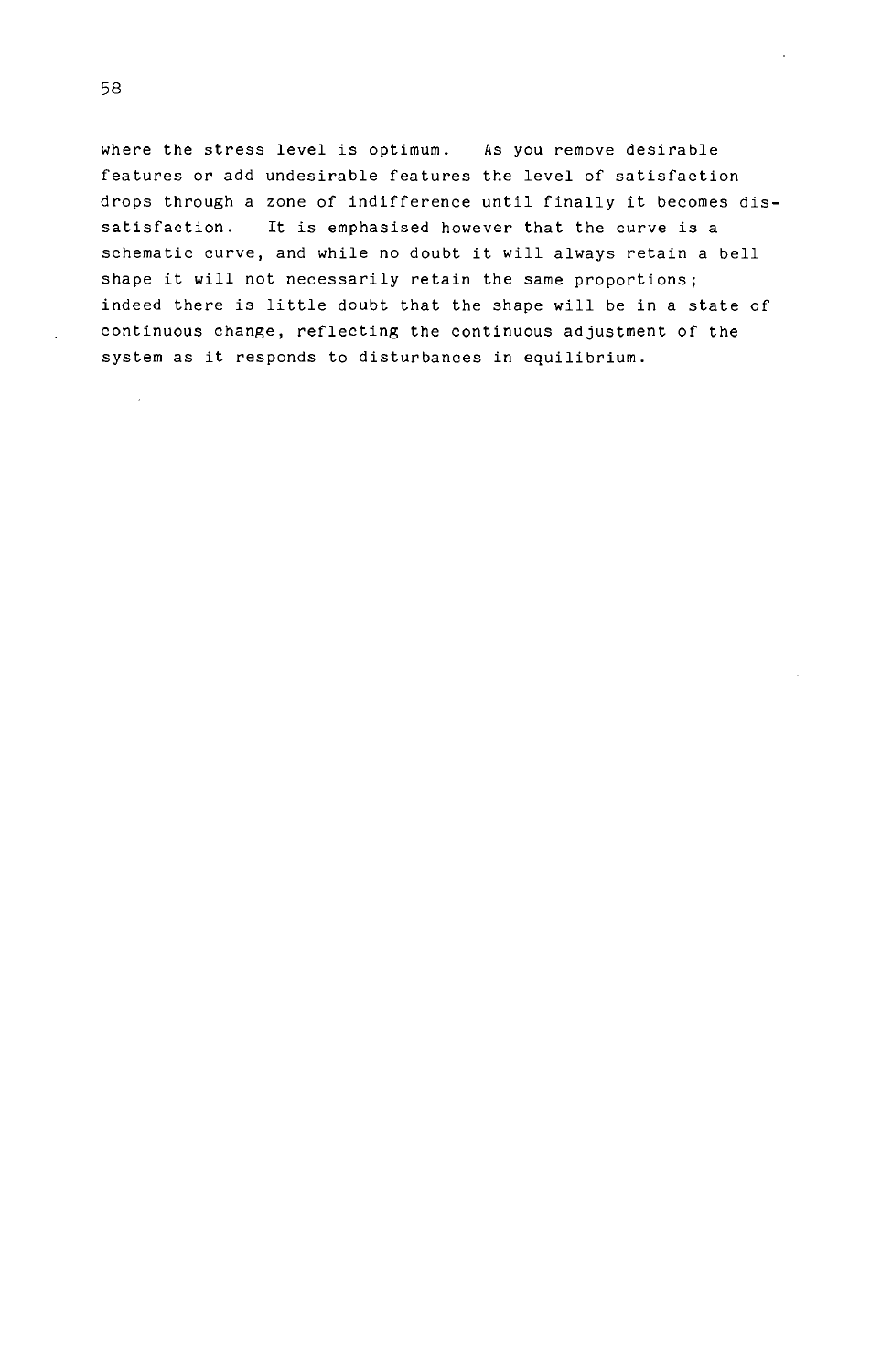### **SOME REMEDIAL SUGGESTIONS**

**8** 

In a study such as this, where the facts are insubstantial and many of the considerations are drawn on the basis of inference, it is not difficult to make a list of areas where knowledge is lacking, since it is inadequate in all areas. Consequently no such list will be presented. Instead, an attempt will be made to highlight areas which appear to be of particular significance.

Again, however, while it is possible to outline areas where some particular viewpoint should be emphasised or some action taken, it is not so easy in many cases to say exactly how such a remedial suggestion should be implemented. The suggestions presented below, however, are believed to be of significance. Some refer to suggested courses of action, some to the need for support in various areas of research, and some to the desirability of adoption of a particular point of view. The fact that suggestions have not been made in certain areas should not be construed as meaning that these areas are not important. There are no suggestions, for example, pertaining to the study of stress-related diseases or life event research, because considerable investigation is already taking place in these vitally important areas.

### Desired relationship - ergonomics and work humanisation

The key to the solution of job satisfaction problems may well lie in the combination of ergonomics concepts with making work more human programmes. It would seem that making work more human to date has been approached on a somewhat empirical basis. Various groups or companies have decided, largely on the basis of personal experience, aided by wise advice, that certain radically different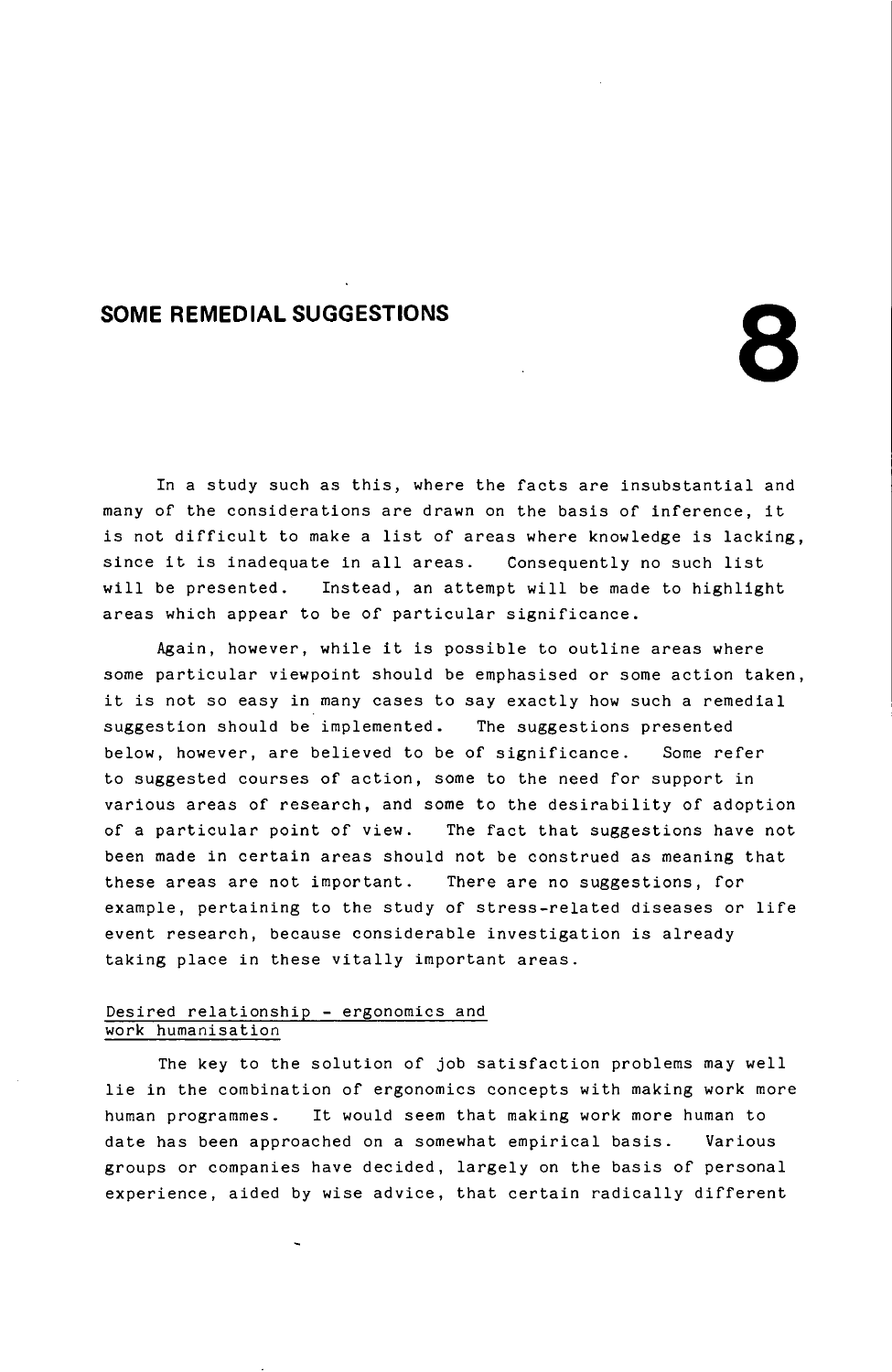forms of management procedure, or practice, might be beneficial in improving working morale, and, hopefully, production. Sometimes these have been effective and sometimes not.

The possible role of ergonomics in guiding and orienting some of these activities, however, has not yet been discussed to any extent (Fraser, 1978). Ergonomics is defined as the study of the anatomical, physiological and psychological aspects of man in his working environment, with a view to the ultimate optimisation of safety, health, comfort and efficiency. As a broadly based, operationally oriented, transdisciplinary subject, it includes amongst its activities various concerns such as work study, design for human use, human factors, human engineering, and environmental management, each of which can be appropriately defined. In some eastern European countries, indeed, ergonomics also includes some subjects more commonly considered elsewhere under the headings of occupational health and hygiene. While indeed it is fairly easy to define the difference in the approach and activities of ergonomists and those engaged in occupational health and hygiene, it is not very meaningful at this time since there is an undoubted overlap, just as there is, for example, between the work of architects and planners.

The major role of ergonomics in relation to making work more human, however, most probably lies in its application to the analysis and design of existing and planned systems, with a view to optimising the function of the human component of the system. Little, if anything, however, has yet been done to examine the role and relationships of ergonomics to job satisfaction per se, although much work has been done that demonstrates its effectiveness in given situations. The International Symposium in Bucharest, Romania, on Practical Applications of Ergonomics in Industry, Agriculture and Forestry (ILO, 1974) presented numerous examples to this end, while at an earlier symposium, Lambert (1969) outlined some of the more general relationships.

In a given situation the approach might include the following sequence of events :

- (a) analysis of the existing system including the extent of human participation ;
- (b) generation of design alternatives;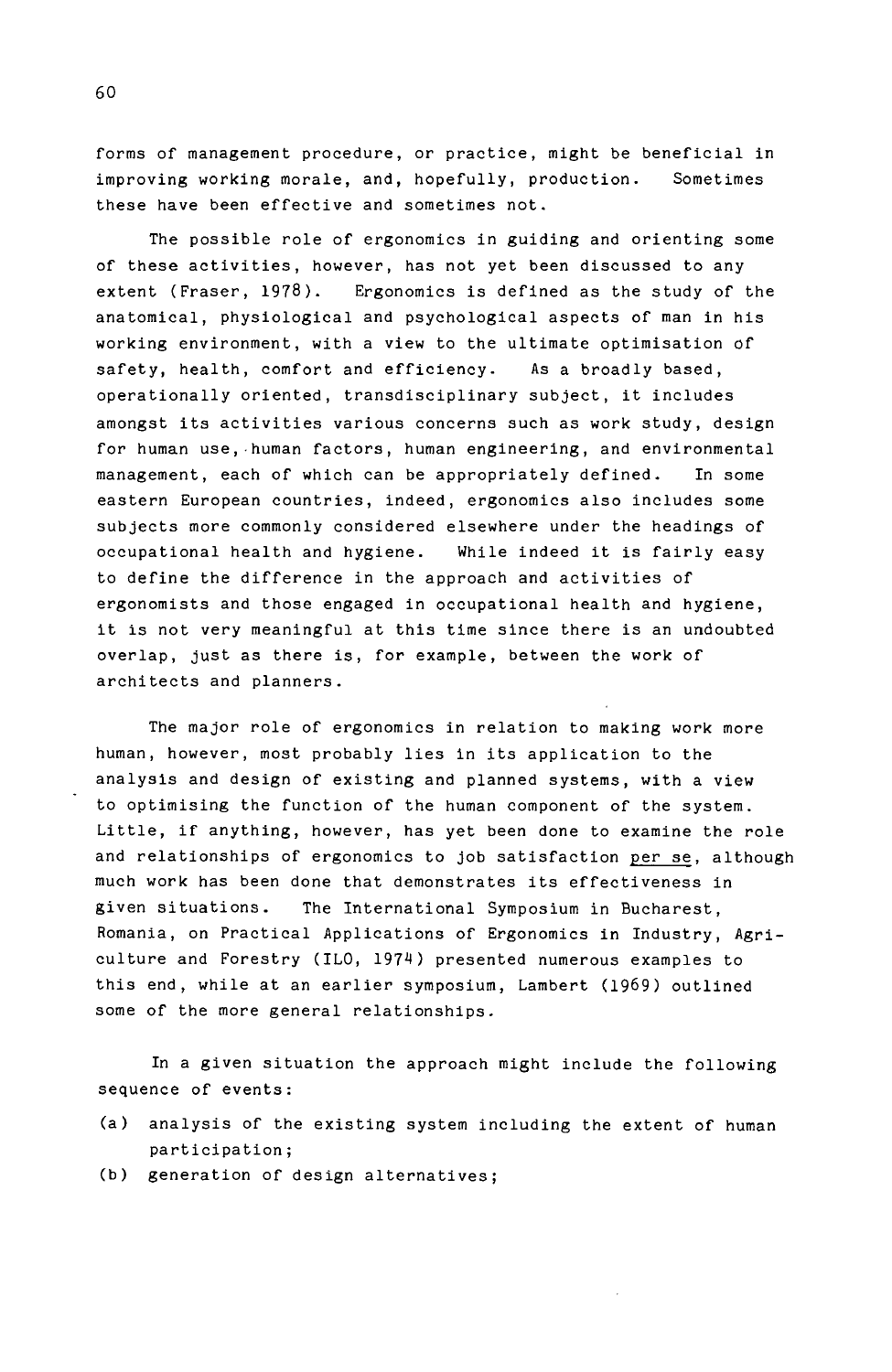- (c) development of design selection criteria to allow for optimisation of safety, health, comfort and efficiency, and to promote opportunity for satisfaction of higher order needs appropriate to the work;
- (d) development of measurement techniques to validate the solution or solutions chosen ;
- (e) implementation of the chosen solution; and
- (f) validation of the new or redesigned system.

Clearly the foregoing is a broad overview that requires much amplification. It is therefore suggested that a study be undertaken to determine the role of ergonomics in the implementation of making work more human and the promotion of job satisfaction.

### Job satisfaction as an issue

It has been noted earlier that the evidence derived from attitude surveys seems to suggest that job satisfaction per se is not in fact an issue amongst the majority of workers, although the evidence on which to base any conclusion is in fact very inadequate It was suggested that the workforce as a group tends to be inarticulate on the subject of job satisfaction since it is not indeed an objective for which one normally strives, and that while workers do not in general consider themselves particularly satisfied or dissatisfied, the majority do indeed appear to present a shifting dissatisfaction from time to time and circumstance to circumstance. However, while observers of the work scene support this point of view, more concrete evidence is needed to determine to what extent the large non-committed majority are in fact dissatisfied; how and when, if at all, does that dissatisfaction shift; what are the factors involved in influencing any shift; to what extent do those who claim satisfaction or dissatisfaction actually maintain their commitment, etc. This information can best be obtained by longitudinal field study. It is therefore suggested that studies be encouraged in these areas.

### Measurement of job satisfaction

As has been discussed, job satisfaction or dissatisfaction is an index of the level of stress perceived by the worker. Unfortunately, there is no adequate scale for the measurement of job satis faction. As noted before, a given level of job satisfaction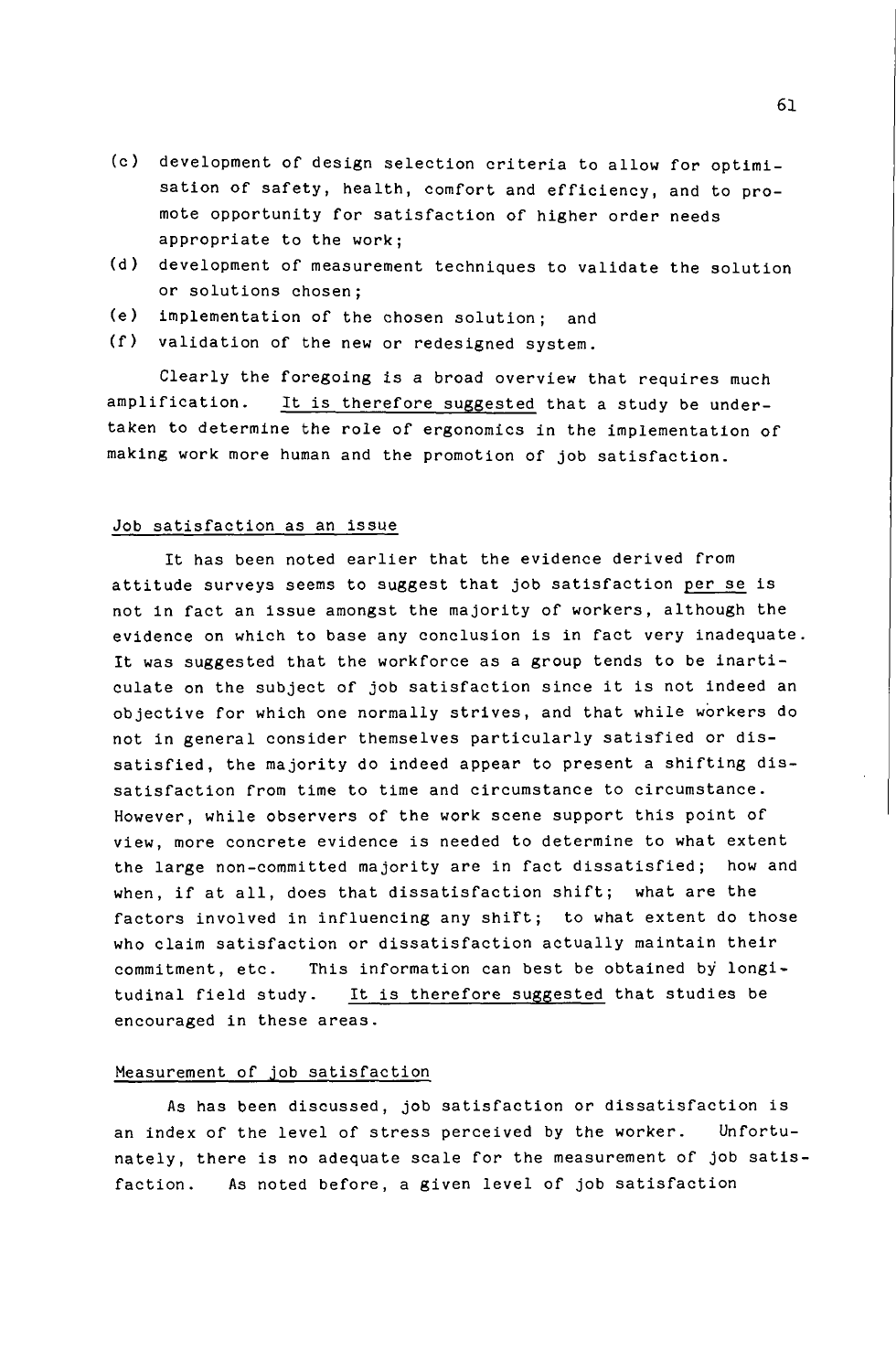describes a position on a satisfaction/dissatisfaction continuum, and reflects attitudes not only with regard to the job but also with respect to the individual's perception of his entire social and other ambiance.

Furthermore, one might question in some instances the selection of independent variables employed in some of the studies relating job satisfaction or dissatisfaction to some evidence of stress. In this regard absenteeism and labour turnover are not infrequently used as an indication of disaffection. Verhaegen (1979) notes that while absenteeism and turnover each have something to do with satisfaction or dissatisfaction they are influenced by so many other factors that only in some concrete situation can differences in absenteeism be related in an unequivocal way to differences in satisfaction. He goes on to suggest that progress in this field will depend on longitudinal studies, in which people are questioned on their concrete, changing, job-connected values, and the aspects of their work to which they attribute their satisfaction or dissatisfaction, and that work tasks must be correlated with changes in satisfaction, not over six months but over years, in order to exclude short-lived Hawthorne effects.

At this time, carefully interpreted individual attitude surveys, backed up by individual interviews in depth, probably provide the best index of job satisfaction, but they have considerable limitations in implementation and interpretation which have been discussed earlier. There is much need for some validated index or indices of job satisfaction based on large-scale crosscorrelation of work attitude surveys with other measures of social behaviour, such as those discussed and referenced by Christian (1974) in his presentation to the Organisation for Economic Cooperation and Development. The approach that might be involved would include both direct attitudinal surveys and interviews, as well as direct observation of behaviour in the work environment and in society at large, with the object of compiling indices of workrelated behaviour and indices of social behaviour, with subsequent correlation. Until some large-scale longitudinal study is undertaken and an attempt made to present job satisfaction in at least semi-quantitative terms, the compilation and interpretation of comparative studies is grossly limited.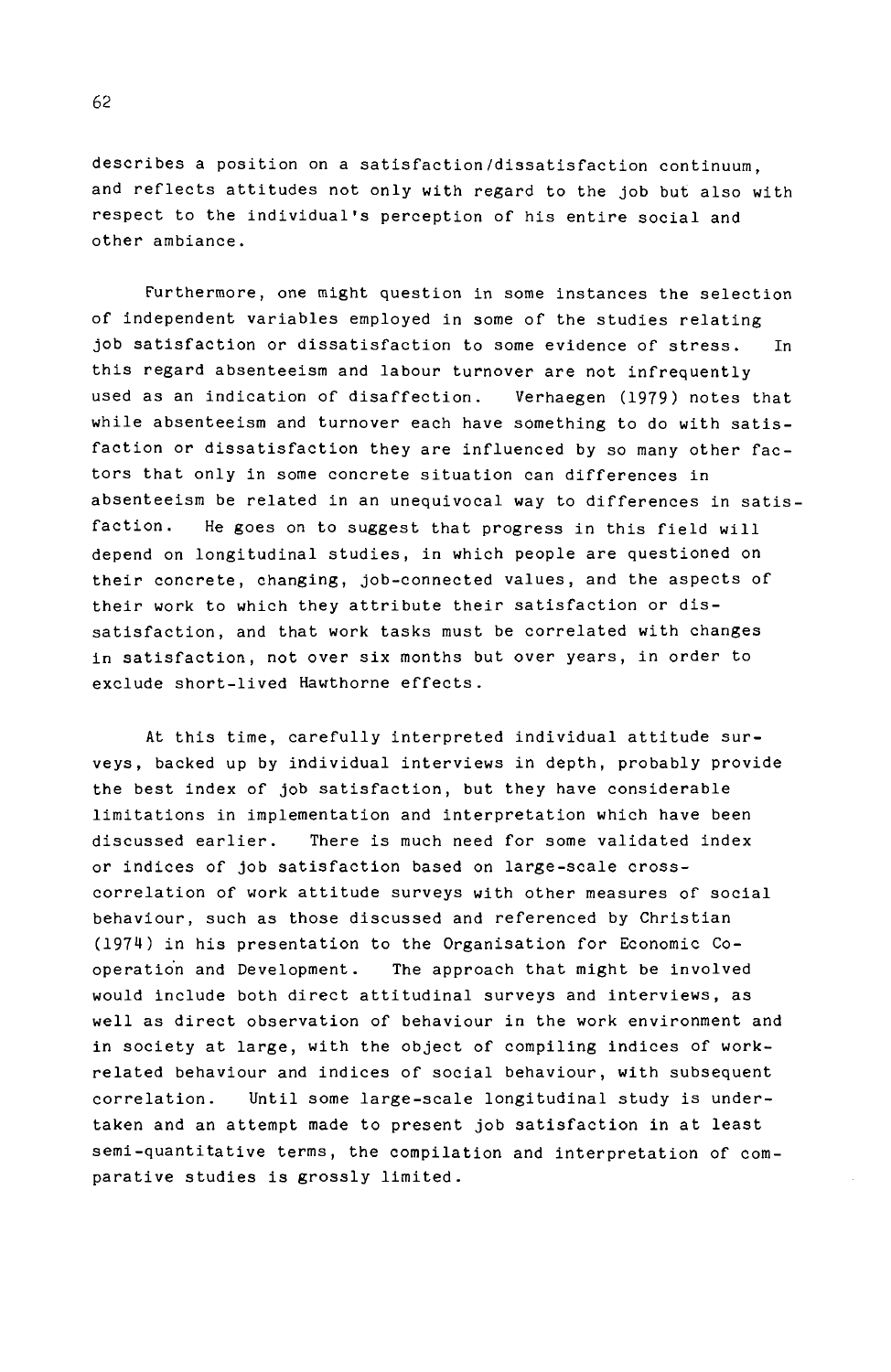It is therefore suggested that the work currently being done in the general area of social indices be expanded to include specific studies to determine the relationship between job satisfaction and life satisfaction with a view to developing indices or measures of job satisfaction.

### Social and biological influences on job satisfaction

The various social and biological factors such as ethnic background, cultural habit patterns, either local or general, age and sex may have an influence on one's perception of job satisfaction, but in fact there is very little information on the nature and extent of that influence. One might speculate, or hypothesise, for example, on the significance of the puritan work ethic on attitudes to job satisfaction, or sex differences in its perception, but in fact little is actually known in these areas. It is therefore suggested that research be encouraged to determine to what extent, if any, there are consistent cultural, ethnic, sex and age differences in the perception of work satisfaction/dissatisfaction, and how these differences, if indeed they are demonstrable, might affect, for example, making work humanisation programmes or other measures designed to improve job satisfaction.

### Studies on the effect of change

Interest, arousal and alertness seem to be more readily maintained in the presence of change. It would be desirable to determine to what extent planned environmental, procedural and other forms of operationally oriented change are feasible in industry, to modify human behaviour, and to what extent such change is beneficial and related to job satisfaction. Studies should be undertaken in laboratory controlled conditions to confirm the effect of change and to determine the relationships that exist among such factors as the type of change effected, the magnitude of change, the frequency and rate of change, etc., with a view to defining optimum strategies. These should then be validated in field studies. It is therefore suggested that support be given to this type of research on both a short-term and a long-term basis.

### Making work more human and job satisfaction

Programmes for making work more human constitute one of the most significant recent advances in the improvement of human condi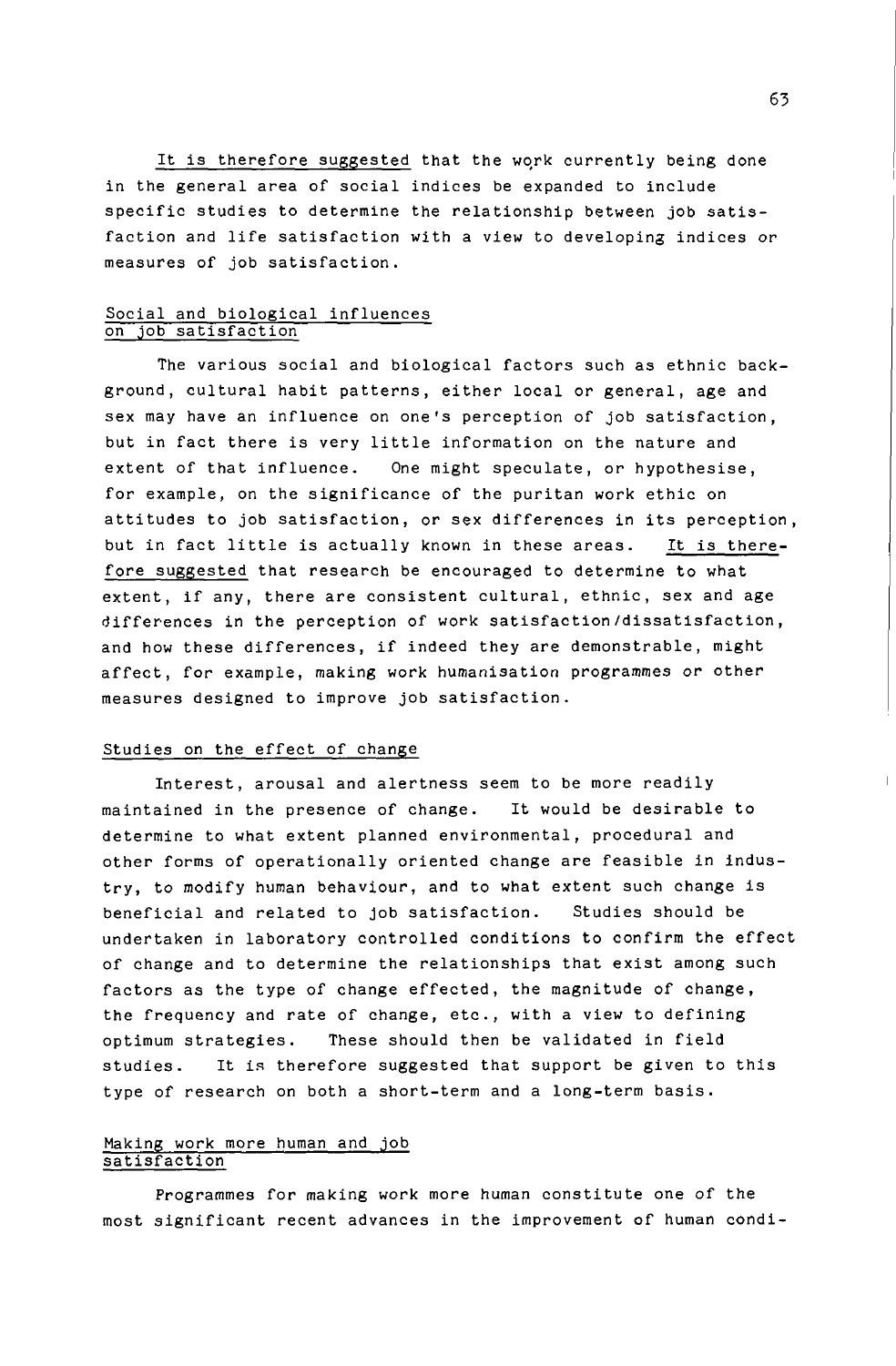tions in industry. In the light of the human desire for change and continued stimulus in the working environment, it is worth while to re-examine in part the fundamental nature of the concept of its implementation.

It was shown earlier that, within limits, man will adapt to any reasonable environment into which he is placed, and will continue to adapt as the environment changes within circumscribed limits. He is dissatisfied as the environment becomes static. In fact one of the indices of his maturity is his capacity to endure an increasingly static environment. A totally static environment is, however, a severe stress. Making work more human is a goaloriented concept which looks towards the achievement of some ultimate ideal. The end then is effectively a static state. So long as the process of achieving humanisation is in action, the individual will react, no doubt favourably. When the process ceases there is nothing more to react to. Perhaps then, instead of considering making work more human to be goal-oriented, it should be considered process-oriented. It is therefore suggested that while the ultimate goal of a higher quality of life should remain the ideal, emphasis should be placed more on the process of its achievement than on the nature of the actual goal, more on the change than on the attainment. In this manner, as designers and marketers of consumer goods have clearly established, interest is maintained at a higher level and the potential for new satisfaction is continually available.

In other words, while continuing to seek to make work more human and a higher quality of life, greater emphasis in policy and programmes should be placed on controlled change within the environment, in work procedures, and in work content, under various limits yet to be defined, even if the actual quality of work conditions advances more slowly.

### Systems approach to human studies

The final suggestion is perhaps even more complex and intangible, since it concerns the attitudes and viewpoints of those who deal with the very areas that have been under discussion, such as stress, industrial health and hygiene, conditions of work and job satisfaction. There are still planners and others in these areas who have not yet realised the unity of a man-machineenvironment system. This recommendation is essentially a plea to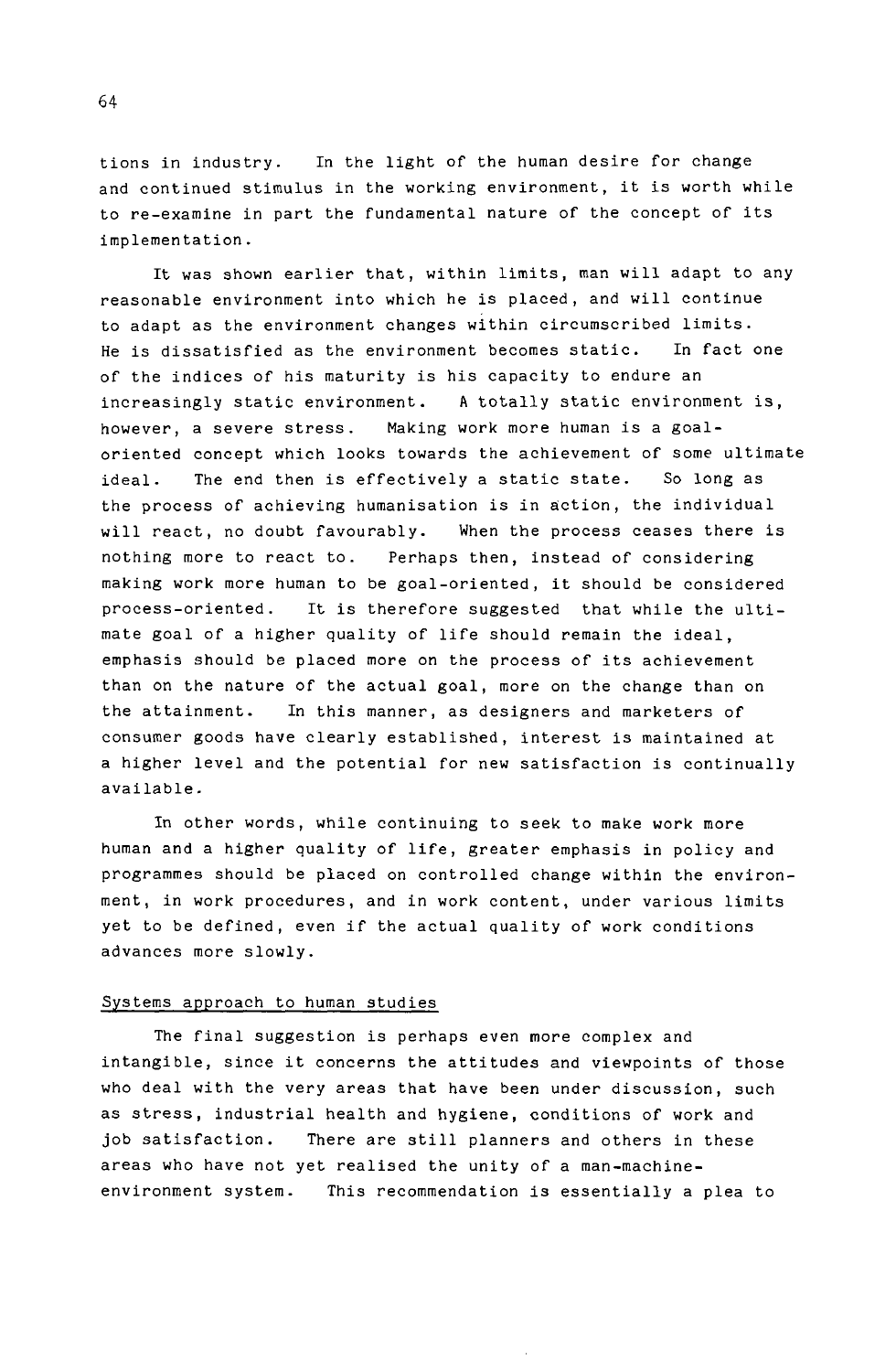recognise that even when one is working with empirically labelled entities such as job satisfaction, or conditions of work, or social relationships, one is in fact dealing with an interactive system. It may be procedurally necessary to isolate components or subcomponents of that system for various purposes, but one must always recognise that in modifying a component the entire system is ultimately affected in sometimes unpredictable ways.

In certain quarters, the term "systems approach" has almost become a cliché, but cliché notwithstanding, a systems approach to human studies serves to create the structure in which human problems can be examined in their entirety.

It is therefore suggested that institutions and individuals alike consciously recognise and emphasise in their planning, their practice, and their policies that man in his working environment is an integral and interactive part of a man-machine-environment system, and that while for practical purposes components of that system may require individual consideration, no part of that system functions in isolation, and any modification affecting one part will ultimately affect the whole.

It has been shown, then, that a complex interaction does indeed occur involving human stress, work and satisfaction; that work stress is part of the stress of living, and that satisfaction in work is in part an expression of satisfaction in life. It is the total effect that is manifest in man, not merely the effect of work. In today's industrial society, however, dissatisfaction for many seems to be at least as common as satisfaction, although no one state perhaps remains dominant. The severity of the stress so induced can approach or surpass the tolerance level and be associated with disturbance and disability.

As the writer and humanist, Paul Gascar, has remarked (1968): "Besides, our way of life today, the strain of modern civilisation, has created a new range of health problems derived from stress. Nervous exhaustion, noise, the pressure of the crowd, the assault of propaganda and advertising, the obliteration of the individual personality - these and similar factors have contributed to a steady rise in the incidence of illnesses of nervous origin. Such illnesses cannot be identified or treated by conventional methods."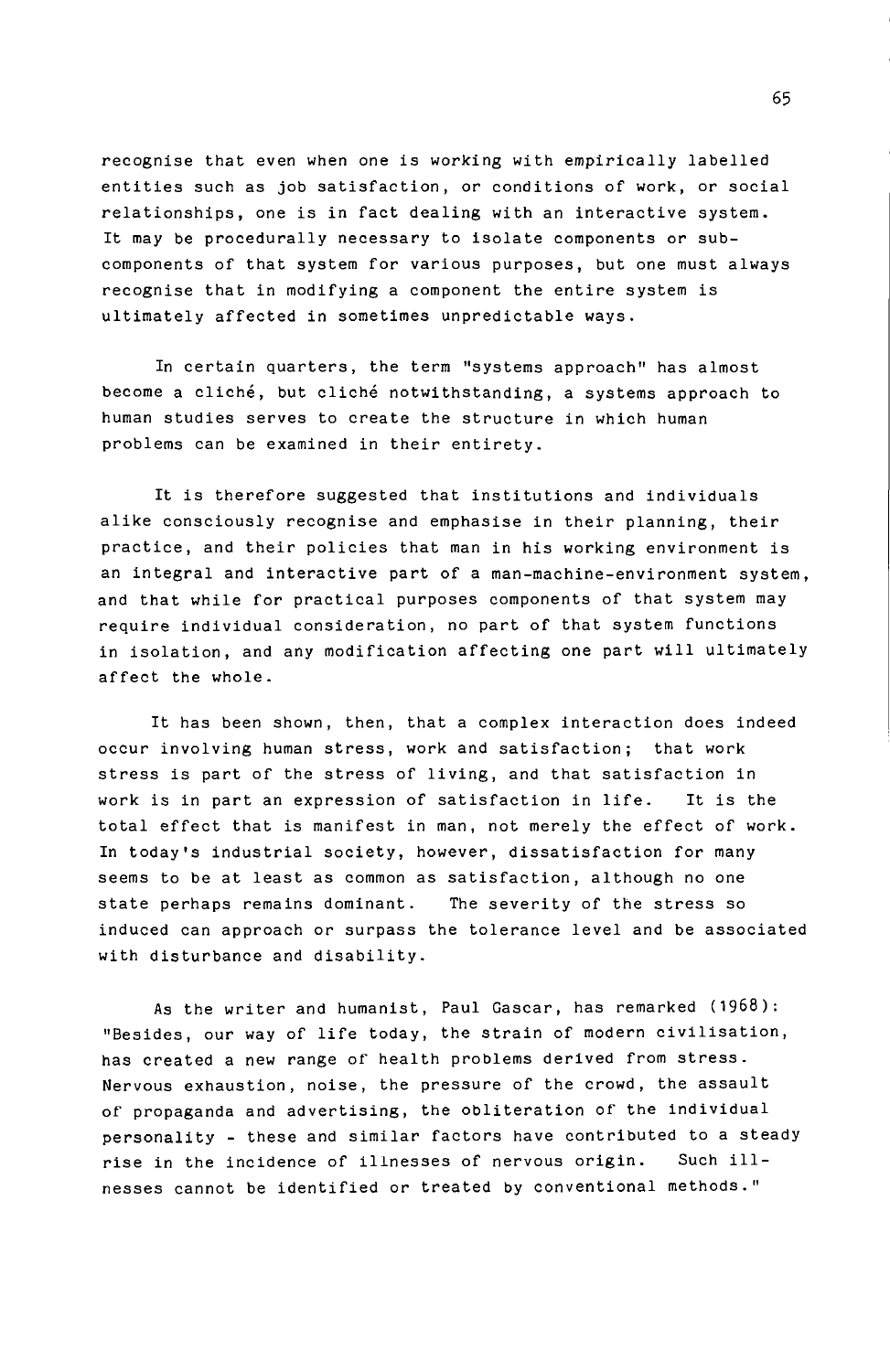Perhaps, however, and despite its positive connotations, emphasis on the attainment of satisfaction on the job, at work, or even in life is not one of the most fruitful objectives. Achievement of satisfaction does not seem to be a human goal. Perhaps, indeed, effort should be concentrated more on reducing stress in the workplace, and if possible in daily living, to levels that are compensable by the normal physiological and psychological processes, thereby reducing human strain, minimising dissatisfaction, and hopefully lessening the likelihood of psychosomatic disorder.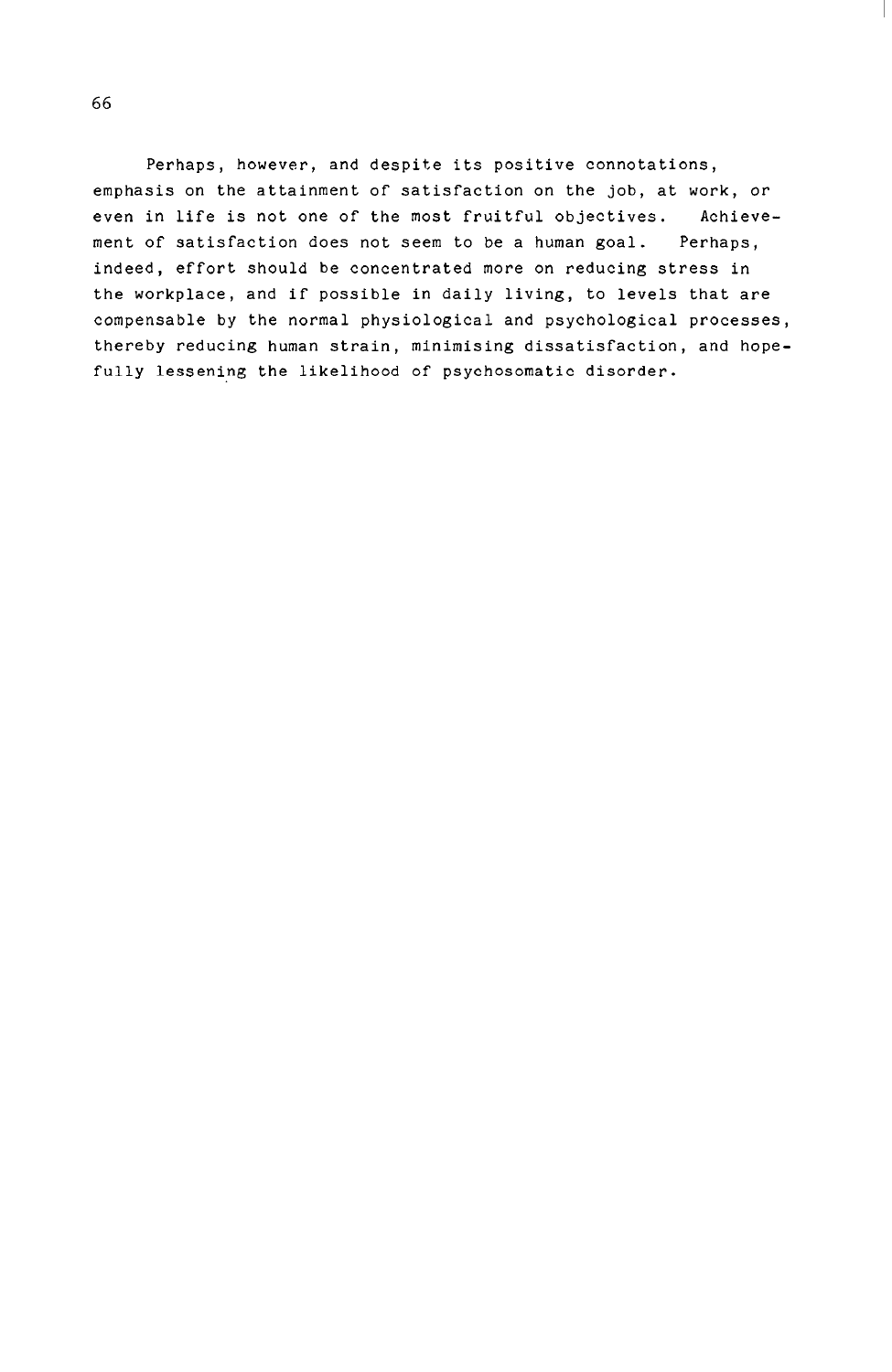## **REFERENCES**

- A. Aanonsen: "Medical problems of shift work", in Industrial Medicine and Surgery, 1959, No. 28, pp. 422-427.
- C.R. Anderson: "Coping behaviours as intervening mechanisms in the inverted-U stress-performance relationship", in Journal of Applied Psychology, 1976, No. 6l, pp. 30-34.
- M. Argyle: The social psychology of work (Harmondsworth, Mddx., Penguin Books, 1972).
- J. Barbash: Job satisfaction and attitude surveys (Organisation for Economic Co-operation and Development, Document OECD-MS/IR/ 74.31, Paris, 1974).
- J. Barbash: "Humanizing work a new ideology", in AFL-CIO American Federationist (Washington, DC), July 1977 (abstract ).
- F.C. Bartlett: "Fatigue following highly skilled work", in Proceedings of the Royal Society, Series B, 1943, No. 131, pp. 247-257.
- F.C. Bartlett: "Psychological criteria of fatigue", in W.F. Floyd and A.T. Welford (eds.): Symposium on Fatigue (London, H.C. Lewis, 1953).
- T.A. Beehr, J.R. Walsh and T.D. Taber: "Relationship of stress to individually or organizationally valued states: Higher order needs as a moderator", in Journal of Applied Psychology, 1966, No. 61, pp. 41-47.
- A. Berthoz: L'ergonomie: Peut-elle réellement permettre d'améliorer les conditions de travail? (1975).
- C. Cameron: "A theory of fatigue", in Ergonomics, No. 16, 1973, pp. 633-648.
- R.D. Caplan, S. Cobb, J.R.P. French (Jr.), R.V. Harrison, S.R. Pruneau: Job demands and worker health: Main effects and occupational differences, US Department of Health Education and Welfare, Public Service Centre for Disease Control, National Institute for Occupational Safety and Health. Research Report (NIOSH), 1975, pp. 75-160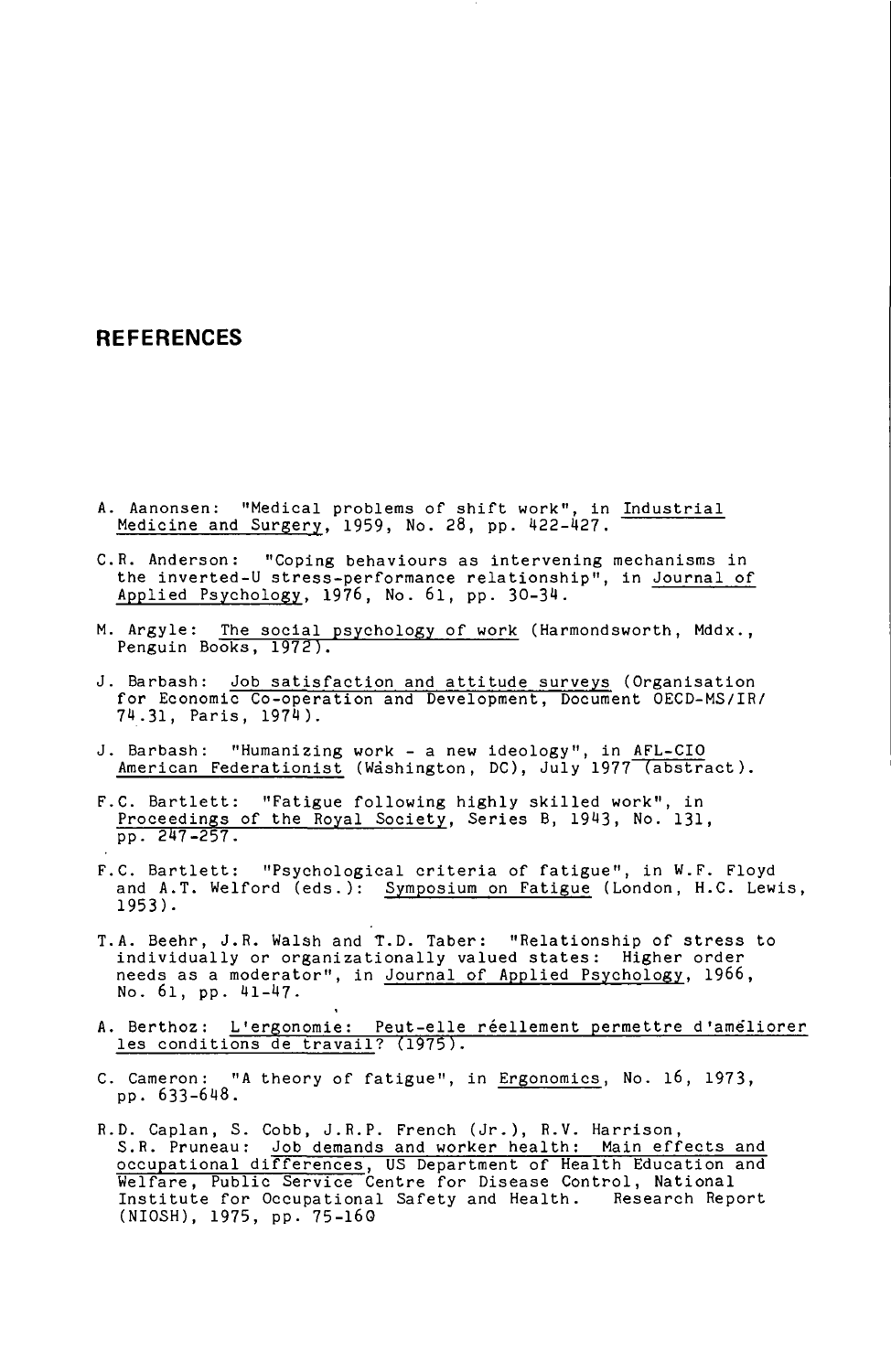- G. Carlestam, L. Levi: Urban conglomerates as psychosocial human stressors, Report to the United Nations Conference on the Human Environment (Royal Ministry of Foreign Affairs, Royal Ministry of Agriculture, Sweden, 1971).
- J. Carpentieri "Organisational techniques and the humanisation of work", in International Labour Review (Geneva, ILO), Aug. 1974, pp. 93-116.
- CECA: Les facteurs humains et la sécurité. Etudes de physiologie et de psychologie du travail No. 1 (1967).
- S. Cobb: "Social support as a moderator of life stress", in Psychosomatic Medicine, 1976, No. 38, pp. 300-31'».
- T. Cox, C.J. MacKay: "The impact of repetitive work", in R.G. Sell and P. Shipley (eds.): <u>Satisfactions in work design</u> (London, Taylor and Francis, *1979T-*
- D.E. Christian: Social indicators. The OECD experience, presented to the Organisation for Economic Co-operation and Development (Paris, June 1974).
- P.J. Cleary: Life events and disease. A review of the methodology and findings (Laboratory for Clinical Stress Research, Karolinska Sjukhuset), 1974, Rept. No. 37.
- J.M. Clerc: "Experiments in humanising the organisation of industrial work: Some points from a symposium", in Bulletin (Geneva, International Institute for Labour Studies), 1973, No. 11.
- D.R. Davis: "The disorganisation of behaviour in fatigue", in Journal of Neurology and Psychology, 1946, No. 9, pp. 23-29.
- Y. Delamotte, K.F. Walker: "Humanisation of work and the quality of working life: Trends and issues", in Bulletin (Geneva, International Institute for Labour Studies), 1973, No. 11.
- B.K. Doane, W. Mahatoo, W. Heron, T.H. Scott: "Changes in perceptual function after isolation", in Canadian Journal of Psychology, 1959, No. 13, p. 210.
- G.C. Drew: An experimental study of mental fatigue. Air Ministry Flying Personnel Research Committee Report No. 227, Great Britain, 1940 .
- O.G. Edholm: The biology of work (London, World University Library, 1967).
- U.S. Van Euler, U. Lundberg: "Effect of flying on the epinephrin excretion in Air Force personnel", in Journal of Applied Physiology, 1954, No. 6, p. 551.
- FAO: Dietary Survey. Their techniques and interpretation, Nutritional Studies No. 4 (Washington, DC, 1949).
- D. Ferguson: "A study of occupational stress and health", in Ergonomics, 1973, No. 16, pp. 649-664.
- G.A. Fox: Personnel selection, vocational guidance and job satisfaction, Proceedings of Seminar on Job Satisfaction (Division of Occupational Health and Pollution Control, Department of Health, NSW, Australia, 1971).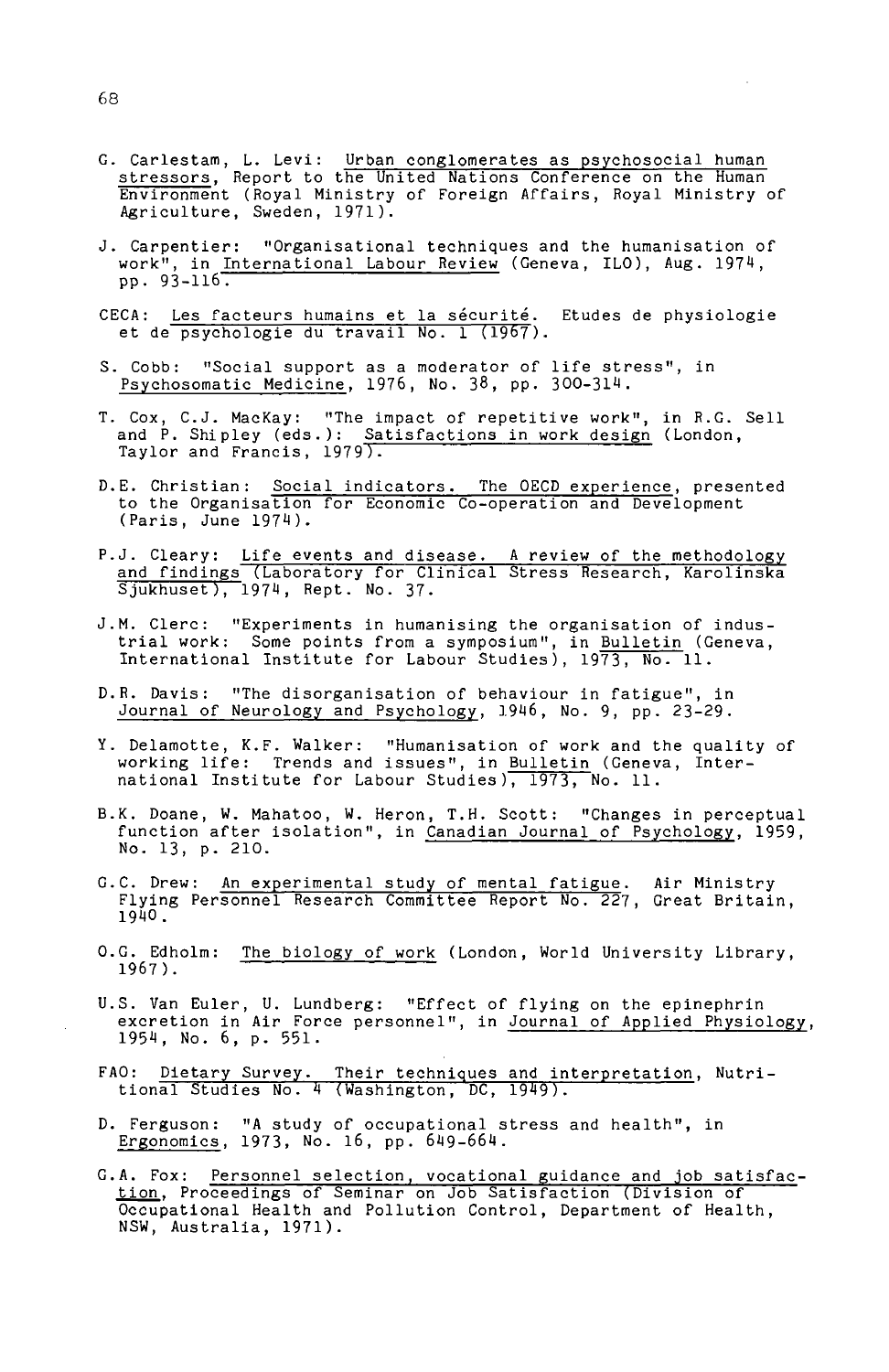- T.M. Fraser: "Job satisfaction and work humanization: An expanding role for ergonomics", in Ergonomics, 1978, No. 21, pp. 11-19.
- T.M. Fraser: "System safety in recreational and powered vehicles", - in Human Factors, 1974, No. 16, pp. 474-480.
- T.M. Fraser, A.H. Schwichtenburg: "The reliability and quality assurance of man in a man-machine system", in Journal of Environmental Science, 1964, No. 7, pp. 18-22.
- J. Fröberg, C-G. Karlsson, L. Levi, L. Ledberg, K. Seeman: "Conditions of work. Psychological and endocrine stress reactions", in Archives of Environmental Health, 1970, No. 21, pp. 789-797.
- J. Fröberg, L. Levi: Neuroendocrine measures of work-induced stress: Experimental and real-life studies, Paper presented at XVI International Congress on Occupational Health, Tokyo, 1969.
- P. Gascar: "Putting technology in its place", in World Health (Geneva, WHO ), March 1968, pp. 50-55.
- B. von H. Gilmer: "Attitudes, job satisfaction and industrial morale", in <u>Industrial Psychology</u> (New York, McGraw Hill Book Company, 1961), Chap. 10.
- J.H. Goldthorpe et al.: The affluent worker: Industrial attitudes and behaviour (Cambridge, The University Press, 1963).
- E. Grandjean: "Fatigue: Its physiological and psychological significance", in Ergonomics, 1968, No. 11, pp. 427-436.
- W. Heron: Cognitive and physiological effects of perceptual isolation, Proceedings of Symposium on Sensory Deprivation, Harvard Medical School (Cambridge, Harvard University Press, 1961).
- F. Herzberg: Work and the nature of man (New York, World Publishing, 1966).
- W.R. Hess: "Stammganglien-Reizversucke", in Berichte über die gesamte Physiologie und experimentelle Pharmakologie, 1927, No. 42, pp. 554-555.
- M.J. Hill et al.: Men out of work: A study of unemployment in three English towns (Cambridge, The University Press, 1973).
- T.H. Holmes, H. Rahe: "The social readjustment rating scale", in Journal of Psychosomatic Research, 1967, No. 11, pp. 213-218.
- J.W. Hunt: Job satisfaction and the organization, Proceedings of Seminar on Job Satisfaction (Division of Occupational Health and Pollution Control, Department of Health, NSW, Australia, 1971).
- ILO 1974a. Recent events and developments affecting salaried employees and professional workers, Advisory Committee on Salaried Employees and Professional Workers, 7th Session (Geneva).
	- 1974b. Action of the ILO: Problems and perspectives, Report of the Director-General to the International Labour Conference (59th Session, Geneva).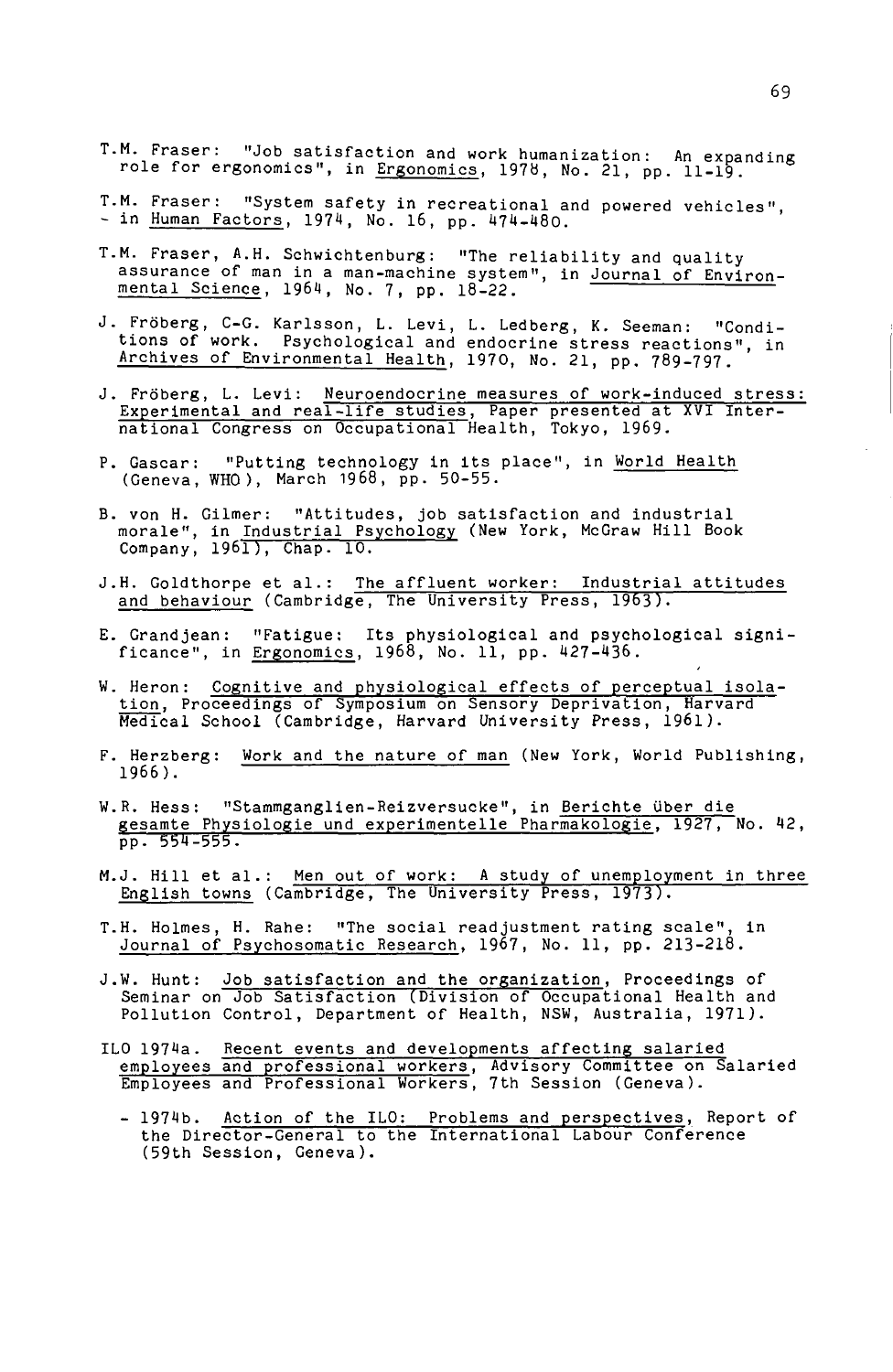- 1974c. Human values in social policy. An ILO agenda for Europe, Report of the Director-General to the Second European Regional Conference (Geneva).
- 1975a. Making work more human, Report of the Director-General to the International Labour Conference (60th Session, Geneva).
- 1975b. Information note on the ILO and job satisfaction or humanisation of work, Paper submitted to the Conference of European Trade Union Centres on Humanisation of the Working Environment (Geneva).
- 1977. Ergonomics in Industry, agriculture and forestry, Occupational Safety and Health Series No. 35 (Geneva ).
- R. Johnston: "Some characteristics of workers in the building industry", in Journal of Industrial Relations, 1973, No. 15, pp. 105-107.
- R. Johnston: "Another union", in Journal of Industrial Relations, 1975, No. 17, pp. 30-43.
- R. Johnston, J.C. Cherard: "Workers' attitudes to their jobs", in Economic Activity, Oct. 1970, pp. 37-47.
- R.L. Kahn: "The meaning of work: interpretation and proposals for measurement", in Angus, Campbell and Philip E. Couvers (eds.): The human meaning of social change (Russell Sage Foundation, New York, 1972).
- A.R. Kagan, L. Levi: Health and environment psychosocial stimuli. A review (Laboratory for Clinical Stress Research, Karolinska Sjikhuset, Rept. No. 27, 1971).
- W.A. Kerr: "Accident proneness of factory departments", in Journal of Applied Psychology, 1950, No. 34, pp. 167-170.
- G. Lambert: "Ergonomie et industrialisation", in ILO: Ergonomics and Machine Design, Vol. II, pp. 991-1009, Occupational Safety and Health Series No. 14 (Geneva, 1969).
- R.S. Lazarus: <u>Psychological stress and the coping process,</u> <br> (McGraw Hill Book Company, New York, 1967).
- R.S. Lazarus, E.M. Opton, J.R. Averill: Cross cultural studies, Proceedings of 1st International Symposium on Society, Stress and Disease (Session 1) (WHO and University of Uppsala, Sweden, 1970).
- G. Lehmann: "Physiological measurement as a basis of work organisation in industry", in Ergonomics, 1957, No. 1, pp. 197-203.
- P. Lehmann: "Job stress: hidden hazard", in Job Safety and Health, 1975, No. 2, pp. 4-10; abstracted in Excerpta Medica (Occupational Health and Industrial Medicine), Vol. 56, Sect. 35, abstract No. 1998.
- L. Levi: "The stress of everyday work as reflected in productiveness, subjective feelings and urinary output of adrenaline and noradrenaline under salaried and piecework conditions", in Journal of Psychosomatic Research, 1964, No. 8, pp. 199-202.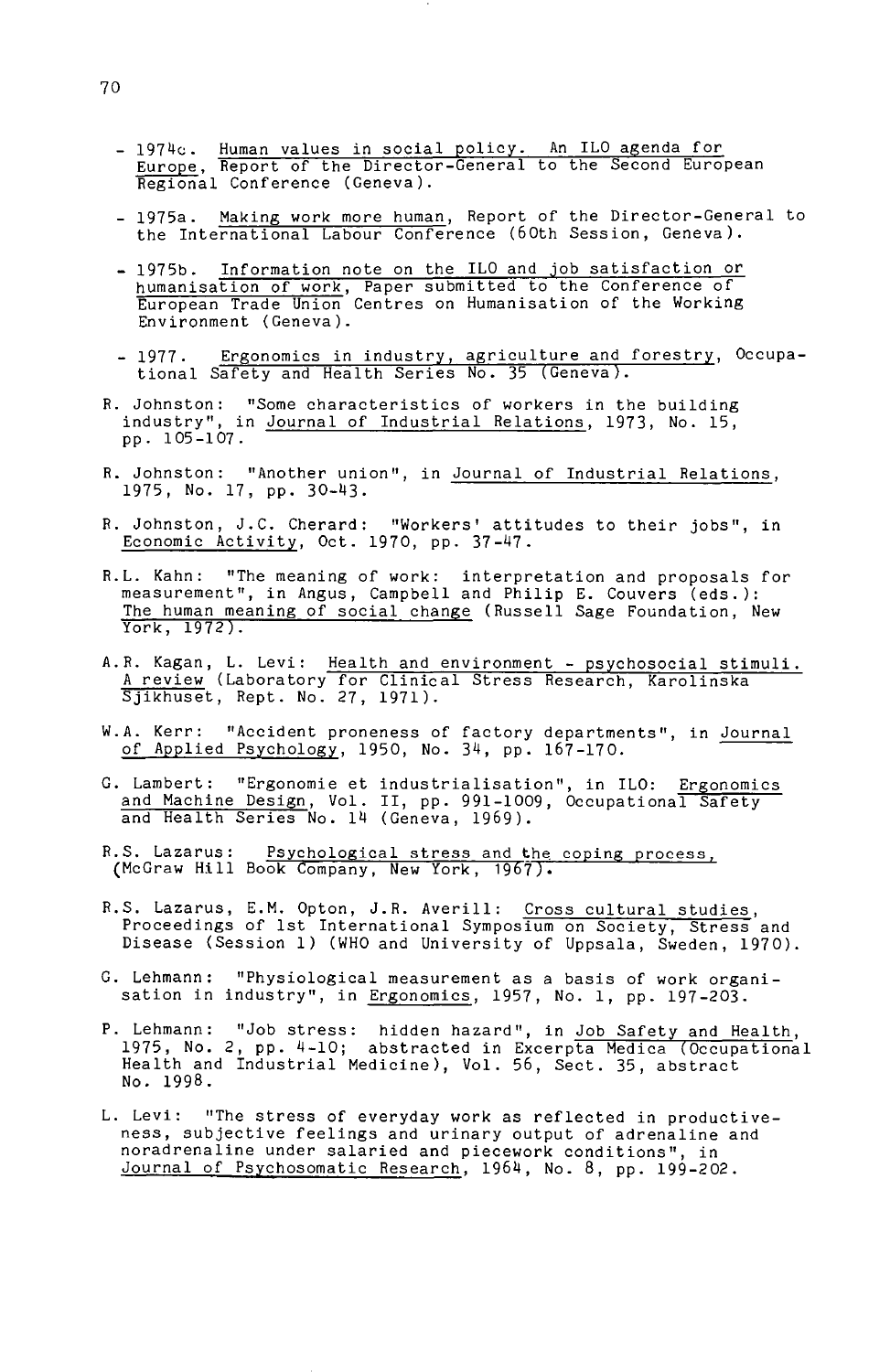- L. Levi: The psycho-social environment and psychosomatic diseases, Proceedings of an International Interdisciplinary Symposium (WHO and University of Uppsala, Sweden, 1970).
- L. Levi: "Stress and distress in response to psycho-social stimuli" in Suppl. No. 528, Acta Medica Scandinavia, Vol. 191, 1972.
- L. Levi: "Stress, distress and psycho-social stimuli", in Occupational Health, 1973, No. 3, pp. 2-9.
- L. Levi, L. Anderson: Population, environment and the quality of life, Report to the United Nations World Population Conference (Royal Ministry for Foreign Affairs, Sweden, 1974).
- T.M. Ling: "Major psycho-social problems of industry", in T.M. Ling (ed.): Mental health and human relations in industry (London, H.K. Lewis and Co., 1954).
- C.B. Little: "Technical-professional unemployment: Middle-class adaptability to personal crisis", in The Society Quarterly, 1978, No. 17, pp. 262-274.
- T.A. Lloyd-Davies: "Society and work", in T.M. Ling (ed.): Mental health and human relations in industry (London, H.K. Lewis and Co., 1954).
- J. Mansell: Dealing with some obstacles to innovation in the workplace. Issues in the quality of working life, Occasional paper No. I (Ontario Ministry of Labour, Quality of Working Life Centre, 1980).
- B.L. Margolis, W.H. Kroes, R.P. Quinn: "Job stress: an unlisted occupational hazard", in Journal of Occupational Medicine, 1974, No. 16, pp. 659-661.
- A.H. Maslow: Motivation and personality (New York, Harper and Row, 1954).
- R. McFarland: "Fatigue in industry: Understanding fatigue in modern life", in Ergonomics, 1971, No. 14, pp. 1-10.
- J.D. Mills: "Job satisfaction in large factories", Personnel Practice Bulletin (Department of Labour and National Service, Australia), 19b7, No. 23, pp. 252-260.
- G. Moruzzi, H.W. Magoun: "Brain stem reticular formation and activation of the EEG", in Electroencephalography and Clinical Neurophysiology, 1949, No. 1, pp. 455-473.
- K.F.H. Murrell: Ergonomics. Man in his working environment (Chap. 17)(London, Chapman and Hall, 1965).
- 0. Neuloh, H. Ruke, 0. Graf: Der Arbeitsunfall und seine Ursachen (Stuttgart, Dusseldorf, Ring Verlag, 1957).
- R.H. Rahe, J.D. McKean, R.J. Arthur: "A longitudinal study of life change and illness patterns", in Journal of Psychosomatic Research, 1967, No. 10, pp. 355-366,
- F.J. Roethlisberger, W.J. Dickson: Management and the worker (Cambridge, Mass., Harvard University Press, 1939 ).